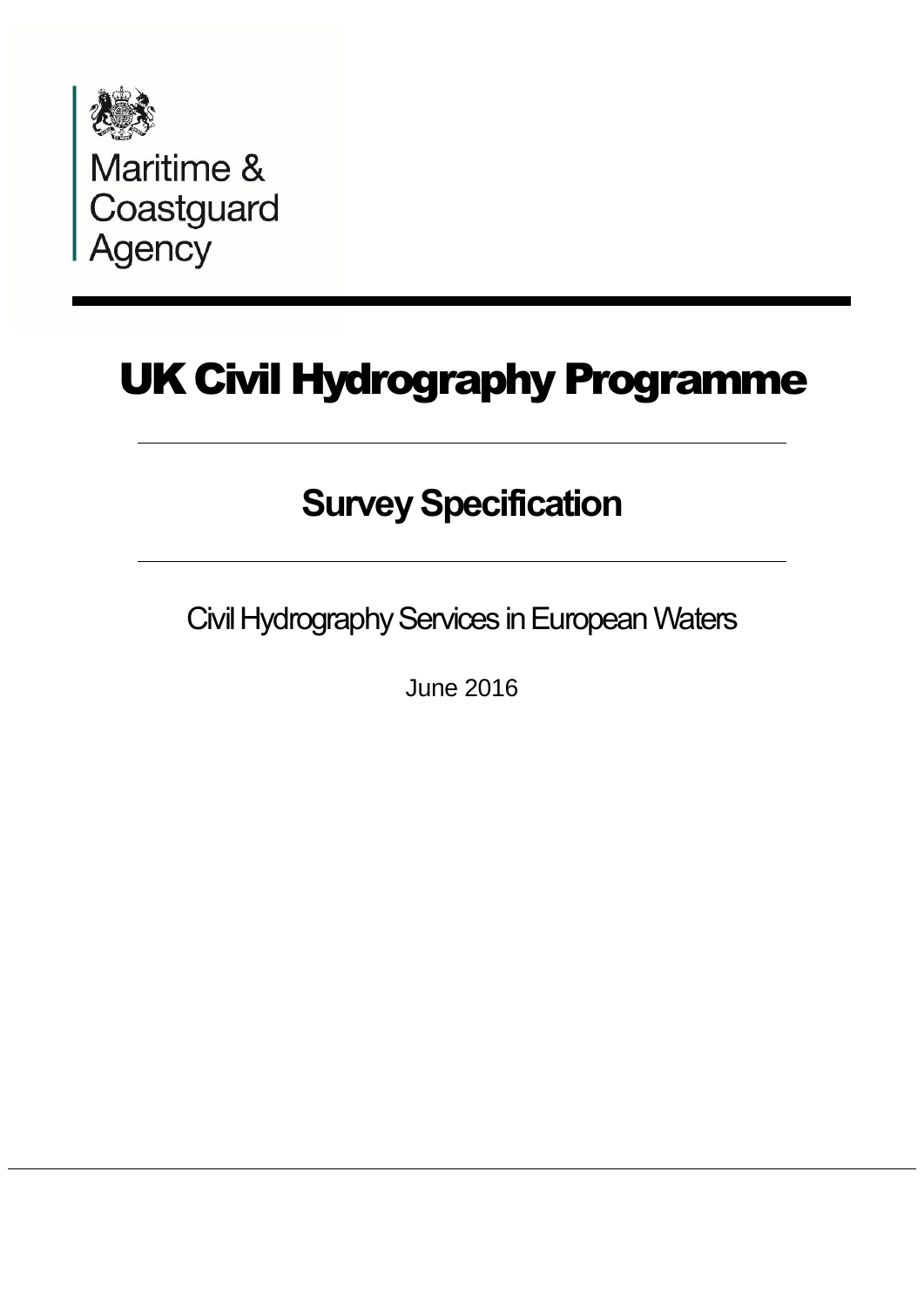

# UK Civil Hydrography Programme

# **Survey Specification**

Civil Hydrography Services in European Waters

# <span id="page-1-0"></span>A1. The Maritime & Coastguard Agency

The Maritime & Coastguard Agency (MCA) is an Executive Agency of the Department for Transport. The MCA is responsible throughout the UK for developing and implementing the UK Government's maritime safety and environmental protection policy. That includes co-ordinating Search and Rescue (SAR) at sea through Her Majesty's Coastguard 24 hours a day, and checking that ships meet UK and international safety rules. The MCA work to prevent the loss of lives at the coast and at sea, to ensure that ships are safe, and to prevent coastal pollution: Safer Lives, Safer Ships, Cleaner Seas

In accordance with the Equality Act 2010, in our capacity as a public body we have a statutory duty to eliminate unlawful discrimination, promote equality of opportunity and promote good relations between people from different groups.

Contractors will be expected to ensure that the service they provide promotes Equality between the MCA and its customers and does not directly or indirectly discriminate on the grounds of Equality in accordance with both the Act and the Duty.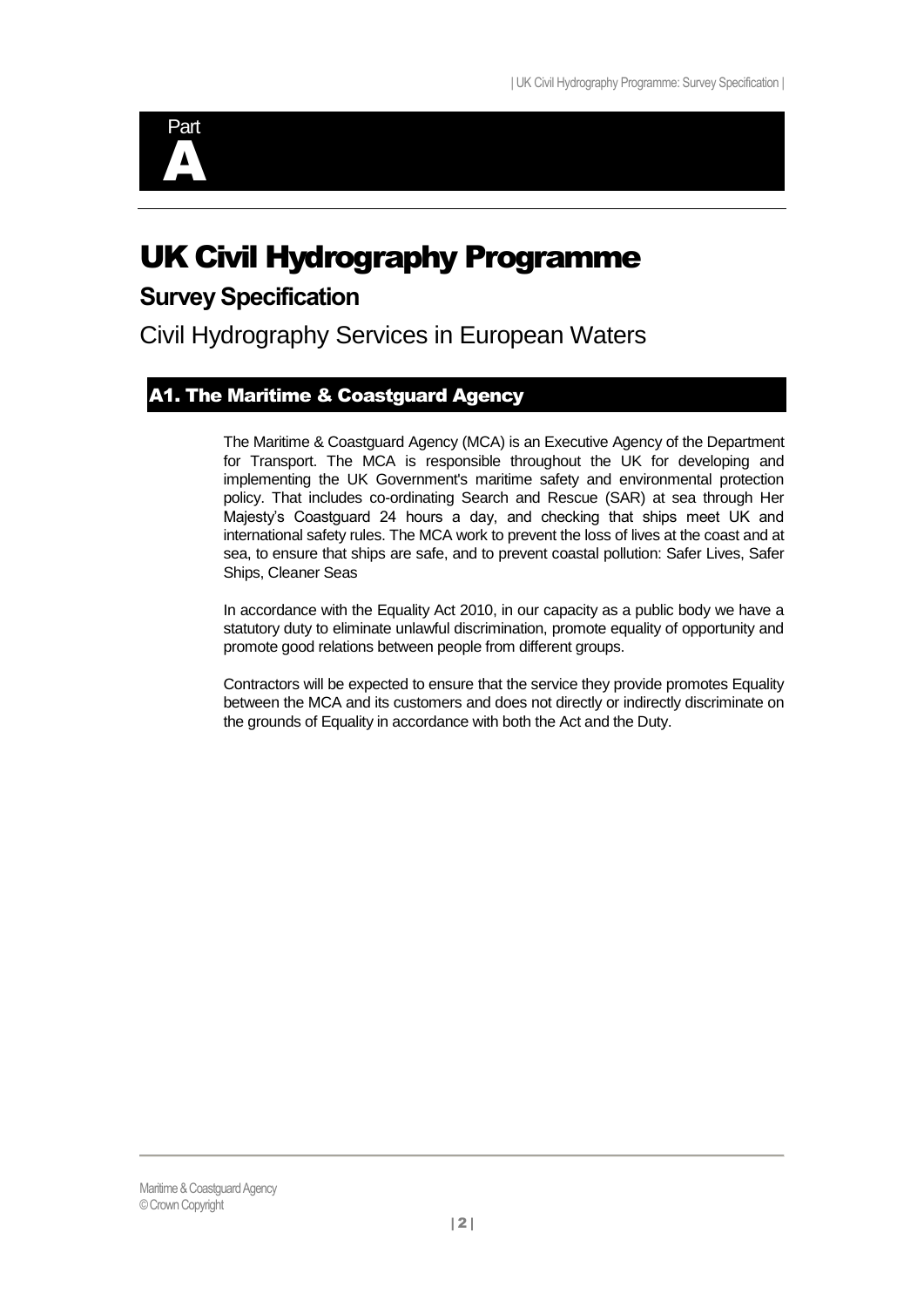# <span id="page-2-0"></span>A2. Contents

| <b>PART A</b>                                                                 |  |
|-------------------------------------------------------------------------------|--|
|                                                                               |  |
|                                                                               |  |
|                                                                               |  |
|                                                                               |  |
|                                                                               |  |
| <b>PART B</b>                                                                 |  |
|                                                                               |  |
|                                                                               |  |
|                                                                               |  |
|                                                                               |  |
|                                                                               |  |
|                                                                               |  |
|                                                                               |  |
|                                                                               |  |
|                                                                               |  |
|                                                                               |  |
|                                                                               |  |
| B5. Technical Requirement B: Statistical Bathymetric Surface Deliverables  26 |  |
|                                                                               |  |
|                                                                               |  |
| B5.3 Single Beam Bathymetry (Lot 3 - Routine Resurvey Programme only)29       |  |
|                                                                               |  |
|                                                                               |  |
|                                                                               |  |
|                                                                               |  |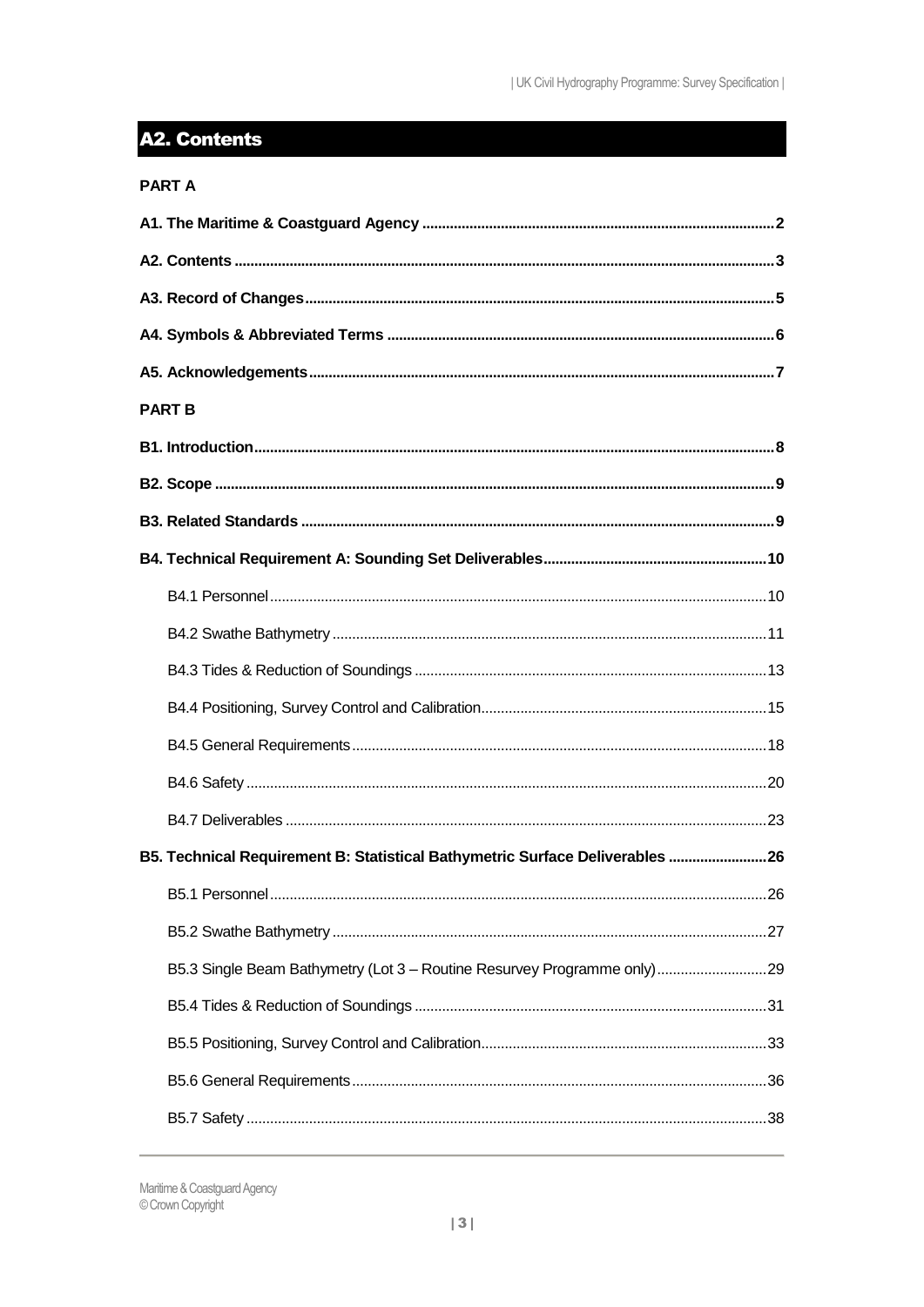| <b>PART D</b> |  |
|---------------|--|
|               |  |
|               |  |
|               |  |
|               |  |
|               |  |
|               |  |
|               |  |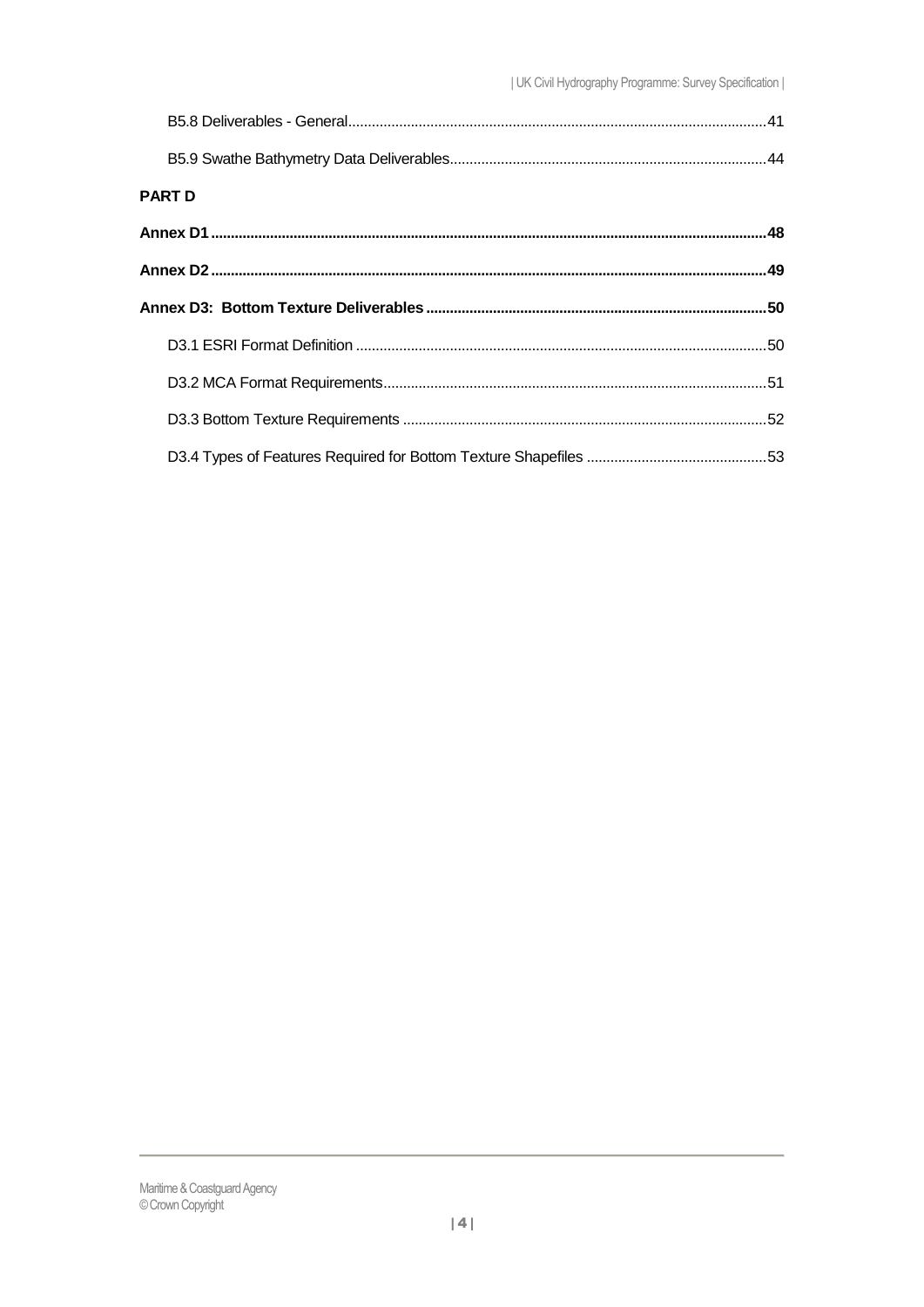# <span id="page-4-0"></span>A3. Record of Changes

| <b>Version</b> | <b>Date</b> | <b>Status</b>                              | <b>Approved</b> | <b>Signature</b> |
|----------------|-------------|--------------------------------------------|-----------------|------------------|
| 2013.01        | 08/03/2013  | Working draft. Circulated for<br>comments. |                 |                  |
| 2013.02        | 05/04/2013  | Final version for comments                 | <b>AVC</b>      |                  |
| 2013.1         | 09/04/2013  | Final version for ITT                      | <b>AVC</b>      |                  |
| 2016.01        | 03/08/2015  | Working draft. Circulated for<br>comments  |                 |                  |
| 2016.02        | 18/12/2015  | Final version for comments                 | <b>RK</b>       |                  |
| 2016.02(P)     | 08/06/2016  | Version for public release                 | <b>AVC</b>      |                  |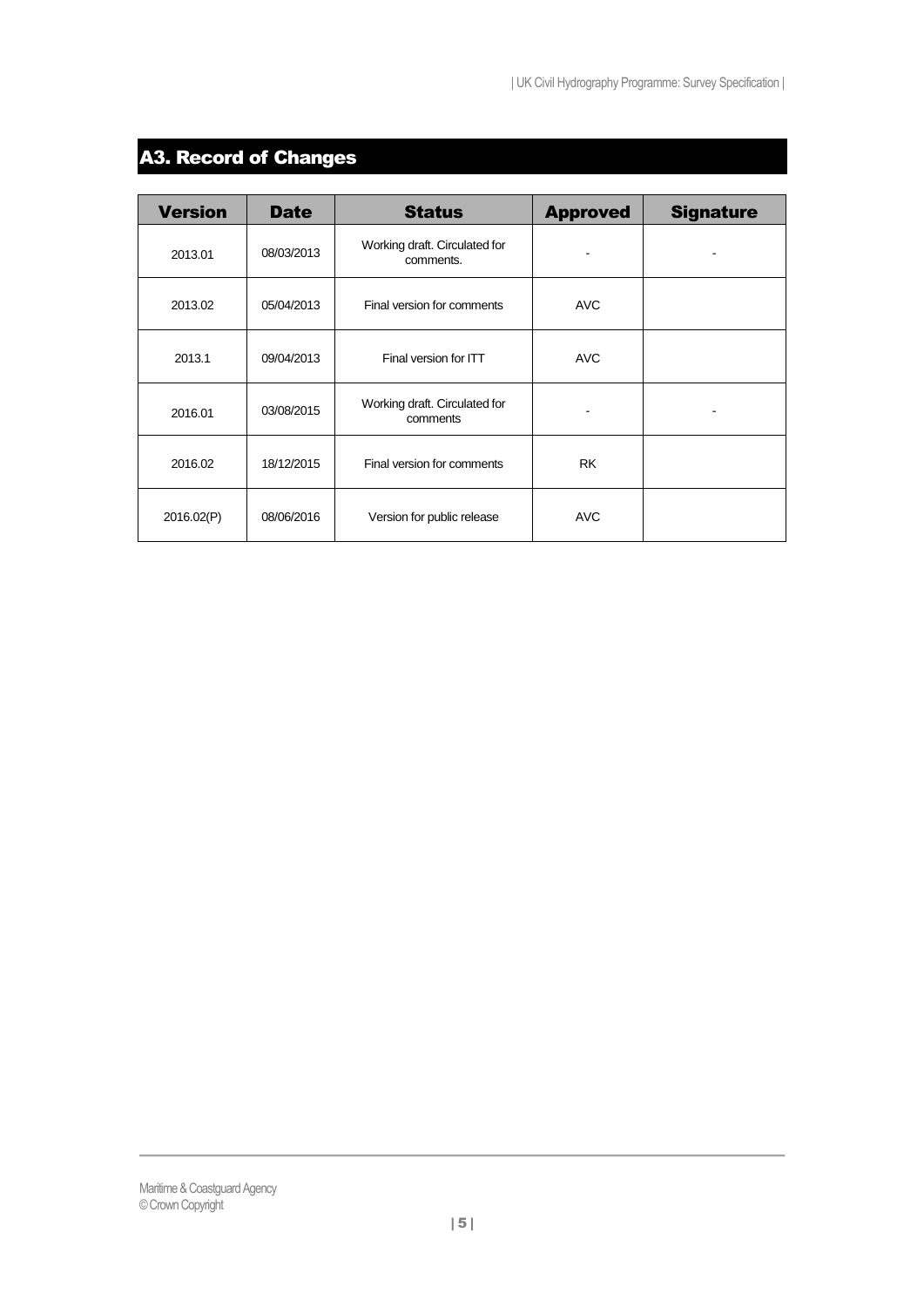# <span id="page-5-0"></span>A4. Symbols & Abbreviated Terms

| <b>Abbreviation</b> | Term                                               |
|---------------------|----------------------------------------------------|
| <b>ADCP</b>         | <b>Acoustic Doppler Current Profiler</b>           |
| <b>BM</b>           | <b>Benchmark</b>                                   |
| <b>CD</b>           | <b>Chart Datum</b>                                 |
| <b>CHP</b>          | Civil Hydrography Programme                        |
| <b>DGPS</b>         | Differential Global Positioning System             |
| ETRS98              | European Terrestrial Reference System 1989         |
| <b>FIG</b>          | Féderération Internationale des Géometres          |
| <b>GPS</b>          | <b>Global Positioning System</b>                   |
| <b>GNSS</b>         | Global Navigation Satellite System                 |
| HI                  | Hydrographic Instruction                           |
| <b>HMOG</b>         | Hydrographic & Meteorological Operational Guidance |
| <b>IHO</b>          | International Hydrographic Organization            |
| <b>MBES</b>         | Multibeam Echosounder                              |
| <b>MCA</b>          | Maritime & Coastguard Agency                       |
| <b>MSL</b>          | Mean Sea Level                                     |
| OD                  | Ordnance Datum                                     |
| <b>OJEU</b>         | Official Journal of the European Union             |
| <b>RoS</b>          | Report of Survey                                   |
| <b>RTK</b>          | <b>Real Time Kinematic</b>                         |
| <b>SBES</b>         | Single Beam Echosounder                            |
| <b>UKHO</b>         | United Kingdom Hydrographic Office                 |
| <b>UTC</b>          | Universal Time Co-ordinated                        |
| <b>USB</b>          | <b>Universal Serial Bus</b>                        |
| <b>UTM</b>          | Universal Transverse Mercator                      |
| <b>VORF</b>         | Vertical Offshore Reference Frame                  |
| <b>WCD</b>          | Water Column Data                                  |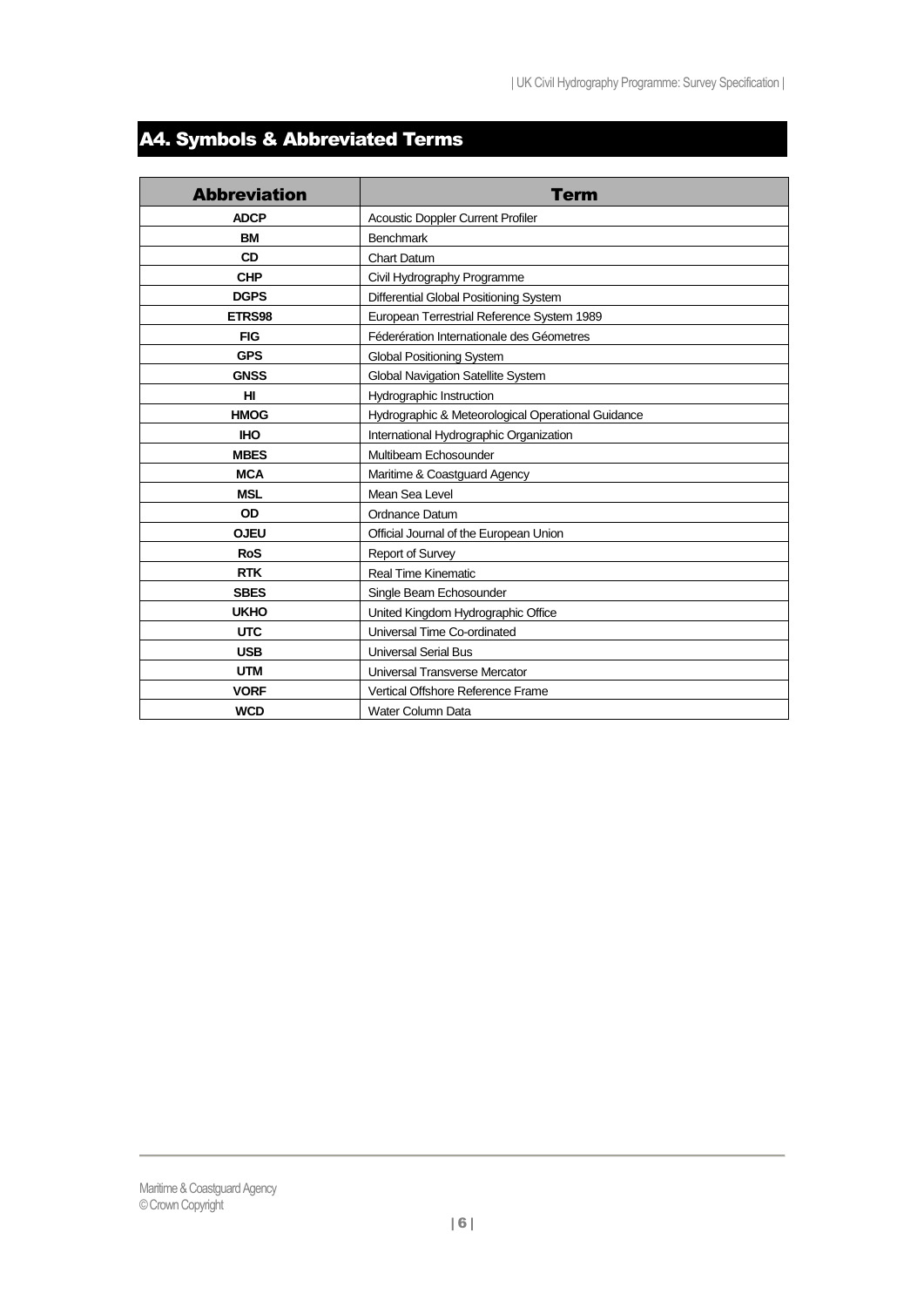# <span id="page-6-0"></span>A5. Acknowledgements

- 1. Hydrographic Survey Specifications Shipping Lane 2 (v1.2) 17/10/00 *Land Information New Zealand*
- 2. Technical Specifications for HI 1059 Western Approaches to English Channel 20/08/03 *United Kingdom Hydrographic Office*
- 3. Charter of MV Confidante Statement of Requirements. 27/01/04. *Director of Naval Survey, Oceanography & Meteorology*
- 4. Hydrographic Survey Specification: Routine Resurvey Contract. 05/01/06. *Maritime and Coastguard Agency*
- 5. Hydrographic Survey Services Specification: MV Anglian Sovereign. 25/02/10 *Maritime and Coastguard Agency*
- 6. UK Civil Hydrography Programme: Survey Specification v 1.3. 22/05/12. *Maritime and Coastguard Agency*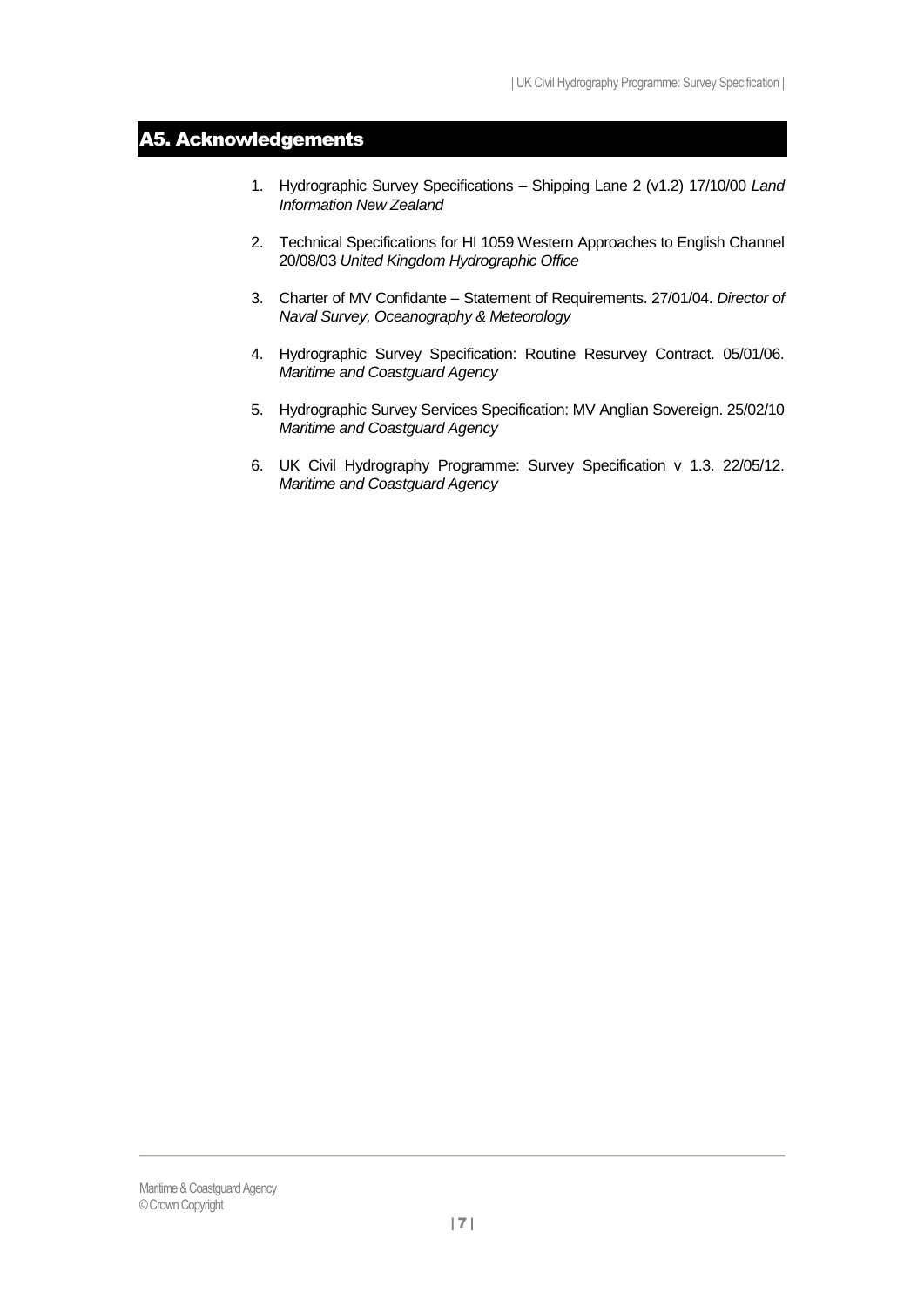

# UK Civil Hydrography Programme

# **Survey Specification**

Civil Hydrography Services in European Waters

# <span id="page-7-0"></span>B1. Introduction

The UK Civil Hydrography Programme (CHP) is a multi-million pound Government initiative to prioritise and survey the waters surrounding the British Isles for the primary purpose of updating the UK's nautical charts and publications. Currently, around 30% of UK waters have been surveyed to modern standards.

Responsible for an area of seabed in excess of 720,000 km², the CHP makes extensive use of Geographic Information Systems (GIS) to prioritise survey areas using a contemporary risk analysis methodology capable of reflecting the changing pressures of the maritime environment.

Much of the hydrographic survey work commissioned for the CHP is undertaken by contractors offering turn-key solutions. These contractors gather and report seabed data using their own personnel, equipment and vessels.

CHP work packages are split by:

- Routine resurvey
- Shallow water: predominantly <40m water depth.
- Shallow to medium water: 0 to 200m water depth.

To ensure data is gathered to the highest possible quality for navigational charting, technical personnel from both the MCA and UKHO routinely visit CHP survey vessels during scheduled operations to verify data integrity. Prior to final survey data being accepted from contractors, it passes through a rigorous quality assurance appraisal process at the UKHO.

At the UKHO checks are made against items such as data density, inter-line consistency, geodetic parameters and tidal observations, for example. Once data has passed verification, it is archived to the UKHO's hydrographic database ready for inclusion in their range of Admiralty products.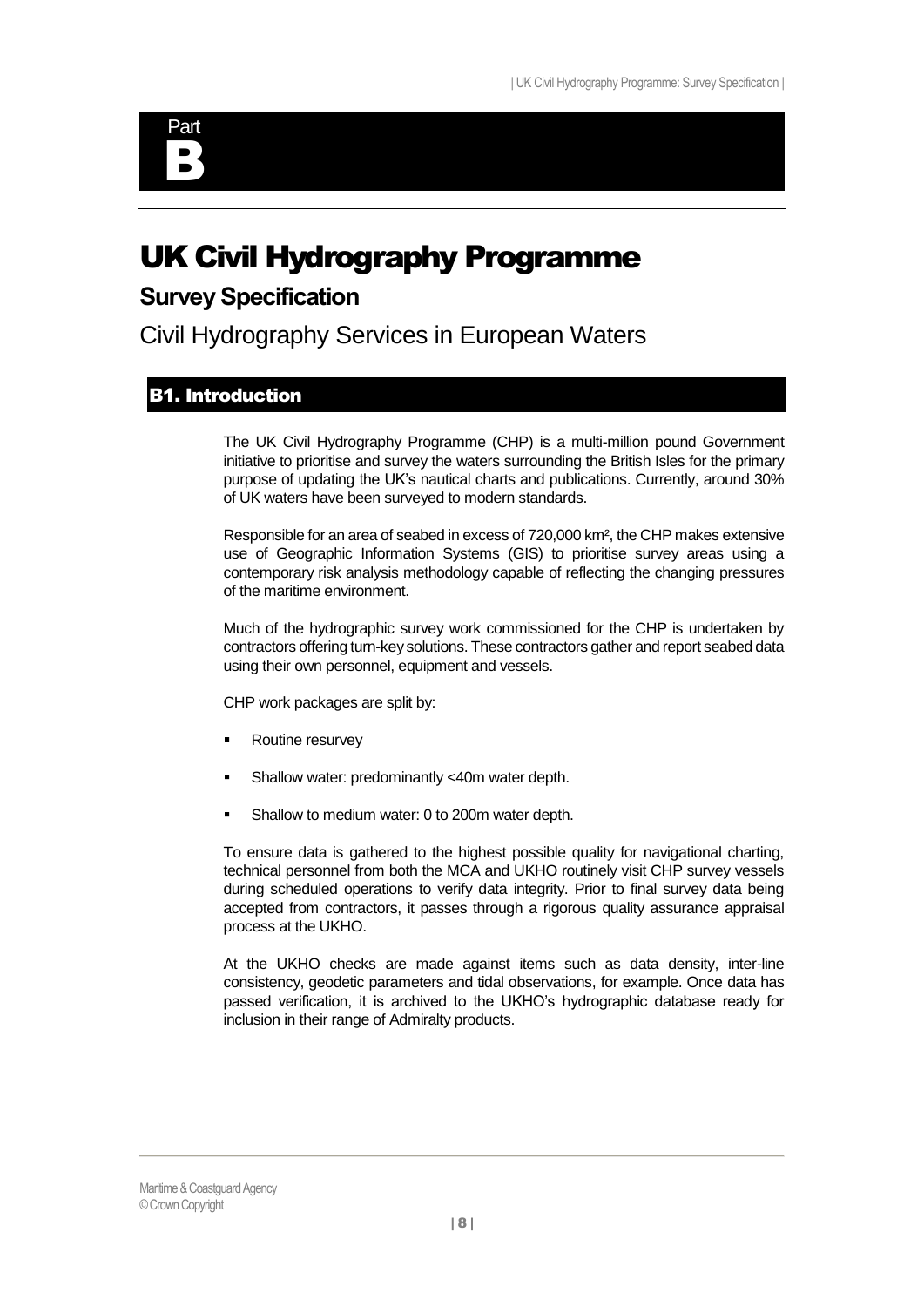# <span id="page-8-0"></span>B2. Scope

Part B of this document details the project-specific requirements for conducting hydrographic surveys as part of the CHP.

CHP surveys are characterised by a mix of sounding set deliverables (survey specification A) and statistical bathymetric surface deliverables (survey specification B). Specific requirements are detailed herein.

Under the Routine resurvey workscope, singlebeam echosounding has been reintroduced to inform knowledge of the highly mobile shallow and inter-tidal banks covered by the programme, and to permit their extents being adequately described on navigational products. It is not intended that these surveys will provide full coverage, but operations are envisaged to run in parallel with survey specification B.

# <span id="page-8-1"></span>B3. Related Standards

All requirements in the most recent versions of the following publications are to be adhered to in every respect in conjunction with this specification:

 $\Box$ Standards for Hydrographic Surveys. Special Publication No. 44. Edition 5. *International Hydrographic Organization*.

The most recent versions of the following publications should be referred to for additional information and guidance:

- The Mariner's Handbook (NP100). *United Kingdom Hydrographic Office*.  $\Box$
- Admiralty Tidal Handbook No.2. *United Kingdom Hydrographic Office.*  $\Box$
- Admiralty List of Lights and Fog Signals Volume A (NP74). *United Kingdom*   $\Box$ *Hydrographic Office*.
- HM Operational Guidance (HMOGs) NP145. (Edn 1/11). *United Kingdom*   $\Box$ *Hydrographic Office*.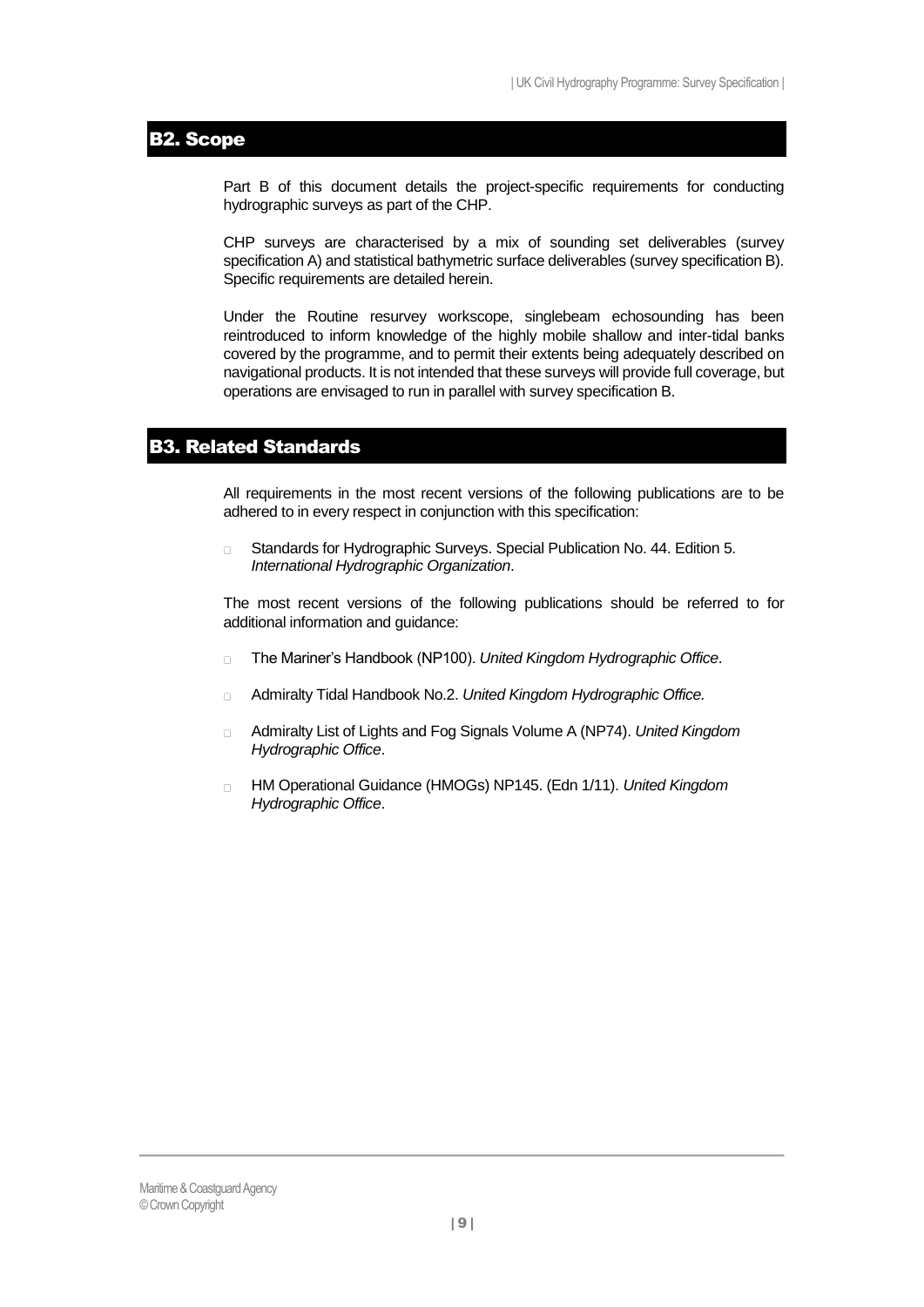# <span id="page-9-0"></span>B4. Technical Requirement A: Sounding Set Deliverables

<span id="page-9-1"></span>

|        | <b>B4.1 Personnel</b> |                                                                                                                                                                                                                                                                                                                                                                                                                                                                                                                                                                             |
|--------|-----------------------|-----------------------------------------------------------------------------------------------------------------------------------------------------------------------------------------------------------------------------------------------------------------------------------------------------------------------------------------------------------------------------------------------------------------------------------------------------------------------------------------------------------------------------------------------------------------------------|
| B4.1.1 | Charge<br>Surveyor    | A Charge Surveyor (Party Chief/Surveyor in Charge) shall be on site at all times during survey<br>operations. The Charge Surveyor shall have completed an IHO/FIG Category A accredited<br>hydrographic survey course (or equivalent) and have a minimum of 5 years offshore surveying<br>experience including surveying for Nautical Charting purposes. The Charge Surveyor shall<br>have the authority and experience to make and implement operational decisions and will be<br>available for the UKHO/MCA to contact regularly to assess progress and modify the survey |
|        |                       | plan if necessary. The Charge Surveyor's other duties and responsibilities shall be arranged<br>such that they do not interfere with the management of the contract.                                                                                                                                                                                                                                                                                                                                                                                                        |
| B4.1.2 | <b>Survey</b><br>Team | The Contractor shall list the number, qualifications and experience of the survey personnel<br>and provide these to the MCA prior to survey operations commencing. Survey teams will<br>include personnel with adequate experience both in charge of and in assisting with all aspects<br>of surveys of complex offshore areas for nautical charting purposes, including office data<br>compilation as well as fieldwork.                                                                                                                                                   |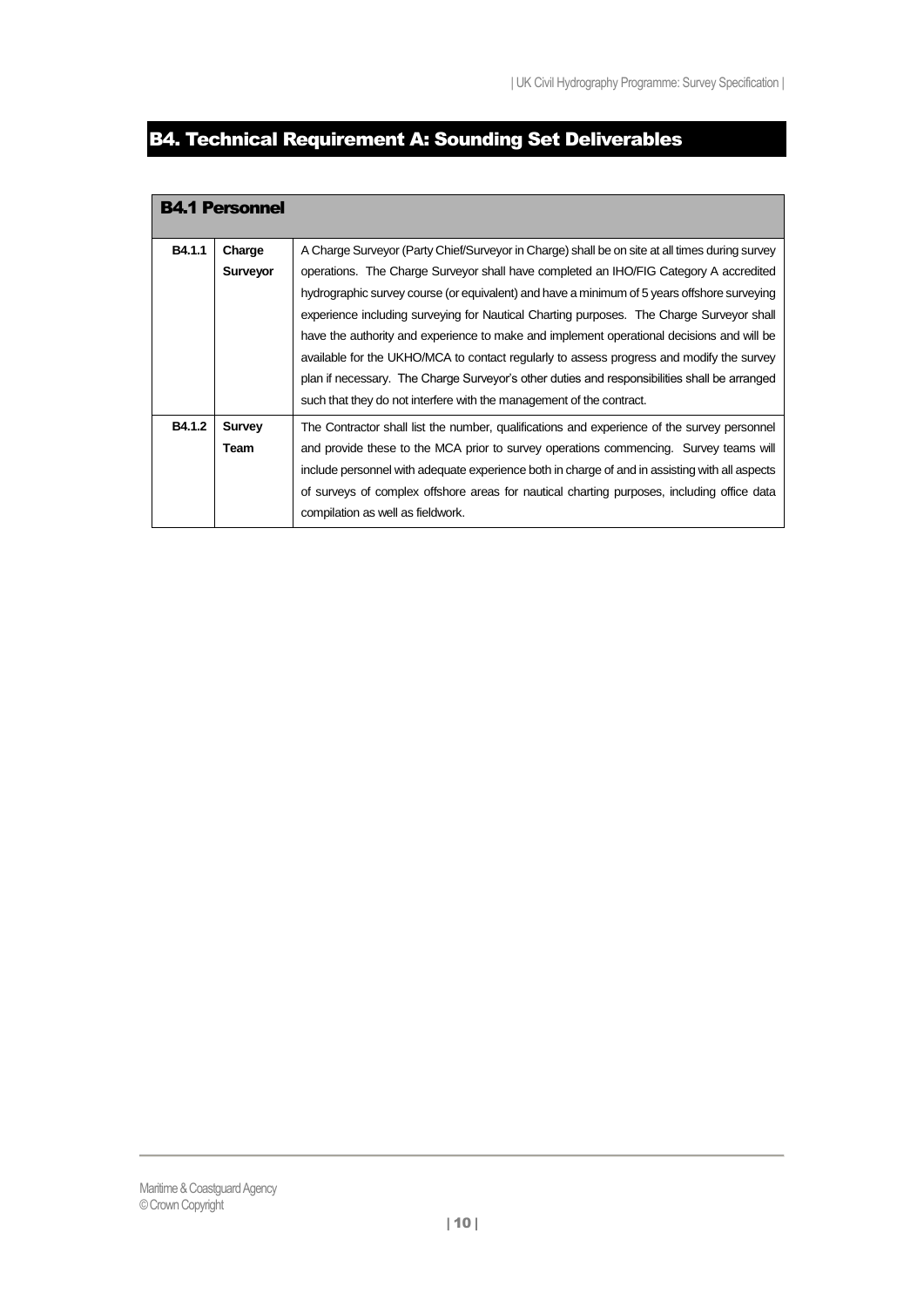<span id="page-10-0"></span>

| <b>B4.2 Swathe Bathymetry</b> |                          |                                                                                                                                                                         |
|-------------------------------|--------------------------|-------------------------------------------------------------------------------------------------------------------------------------------------------------------------|
| B4.2.1                        | <b>Primary Depth</b>     | Depth will be measured throughout the survey area using a swathe bathymetry                                                                                             |
|                               | <b>Sensor</b>            | system capable of meeting all of the requirements stated below.                                                                                                         |
|                               |                          | The Contractor shall provide empirical evidence of each system's ability to meet the                                                                                    |
|                               |                          | stated requirement to the MCA as a tender deliverable.                                                                                                                  |
| B4.2.2                        | <b>Uncertainty</b>       | Sounding uncertainty (in three dimensions) shall be in accordance with IHO Order 1A.                                                                                    |
| B4.2.3                        | <b>Uncertainty Model</b> | The Contractor shall provide a fully developed uncertainty model to the MCA prior to                                                                                    |
|                               |                          | survey operations commencing. The model shall state all component uncertainties,                                                                                        |
|                               |                          | as well as the combined total uncertainty.                                                                                                                              |
| B4.2.4                        | <b>Object Detection</b>  | For all parts of the survey area, the minimum size of object detected shall be:                                                                                         |
|                               |                          | Cube with sides of 2m in depths < 40m                                                                                                                                   |
|                               |                          | Cube with sides of 10% of depth in depths >40m                                                                                                                          |
|                               |                          | Contractors proposing phase measuring bathymetric sonars must submit a proposal                                                                                         |
|                               |                          | when tendering stating how individual samples will be aggregated into a sounding for                                                                                    |
|                               |                          | a given part of the acoustic footprint. Single interferometric samples will not be                                                                                      |
|                               |                          | considered as a sounding unless they can be proven to meet the uncertainty<br>requirements without any form of aggregation. For example, samples could be               |
|                               |                          | aggregated into a fixed across track bin size or binned by number of samples.                                                                                           |
| B4.2.5                        | <b>Sounding Density</b>  | Each object (see above) is to be detected by at least 3 valid data points in the along-                                                                                 |
|                               |                          | track direction and 3 valid data points in the across-track direction, forming a                                                                                        |
|                               |                          | minimum 3x3 grid of 9 data points.                                                                                                                                      |
|                               |                          | To monitor compliance with the Target Detection requirements for a given area, a                                                                                        |
|                               |                          | minimum sounding density of 9 accepted soundings will be achieved in the following                                                                                      |
|                               |                          | bin sizes:                                                                                                                                                              |
|                               |                          | Bin with sides of 2m in depths $<$ 40m<br>$\bullet$                                                                                                                     |
|                               |                          | Bin with sides of 10% of depth in depths >40m<br>$\bullet$                                                                                                              |
| B4.2.6                        | <b>Acoustic Coverage</b> | Full seafloor coverage shall be achieved to the defined depth contour as detailed in                                                                                    |
|                               |                          | the HI.                                                                                                                                                                 |
|                               |                          | Where a survey block lies adjacent to the coastline, data coverage (meeting the above                                                                                   |
|                               |                          | requirements) shall extend into the 2m CD depth contour unless specified differently                                                                                    |
|                               |                          | in the HI.                                                                                                                                                              |
| B4.2.7                        | <b>Crosslines</b>        | A minimum of 4 bathymetric crosslines shall be run for each Survey Block of the<br>Hydrographic Instruction. Crosslines shall be at approximately equal spacing, and be |
|                               |                          | approximately perpendicular to the typical mainline orientation in that block.                                                                                          |
|                               |                          | Crosslines shall be rendered in folders separate from the mainline data structure, and                                                                                  |
|                               |                          | the data should be cleaned as per 4.2.12 to allow for a statistical analysis.                                                                                           |
|                               |                          | A statistical analysis between a cross-line and the main data set is not required in the                                                                                |
|                               |                          | RoS – the UKHO will undertake their own analysis against compliancy with IHO depth                                                                                      |
|                               |                          | accuracies.                                                                                                                                                             |
| B4.2.8                        | Wreck                    | All suspected (or obvious) wrecks located during the course of the survey shall be                                                                                      |
|                               | Investigations           | reported (with respect to position, orientation, extent and least depth).                                                                                               |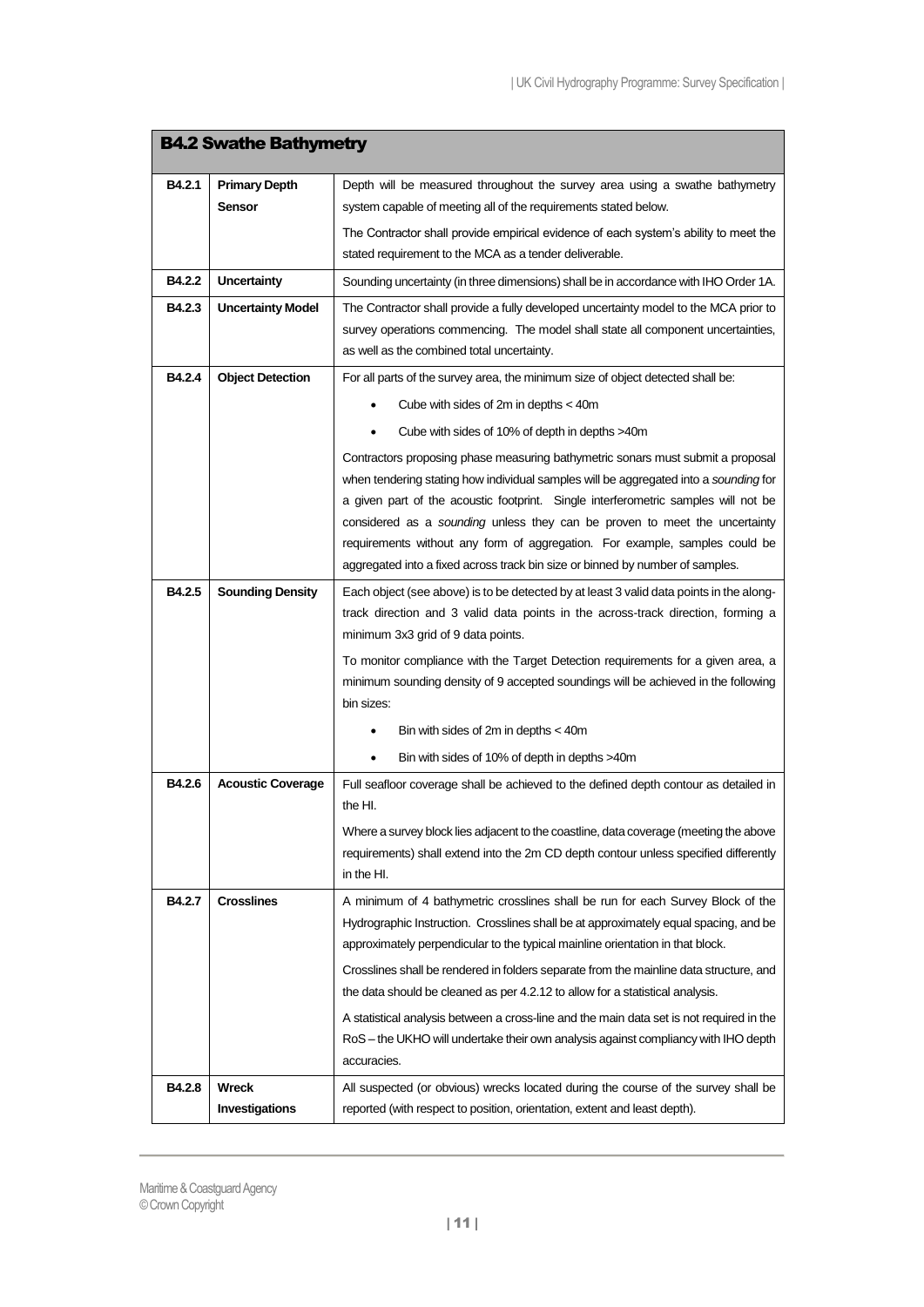|         |                                                           | All wrecks are to be investigated by running one survey line, centred over the centre<br>of the wreck and orientated along the major axis, followed by two further parallel lines<br>offset either side from the major axis. Sufficient lines run at right angles to the first so<br>as to cover the entire length shall also be run. All investigation lines are to be run at<br>as slow a speed as is possible, to maximise the sounding density. The contractor<br>shall clearly indicate within the RoS whether the least depth for each wreck has been<br>determined by the real time bottom detect, by analysis of swathe bathymetry water<br>column data, or by other means if previously agreed by the MCA. |
|---------|-----------------------------------------------------------|---------------------------------------------------------------------------------------------------------------------------------------------------------------------------------------------------------------------------------------------------------------------------------------------------------------------------------------------------------------------------------------------------------------------------------------------------------------------------------------------------------------------------------------------------------------------------------------------------------------------------------------------------------------------------------------------------------------------|
| B4.2.9  | Swathe<br><b>Bathymetry Water</b><br>Column Data<br>(WCD) | Swathe bathymetry water column shall be logged for further analysis during all wreck<br>investigation lines. This data shall be analysed in an appropriate software package to<br>compare the data digitised in real time by the swathe bathymetry with other features<br>present in the water column. The surveyor shall have the ability to re-pick fully geo-<br>referenced depths from the water column data for inclusion in the final sounding data<br>if a shoaler depth over a given feature has been found within the water column data.<br>These depths will be imported into the final CARIS HIPS data structure, and be fully<br>corrected for sound speed and tide.                                    |
|         |                                                           | The Contractor will supply images with the RoS showing the water column replay for<br>each wreck to support the designation of least depth. All WCD files are also to be<br>rendered.                                                                                                                                                                                                                                                                                                                                                                                                                                                                                                                               |
|         |                                                           | The Contractor shall supply details of the procedure, software and file formats to be<br>utilised for swathe bathymetry water column data interpretation prior to survey<br>operations commencing.                                                                                                                                                                                                                                                                                                                                                                                                                                                                                                                  |
|         |                                                           | Any Contractor proposing phase measuring bathymetric sonars must clearly                                                                                                                                                                                                                                                                                                                                                                                                                                                                                                                                                                                                                                            |
|         |                                                           | indicate how they intend to meet this water column requirement as a tender<br>deliverable.                                                                                                                                                                                                                                                                                                                                                                                                                                                                                                                                                                                                                          |
| B4.2.10 | <b>Depth Data</b><br>Precision                            | Depth data recorded shall be logged to at least two decimal places of a metre.                                                                                                                                                                                                                                                                                                                                                                                                                                                                                                                                                                                                                                      |
| B4.2.11 | <b>Data Cleaning</b>                                      | All accepted soundings within the final bathymetric dataset shall fall within the IHO<br>Order 1A uncertainty allowance. All systematic errors and obvious outliers shall be<br>rejected from the bathymetric data. Data points falling within the Order 1A depth<br>requirements but still numerically distant from the main dataset will still be regarded<br>as outliers.                                                                                                                                                                                                                                                                                                                                        |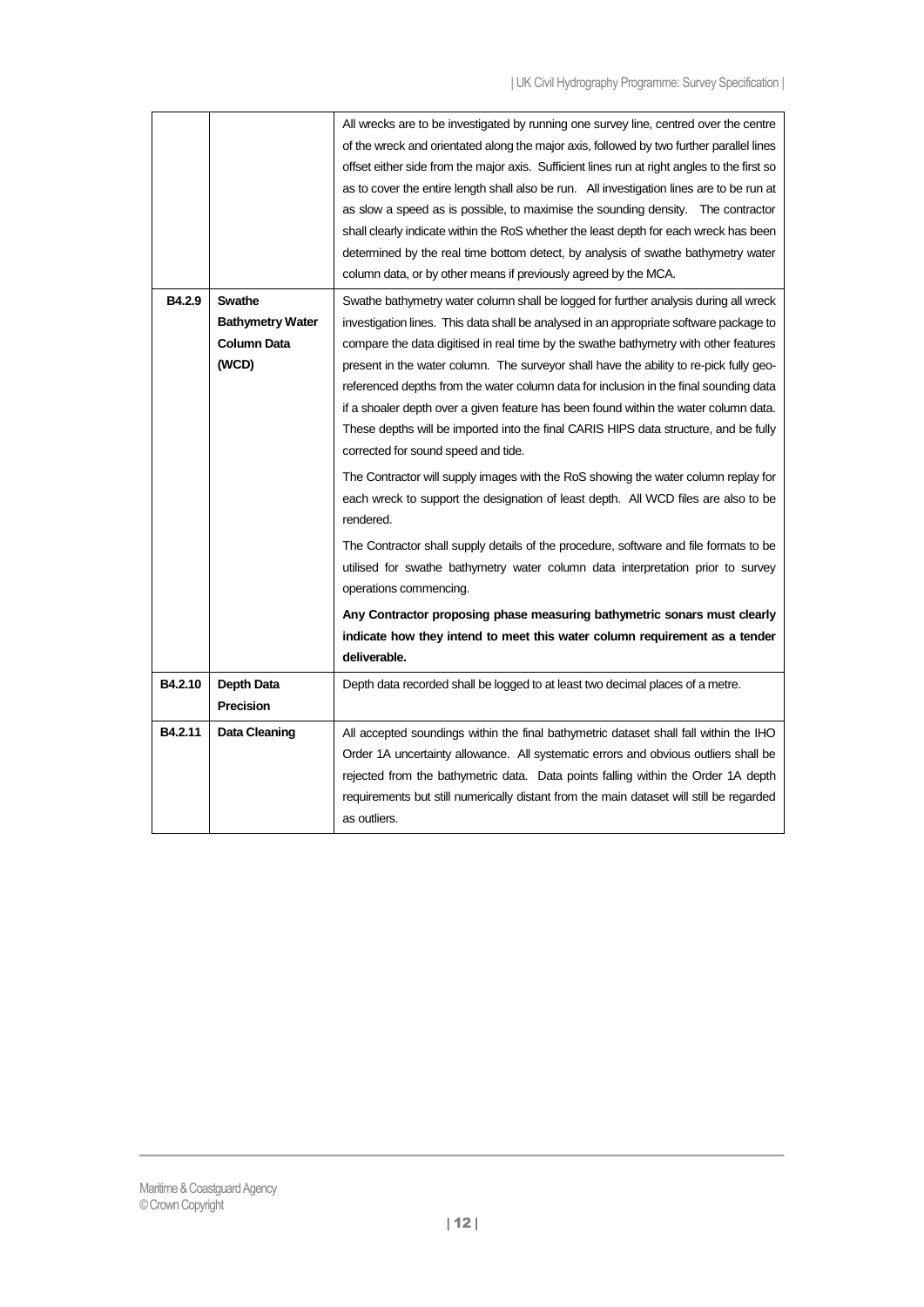<span id="page-12-0"></span>

|        |                         | <b>B4.3 Tides &amp; Reduction of Soundings</b>                                             |
|--------|-------------------------|--------------------------------------------------------------------------------------------|
| B4.3.1 | <b>Reduction of</b>     | Soundings are to be reduced to Chart Datum by using dual frequency carrier phase           |
|        | <b>Soundings</b>        | GNSS height observations (which comply with requirement B4.4.3) combined with the          |
|        |                         | VORF model. Soundings are to be presented as depths below Chart Datum, as                  |
|        |                         | supplied by the UKHO and defined in VORF.                                                  |
|        |                         | The Contractor shall demonstrate that the method chosen for sounding reduction             |
|        |                         | results in the overall depth uncertainty requirements being met.                           |
| B4.3.2 | <b>Establishment of</b> | Coastal or offshore tidal stations may be required within the extents of an HI area. The   |
|        | Shore-Based and         | HI for a particular area will confirm local requirements.                                  |
|        | <b>Offshore (Seabed</b> | Some HIs will require supplementary tidal stations, and some will require the use of       |
|        | <b>Mounted) Tide</b>    | locally available permanently installed gauges, e.g. local Harbour Master, National        |
|        | Gauges                  | Tidal and Sea Level Facility (NTSLF) or Channel Coast Observatory (CCO) tide               |
|        |                         | gauges.                                                                                    |
|        |                         | When requested in the HI, tidal heights will be measured throughout the survey period      |
|        |                         | and for a minimum of 30 days using a temporary or permanent tide gauge capable of          |
|        |                         | meeting all of the requirements stated below.                                              |
|        |                         | Automatic tide gauges (both onshore and offshore) should be capable of resolving           |
|        |                         | water level measurement to $\pm 0.01$ m in height and $\pm 2$ min in time.                 |
|        |                         | Heights must be recorded to at least 2 decimal places of precision and at sample           |
|        |                         | intervals no higher than 5 minute resolution.                                              |
|        |                         | Offshore (on non-vented) tide gauges shall be corrected for atmospheric pressure.          |
|        |                         | Atmospheric pressure shall be recorded within 100km of the gauge location at a             |
|        |                         | temporal resolution no greater than 6 hours.                                               |
| B4.3.3 | Pole-to-Gauge           | All temporarily-contractor-installed tide gauges must be calibrated by reference to        |
|        | <b>Calibration</b>      | independent readings using a tide pole or 'top down air gap' measurements (e.g. by         |
|        |                         | weighted tape measure from an appropriate reference mark which can be                      |
|        |                         | subsequently tied into the vertical control). The H143 spreadsheet must be used for        |
|        |                         | this purpose. Readings are to be taken half-hourly as a minimum, with 10-minute            |
|        |                         | interval readings taken for the duration of one hour before to one hour after high and     |
|        |                         | low water. If observing at a location with a tide range in excess of 7m (or where the      |
|        |                         | range is perceived to be changing rapidly) the observations are to be taken every 10       |
|        |                         | minutes, and every 5 minutes for the duration of one hour before to one hour after         |
|        |                         | high and low water. Automatic coastal tide gauges installed by the contractor only         |
|        |                         | require a minimum 13-hour period of manual observations.                                   |
|        |                         | When reading a pole in calm weather an accuracy of $\pm$ 0.03m should be attainable,       |
|        |                         | with the time of each reading recorded to within $\pm$ 5 seconds of UTC; the same for a    |
|        |                         | 'top down air gap' measurement technique.                                                  |
|        |                         | Reports on the Pole to Gauge comparison are also to be made on Form H516                   |
|        |                         | (Summary of Checks on Automatic Tide gauge).                                               |
|        |                         | The pole used shall be levelled to at least two permanently mounted and documented         |
|        |                         | control points which meet the requirements stated in Station Marking and<br>Documentation. |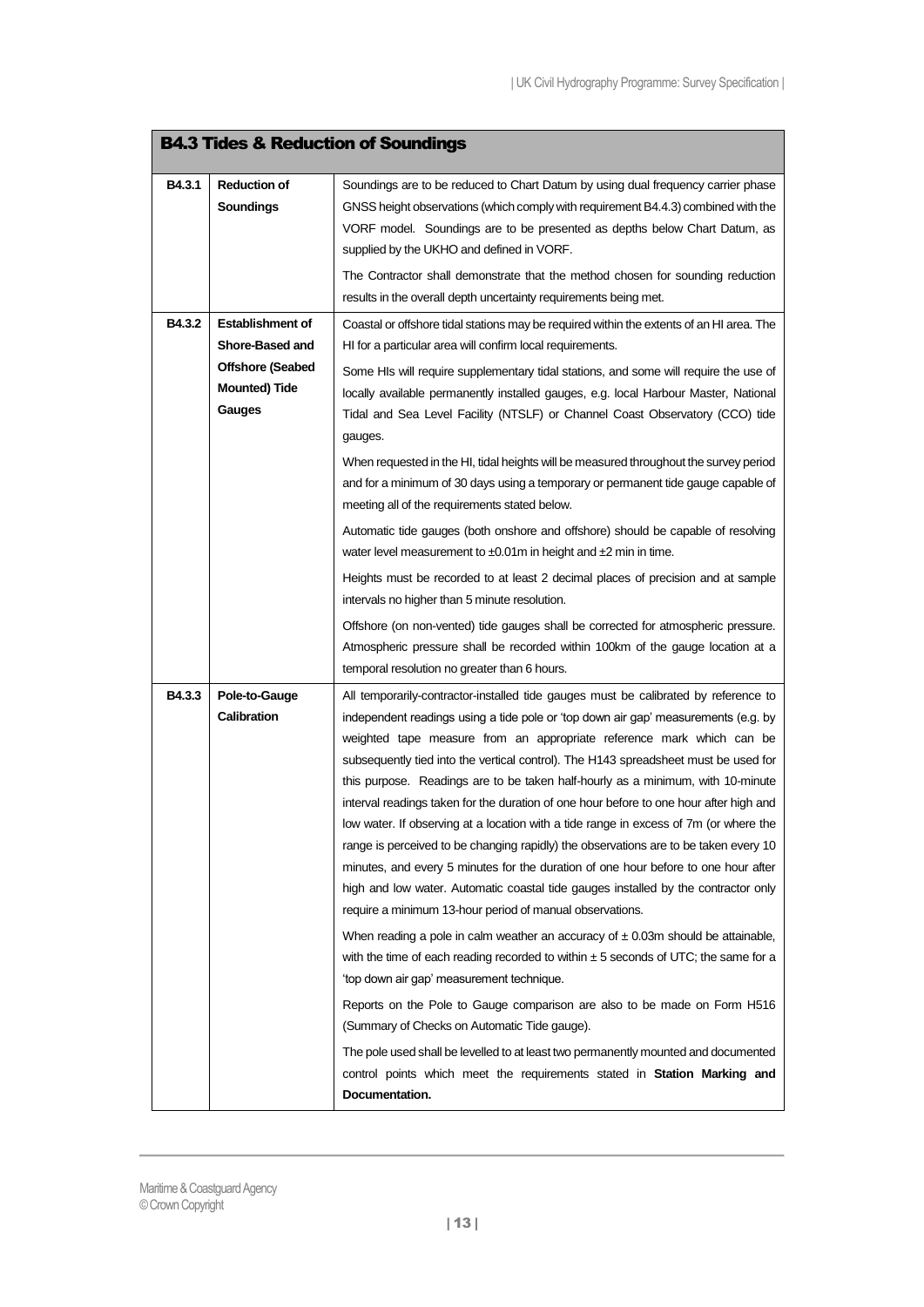|        |                                             | When a permanent / previously established tide gauge is given in the HI, the gauge<br>zero versus Chart Datum connection stated in the HI may be required to be checked<br>independently by means of a pole to gauge calibration to ensure the gauge is correctly<br>calibrated (unless documented evidence can be provided in the RoS that this check<br>has recently (within the last 6 months) been undertaken by appropriate owning<br>authority). The HI for a particular area will confirm local requirements.                                                                                                                                                                                                                                       |
|--------|---------------------------------------------|------------------------------------------------------------------------------------------------------------------------------------------------------------------------------------------------------------------------------------------------------------------------------------------------------------------------------------------------------------------------------------------------------------------------------------------------------------------------------------------------------------------------------------------------------------------------------------------------------------------------------------------------------------------------------------------------------------------------------------------------------------|
| B4.3.4 | <b>Verification of</b><br><b>VORF Model</b> | When requested in the HI, the Contractor shall perform a static validation of the VORF<br>model at specified tide gauge locations (including both offshore and coastal gauges).<br>This comparison shall be conducted by stationing each survey vessel within 1km of<br>the tide gauge location for a minimum of 8 hours and logging corresponding water<br>levels using the GNSS and VORF system, compared to the tide gauge data. This 8<br>hour period shall include successive high and low water events. The vessel shall be<br>stationary during this period. The results should be presented in both tabular and<br>graphical format in the RoS, and clearly demonstrate the relationship between the<br>water line and the vessel reference frame. |
|        |                                             | Comparisons between GNSS/VORF derived tidal heights for the vessel and the<br>observed tidal heights (with co-tidal corrections) from the tide gauge(s) shall be made<br>at regular intervals covering the entire survey period to confirm the VORF values and<br>methodology.                                                                                                                                                                                                                                                                                                                                                                                                                                                                             |
| B4.3.5 | <b>Tidal Stream</b><br><b>Observations</b>  | Some HIs may require tidal stream observations. Tidal Stream observations will be<br>conducted in the locations listed in each HI using a seabed mounted ADCP. These<br>observations shall as a minimum obtain the Tidal Stream in the "surface" layer of the<br>water column, which is to be representative over a depth of 5 - 10m below MSL.<br>The ADCP should also record the stream movement throughout the water column at<br>appropriate bin sizes in order to achieve, at the very minimum, a 'mid-column' and<br>'near seabed' stream rates and directions.                                                                                                                                                                                      |
|        |                                             | Bin size to be set to 0.5m in water depths of $\leq$ 20m, and 1m in depths >20m<br>If the ADCP is also capable of recording water level, this should also be enabled and<br>supplied.<br>The time interval of recorded tidal stream data (and height data if available) is to be<br>every 10 minutes, preferably with each hour occurring 'on the hour'.<br>ADCPs will be deployed for tidal stream observations to enable a minimum of 15 days<br>continuous data to be collected, unless stated differently in the HI.                                                                                                                                                                                                                                   |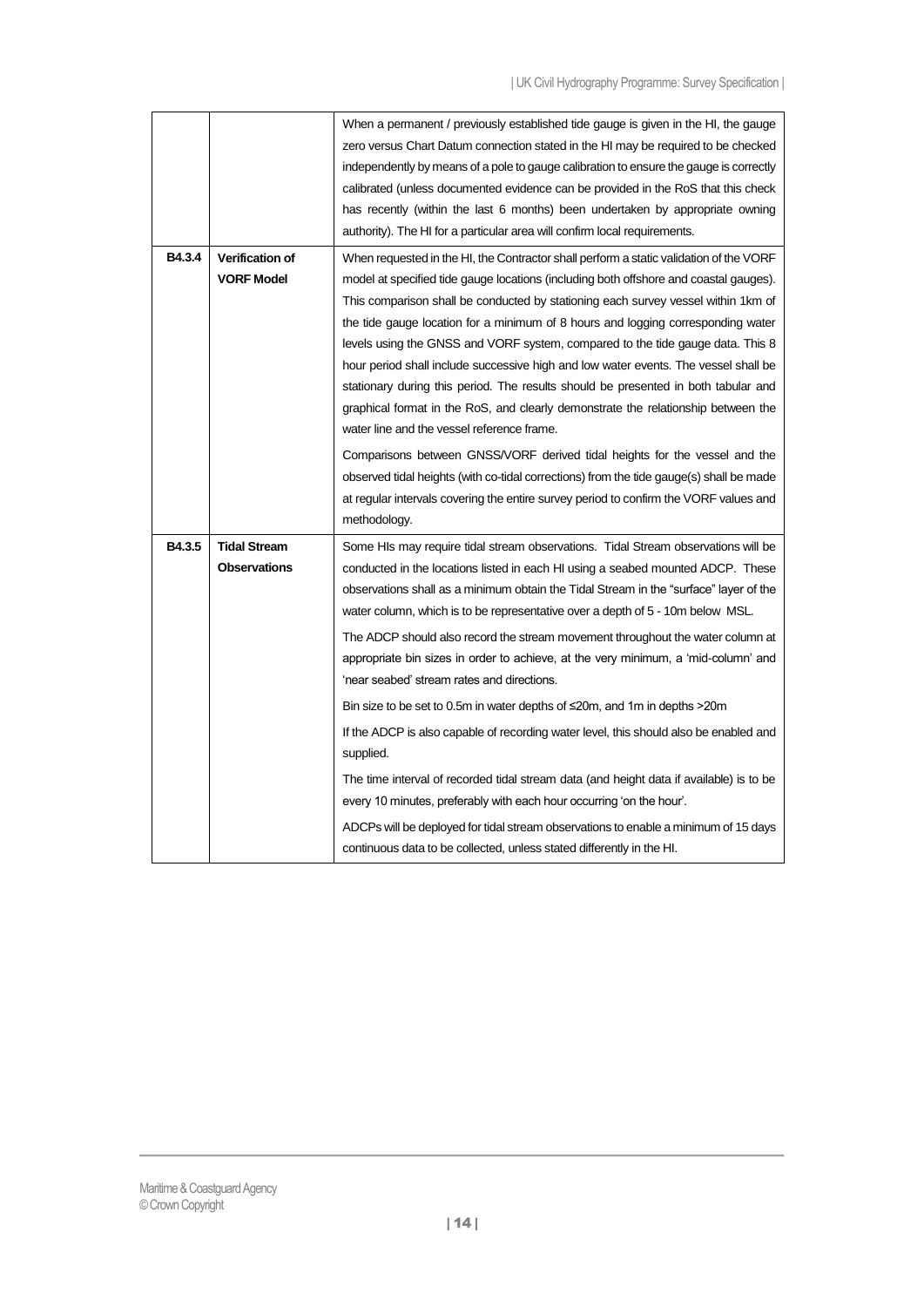<span id="page-14-0"></span>

|        |                                                  | <b>B4.4 Positioning, Survey Control and Calibration</b>                                                                                                                                                                                                                                                                                                                                                                                                                                                                                                                                                                                                                                                                                      |
|--------|--------------------------------------------------|----------------------------------------------------------------------------------------------------------------------------------------------------------------------------------------------------------------------------------------------------------------------------------------------------------------------------------------------------------------------------------------------------------------------------------------------------------------------------------------------------------------------------------------------------------------------------------------------------------------------------------------------------------------------------------------------------------------------------------------------|
| B4.4.1 | <b>Survey Geodesy</b>                            | Unless otherwise stated, every survey shall be rendered using the following geodetic<br>parameters                                                                                                                                                                                                                                                                                                                                                                                                                                                                                                                                                                                                                                           |
|        |                                                  | Datum:<br>ETRS89<br>Spheroid:<br><b>GRS '80</b><br>Projection:<br>UTM Grid Zone 29/30/31 North (as specified in the HI)                                                                                                                                                                                                                                                                                                                                                                                                                                                                                                                                                                                                                      |
|        |                                                  | All rendered positions shall be quoted as geographical co-ordinates (i.e. in terms of<br>Lat. / Long) as degrees and decimal minutes.                                                                                                                                                                                                                                                                                                                                                                                                                                                                                                                                                                                                        |
| B4.4.2 | Horizontal<br><b>Accuracy</b>                    | The Horizontal Accuracy of all depths and positions shall be in accordance with IHO<br>S44 Order 1a.                                                                                                                                                                                                                                                                                                                                                                                                                                                                                                                                                                                                                                         |
| B4.4.3 | Positioning                                      | Soundings are to be positioned by using dual frequency carrier phase GNSS<br>combined with the Ordnance Survey Active Networks (i.e. Post Processed Kinematic<br>GNSS). In some offshore locations the Contractor may need to switch to Precise<br>Point Positioning techniques or utilise base stations from alternative networks. This<br>will be permitted for an HI only by prior approval from the MCA. Post processed<br>positions should ideally be integrated with the vessel attitude data to avoid bias<br>associated with vessel motion.                                                                                                                                                                                          |
|        |                                                  | The Contractor shall demonstrate that the method chosen for sounding positioning<br>results in the overall horizontal uncertainty requirements being met.<br>Conventional Differential GNSS is acceptable for real time positioning (as these<br>positions will later be discarded) – although more precise positioning may also be used<br>if required by the Contractor.<br>The contractor will state methodologies for post-processed and real time positioning                                                                                                                                                                                                                                                                           |
|        |                                                  | as a tender deliverable.                                                                                                                                                                                                                                                                                                                                                                                                                                                                                                                                                                                                                                                                                                                     |
| B4.4.4 | <b>Establishment of</b><br><b>Survey Control</b> | Three dimensional position of any existing or newly established survey control shall<br>be determined by dual frequency carrier phase GNSS techniques, tied in to the<br>Ordnance Survey Active Network. A minimum of six hours observations are required<br>per station. This six hour observation period should be divided into two three hour<br>sessions. At the end of the first session the antenna should be physically moved away<br>from the mark and then re-established over the mark before commencing the 2 <sup>nd</sup><br>observation session.                                                                                                                                                                               |
|        |                                                  | The height of the static GNSS antenna should be measured before each session and<br>clearly recorded and reported. If the height measured is a slope distance from the<br>edge of the antenna, this shall be appropriately corrected to obtain the true vertical<br>offset.<br>The static GNSS antenna shall be positioned directly over the control point using an<br>optical plummet.<br>The absolute uncertainty with respect to ETRS89 for any existing or newly established<br>survey control shall not exceed 1cm in horizontal and 2 cm in vertical (at 2 sigma).<br>The appropriate OD height and appropriate UTM coordinate for each station shall be<br>computed. Where necessary, co-ordinate conversion shall be conducted using |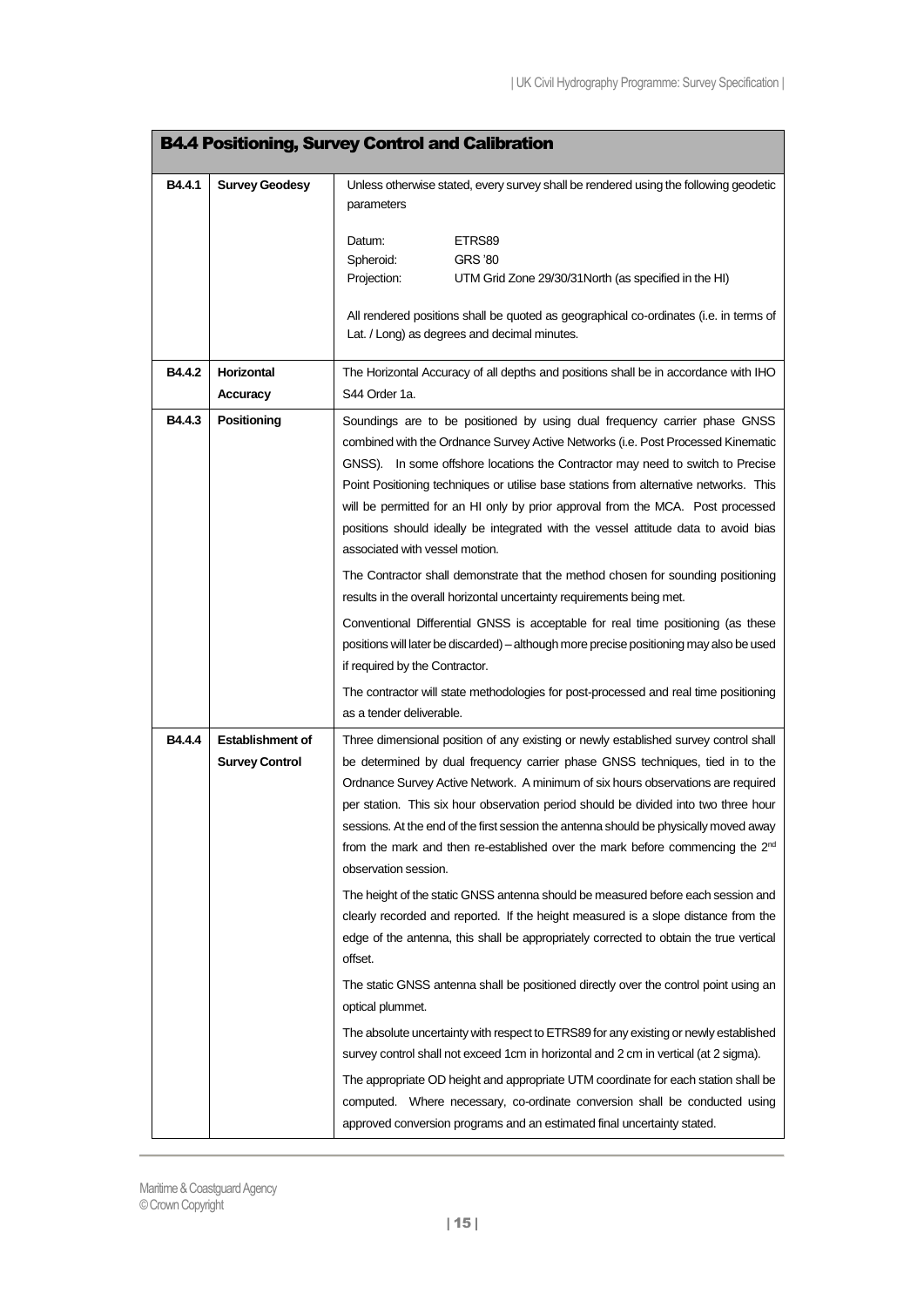| B4.4.5 | <b>Optical Levelling</b>                       | To perform a redundant check on any control established and/or utilised, all control<br>points shall be optically levelled from two pre-existing control points referred to the<br>appropriate Ordnance Datum.                                                                                                                                                                                                                                                                                                                           |
|--------|------------------------------------------------|------------------------------------------------------------------------------------------------------------------------------------------------------------------------------------------------------------------------------------------------------------------------------------------------------------------------------------------------------------------------------------------------------------------------------------------------------------------------------------------------------------------------------------------|
|        |                                                | Levelling is to be conducted between the 2 control points established, the tide pole<br>and any existing BM's in the vicinity provided in the HI. Levelling is to comprise a<br>looped traverse – no intersights shall be taken. Levels should be read and recorded<br>to a precision of 0.001m. Levelling shall be recorded using the H532 Levelling<br>Reduction Form. Any levelling field records should also be supplied.                                                                                                            |
|        |                                                | In some cases, this levelling requirement may be replaced by an entirely GNSS based<br>redundant technique upon agreement with the MCA, should pre-existing control prove<br>unsuitable or non-existent.                                                                                                                                                                                                                                                                                                                                 |
| B4.4.6 | <b>Station Marking</b><br>and                  | All geodetic stations established during survey operations shall be described,<br>photographed and permanently marked to assist their future recovery.                                                                                                                                                                                                                                                                                                                                                                                   |
|        | <b>Documentation</b>                           | They shall be marked with a stainless steel, brass or bronze bolt drilled into concrete,<br>in an area where they are unlikely to be disturbed. The bolt shall be punched to mark<br>the precise horizontal measurement point. Stations shall not be established in tarmac.<br>Stations deviating from the above requirements due to site conditions will only be<br>permitted at the prior discretion of the MCA.<br>A full station description shall be recorded using the H159 Description of Geodetic                                |
|        |                                                | Control Station Form, including photographs and diagrams to aid recovery.                                                                                                                                                                                                                                                                                                                                                                                                                                                                |
| B4.4.7 | <b>Vessel</b><br><b>Dimensional</b><br>Control | An appropriate dimensional control survey of each vessel utilised shall have been<br>conducted prior to commencement. Permanent and recoverable control points are to<br>be established on each vessel utilised, coordinated to the vessel reference frame to<br>within a tolerance $\pm 0.01$ m relative (at the 95% confidence level) in X, Y and Z.                                                                                                                                                                                   |
|        |                                                | All sensors shall be established within the vessel reference frame within a tolerance<br>of $\pm 0.02$ m relative (at the 95% confidence level) in X, Y and Z.                                                                                                                                                                                                                                                                                                                                                                           |
|        |                                                | Where appropriate, the rotations of each sensor around the X, Y and Z axis shall be<br>initially determined by the dimensional control survey to within $\pm 0.2$ degrees (at the<br>95% confidence level). These values may be later adjusted during the sonar patch<br>test if required.                                                                                                                                                                                                                                               |
|        |                                                | The centre of gravity (rotation) should also be estimated and it's location within the<br>vessel reference frame and method of establishment clearly stated in the RoS.                                                                                                                                                                                                                                                                                                                                                                  |
|        |                                                | A copy of the dimensional control report for each vessel shall be supplied with the RoS<br>for each HI.                                                                                                                                                                                                                                                                                                                                                                                                                                  |
| B4.4.8 | Swathe<br><b>Bathymetry</b><br>Calibration     | A calibration of the swathe bathymetry system and associated sensors (i,e, "patch<br>test") shall be performed at the start of each survey season or after changing out or<br>significantly reconfiguring any survey sensor (methodology shall be detailed in<br>tender). Final post calibration repeatability shall be proven by means of the<br>repeatability test detailed below.                                                                                                                                                     |
| B4.4.9 | <b>Static Positioning</b><br><b>Check</b>      | A static positioning check shall be performed at the start of each survey season or<br>after changing out or significantly reconfiguring any survey sensor (methodology shall<br>be detailed in tender). The check shall monitor the three dimensional position of either<br>the primary GNSS antenna or another appropriate point within the vessel reference<br>frame, for a period of no less than 30 minutes at a 1 minute resolution. The<br>subsequent report should separately state the computed statistical reliability of both |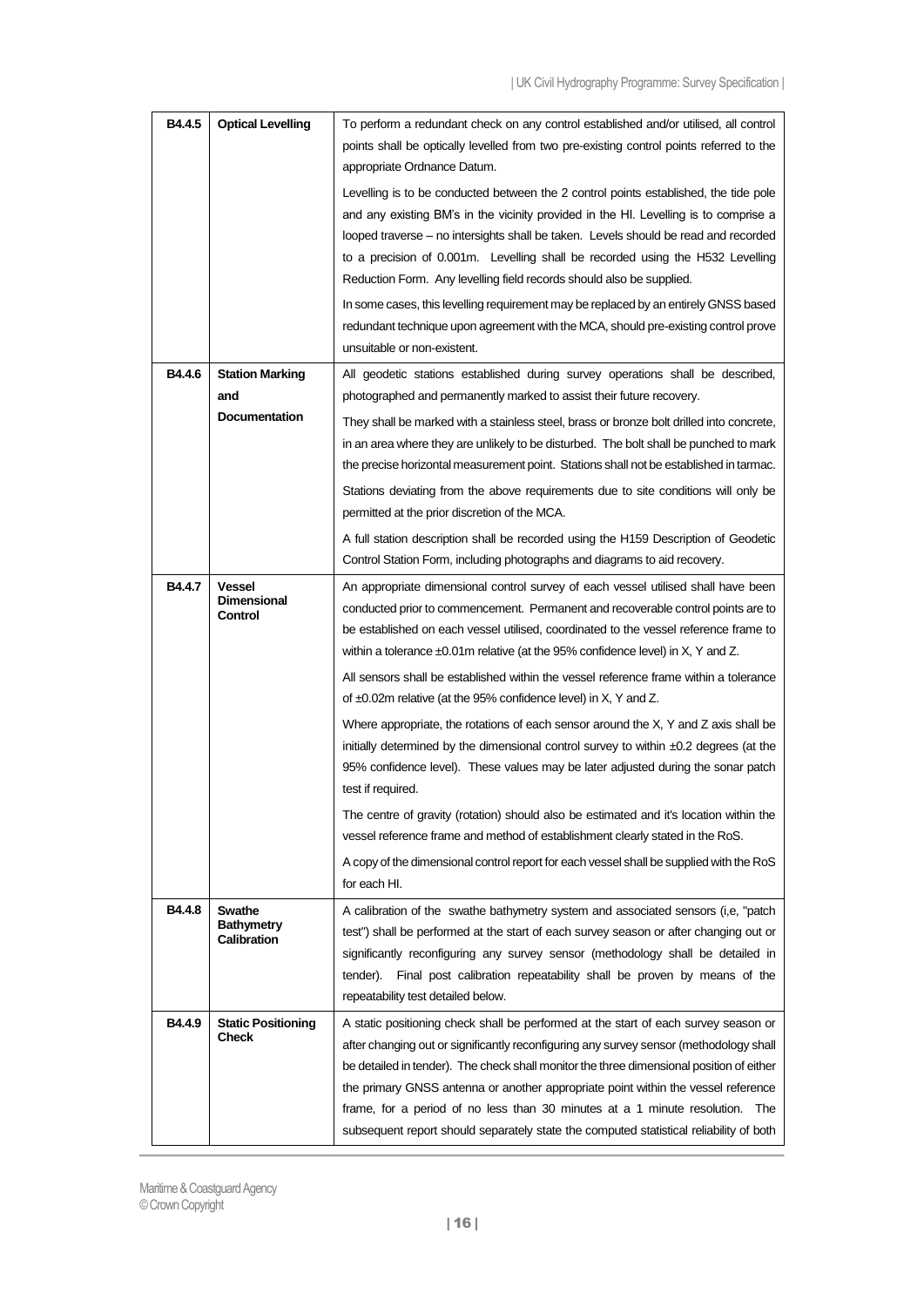|         |                                                | the horizontal position and the height measured. The positioning data to be compared                                                                                       |
|---------|------------------------------------------------|----------------------------------------------------------------------------------------------------------------------------------------------------------------------------|
|         |                                                | will have been derived using the same procedures used to obtain all positions                                                                                              |
|         |                                                | associated with the bathymetric data (i.e. post processed kinematic).                                                                                                      |
|         |                                                | Any local survey control utilised in this procedure shall be compliant with the                                                                                            |
|         |                                                | requirements stated in section Establishment of Survey Control.                                                                                                            |
| B4.4.10 | <b>Swathe</b>                                  | A swathe bathymetry repeatability test shall be performed following calibration at the                                                                                     |
|         | <b>Bathymetry</b><br><b>Repeatability Test</b> | start of each survey season or after changing out or significantly reconfiguring any                                                                                       |
|         |                                                | survey sensor (methodology shall be detailed in tender). This test should be                                                                                               |
|         |                                                | conducted after the static position check stated above.                                                                                                                    |
|         |                                                | The test shall monitor the three dimensional position of a clearly defined small but                                                                                       |
|         |                                                | easily detectable feature on the seabed. The feature should be first surveyed near                                                                                         |
|         |                                                | nadir from multiple directions – as a minimum from north, south, east and west.                                                                                            |
|         |                                                | Secondly the feature should be boxed in, so that it appears in the outer beams on port                                                                                     |
|         |                                                | for 2 lines, and the outer beams on starboard for 2 lines.                                                                                                                 |
|         |                                                |                                                                                                                                                                            |
|         |                                                |                                                                                                                                                                            |
|         |                                                | The subsequent report should separately state the computed statistical reliability of                                                                                      |
|         |                                                | both the horizontal position and the depth measured for the feature.                                                                                                       |
| B4.4.11 | <b>Vertical Offset</b><br><b>Check</b>         | A vertical offset gross error check shall be performed at the start of each survey                                                                                         |
|         |                                                | season or after changing out or significantly reconfiguring any survey sensor                                                                                              |
|         |                                                | (methodology shall be detailed in tender). The check shall compare the physical                                                                                            |
|         |                                                | measurements of the distance from the primary and secondary GNSS antennas on                                                                                               |
|         |                                                | the vessel to the seabed. This shall be performed in one location using a method<br>entirely independent of the vessel's survey systems (e.g. level staff or leadline in a |
|         |                                                | berth). These measurements shall be compared to data logged simultaneously in the                                                                                          |
|         |                                                | same location using the vessel's survey system and software. The results should be                                                                                         |
|         |                                                | compared and detailed in the RoS.                                                                                                                                          |
| B4.4.12 | Quality                                        | The Contractor shall provide an indication of the continuous quality of the post-                                                                                          |
|         |                                                | processed 3D position.                                                                                                                                                     |
|         |                                                |                                                                                                                                                                            |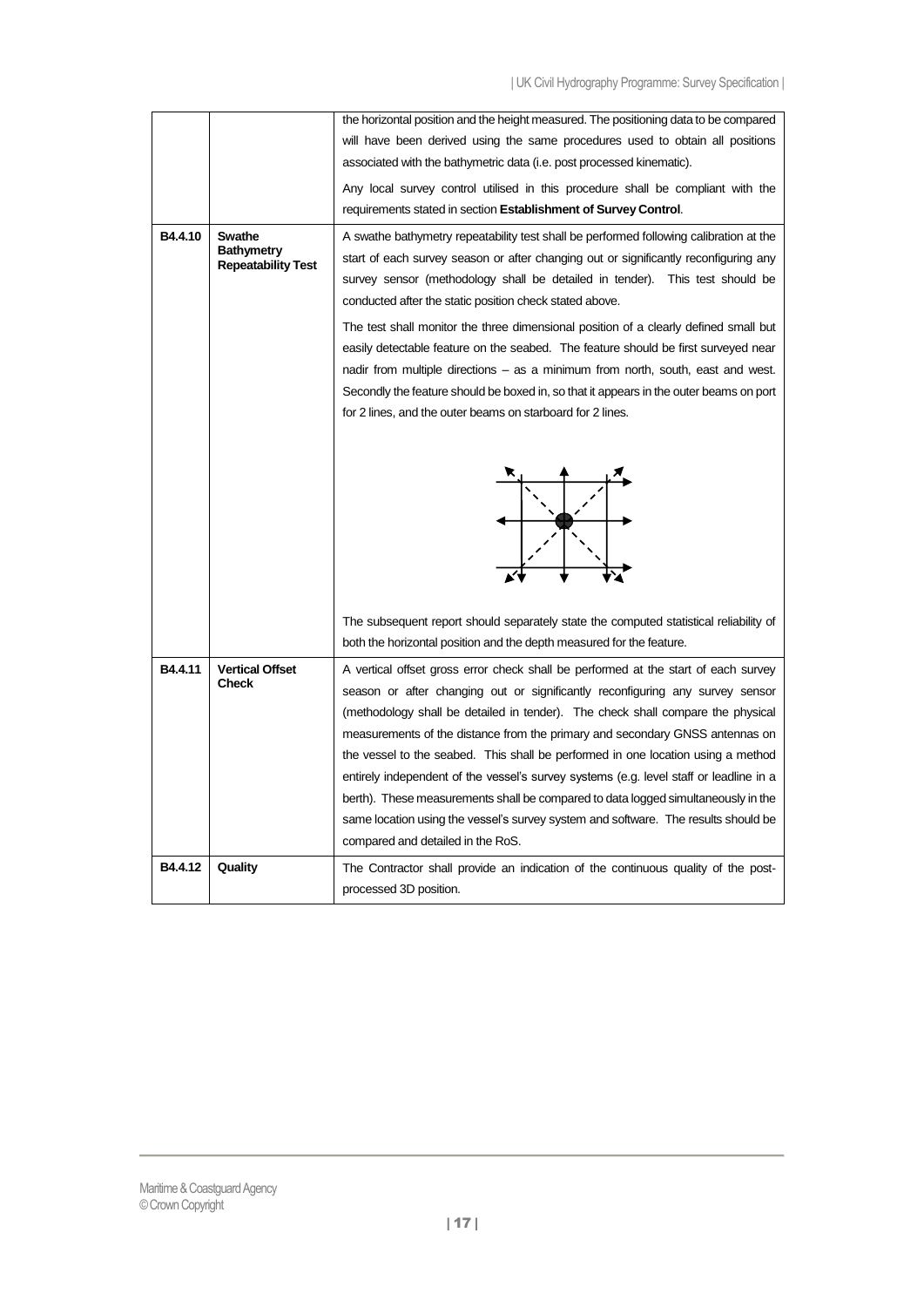<span id="page-17-0"></span>

| <b>B4.5 General Requirements</b> |                                                   |                                                                                                                                                                                                                                                                                                                                                                                                                                                                                                                                                                                                                                                                                                                                                                  |
|----------------------------------|---------------------------------------------------|------------------------------------------------------------------------------------------------------------------------------------------------------------------------------------------------------------------------------------------------------------------------------------------------------------------------------------------------------------------------------------------------------------------------------------------------------------------------------------------------------------------------------------------------------------------------------------------------------------------------------------------------------------------------------------------------------------------------------------------------------------------|
| B4.5.1                           | Hydrographic<br><b>Notes</b>                      | Reports of any newly discovered dangers to surface or sub-surface navigation shall<br>be passed immediately to the MCA Hydrography and Receiver of Wreck teams and<br>to the UKHO using the H102 Hydrographic Note form.                                                                                                                                                                                                                                                                                                                                                                                                                                                                                                                                         |
| B4.5.2                           | <b>Eddies and Over-</b><br>falls                  | Observations of any eddies or over falls which may be significant to small craft are to<br>be rendered in the Report of Survey, stating the approximate geographic extents of<br>such features, and how they relate to tidal and weather conditions.<br>All previously charted eddies and over-falls must be reported on, even if just to state<br>that the current charted information is correct.                                                                                                                                                                                                                                                                                                                                                              |
| B4.5.3                           | <b>Sound Speed</b>                                | The Contractor shall observe sound speed profiles at an interval consistent with the<br>proposed error budget.                                                                                                                                                                                                                                                                                                                                                                                                                                                                                                                                                                                                                                                   |
| B4.5.4                           | <b>Backscatter</b>                                | High resolution, geo-referenced multibeam backscatter data shall be collected to<br>inform on seabed textural change, and rendered in the proprietary format of the<br>swathe bathymetry system utilised.<br>The Contractor shall endeavour to ensure that systemic variations to backscatter<br>intensity are kept to a minimum and that gain, pulse length or any other system<br>changes are minimised during data acquisition.                                                                                                                                                                                                                                                                                                                               |
| B4.5.5                           | <b>Seabed Sampling</b>                            | Where requested in the HI, seabed sampling is to be conducted on an approximate<br>5km grid with at least one sample being taken in each major textural area identified.<br>Sampling will not be conducted until all bathymetry and backscatter for a given block<br>or HI is complete, so as to inform the required positions for samples within the major<br>textural areas. All seabed samples are to be retained and logged using the Folk<br>Classification scheme. Samples are to be taken with the ship stopped in the water.<br>All samples are to be forwarded to the British Geological Survey:<br>Plastic screw top containers are to be used to preserve the samples. The use of<br>polythene bags for preserving retained samples is not acceptable |
| B4.5.6                           | <b>Amendments to</b><br><b>Sailing Directions</b> | The relevant Admiralty Pilot shall be checked in the field and appropriate amendments<br>rendered. Particular attention shall be paid to any recommended approach routes<br>and anchorages within or adjacent to the survey area. If no changes to the relevant<br>Admiralty Pilot are thought to be required by the Contractor, this should also be<br>recorded in the RoS.                                                                                                                                                                                                                                                                                                                                                                                     |
| <b>B4.5.7</b>                    | <b>Views for Sailing</b><br><b>Directions</b>     | Details of photographs required to update existing views in the relevant Admiralty Pilot<br>will be supplied in each HI. Views shall be supported by appropriate records in strict<br>accordance with NP100 paragraph 4.83. New photography shall be in colour and                                                                                                                                                                                                                                                                                                                                                                                                                                                                                               |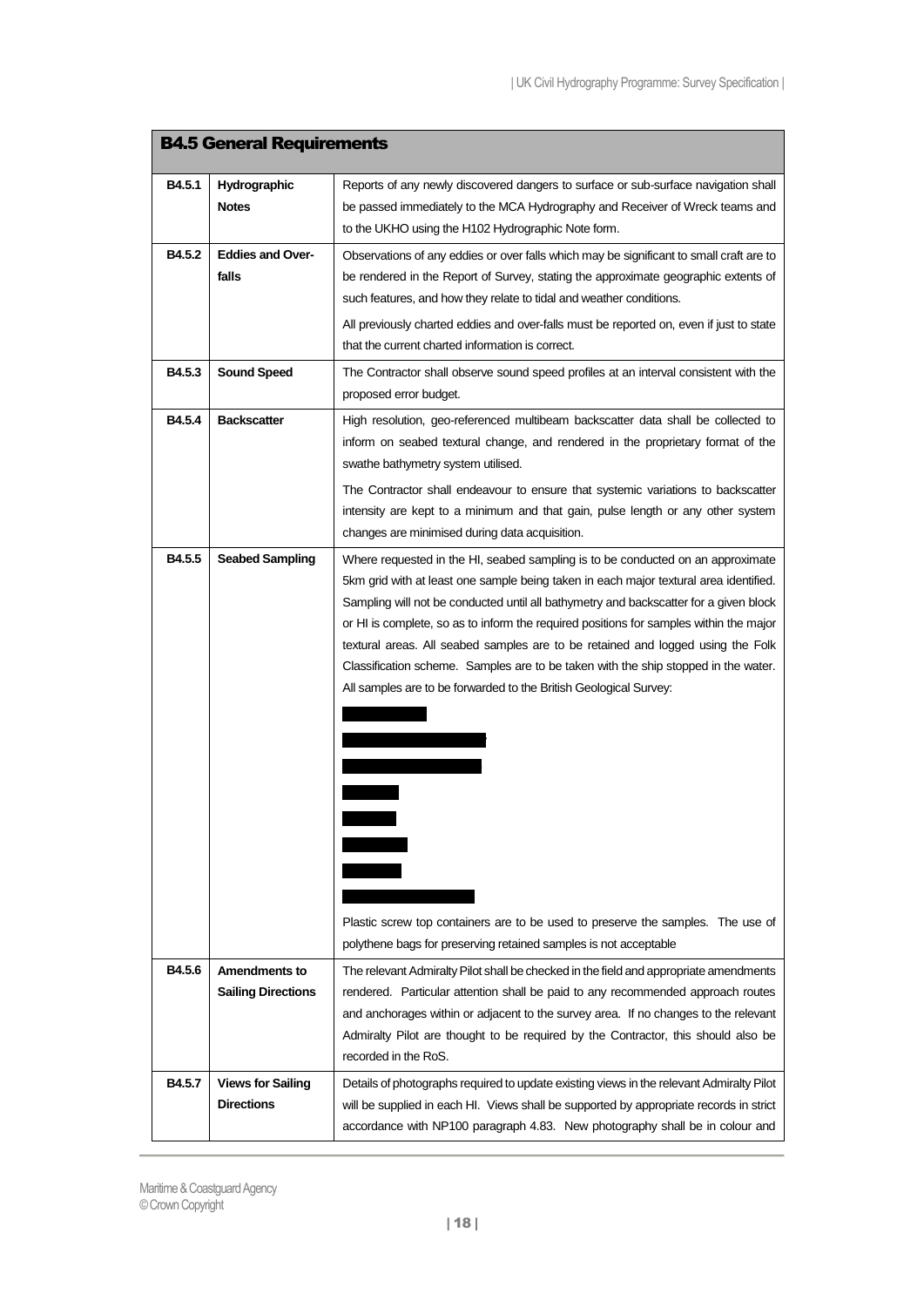|         |                                  | prepared in accordance with NP100. Digital cameras shall be used and must be either                                                                                              |
|---------|----------------------------------|----------------------------------------------------------------------------------------------------------------------------------------------------------------------------------|
|         |                                  | Single Lens Reflex or described by their manufacturer as a "Bridge" or "Bridging"                                                                                                |
|         |                                  | camera and shall have at least 6M pixel resolution.                                                                                                                              |
| B4.5.8  | Licences,                        | The Contractor shall be responsible for arranging all licences, consents and permits,                                                                                            |
|         | Consents &                       | for access and frequency clearance for all survey operations whether ashore or afloat.                                                                                           |
|         | <b>Permissions</b>               |                                                                                                                                                                                  |
| B4.5.9  | <b>Fixed and Floating</b>        | The positions and characteristics of all fixed and floating aids to navigation visible from                                                                                      |
|         | <b>Aids to Navigation</b>        | the survey area do not need to be reported. However, if navigationally significant                                                                                               |
|         |                                  | differences between physical features and their depiction on the current Admiralty                                                                                               |
|         |                                  | nautical charts and publications are detected, then this should be immediately                                                                                                   |
|         |                                  | reported to the relevant Port Authority and General Lighthouse Authority using the                                                                                               |
|         |                                  | H102 form. The MCA and UKHO should be copied on all correspondence of this type.                                                                                                 |
| B4.5.10 |                                  |                                                                                                                                                                                  |
|         | Leading Lines &<br><b>Tracks</b> | The leading lines and recommended tracks along channels and into harbours and<br>anchorages marked by lights or fixed daymarks must be very carefully examined. If               |
|         |                                  |                                                                                                                                                                                  |
|         |                                  | navigationally significant differences between physical features and their depiction on<br>the current Admiralty nautical charts and publications are detected, then this should |
|         |                                  | be immediately reported to the relevant Port Authority and the General Lighthouse                                                                                                |
|         |                                  | Authority using form H102. The MCA and UKHO should be copied on all                                                                                                              |
|         |                                  | correspondence of this type.                                                                                                                                                     |
|         |                                  |                                                                                                                                                                                  |
| B4.5.11 | <b>Magnetic</b>                  | Charted or newly discovered magnetic anomalies are to be investigated.                                                                                                           |
|         | <b>Anomalies</b>                 | The ship should be steamed slowly in a wide octagon shape centred on the charted                                                                                                 |
|         |                                  | anomaly, both to port and starboard, made with the standard magnetic compass on 8                                                                                                |
|         |                                  | equidistant points during each turn. The ship should be steadied on each heading for                                                                                             |
|         |                                  | at least a minute before the observation to allow the sub permanent magnetism                                                                                                    |
|         |                                  | resulting from the last course, to disappear. On each leg of the octagon, both                                                                                                   |
|         |                                  | magnetic and GNSS derived headings shall be logged and compared.                                                                                                                 |
|         |                                  | Any anomaly found, or not found, shall be reported in the RoS, including the extent                                                                                              |
|         |                                  | and magnitude of local variations.                                                                                                                                               |
| B4.5.12 | <b>Fishing Industry</b>          | Liaison with, and compensation to, fishermen for loss/damage to fishing gear are                                                                                                 |
|         |                                  | matters which rest entirely with the Contractor. The Contractor is to liaise closely with                                                                                        |
|         |                                  | local fisheries groups and the appropriate local District Fisheries Inspectors well in                                                                                           |
|         |                                  | advance of the commencement of fieldwork.                                                                                                                                        |
| B4.5.13 | Daily and Weekly                 | Progress reports detailing progress, planned activities, weather downtime and any                                                                                                |
|         | <b>Progress Report</b>           | problems encountered shall be completed and e-mailed to the MCA and UKHO                                                                                                         |
|         |                                  | representative on a daily basis.                                                                                                                                                 |
|         |                                  | A short (e.g. 1-page) summary progress report shall be completed and e-mailed to                                                                                                 |
|         |                                  | the MCA and UKHO Representative on a weekly basis. This will include the predicted                                                                                               |
|         |                                  | delivery dates for each active HI and associated vessel plans.                                                                                                                   |
| B4.5.14 | <b>Quality Control</b>           | Robust quality control procedures shall be provided and adhered to during processing                                                                                             |
|         |                                  | of all data. These procedures shall be provided to the MCA prior to survey operations                                                                                            |
|         |                                  | commencing.                                                                                                                                                                      |
|         |                                  |                                                                                                                                                                                  |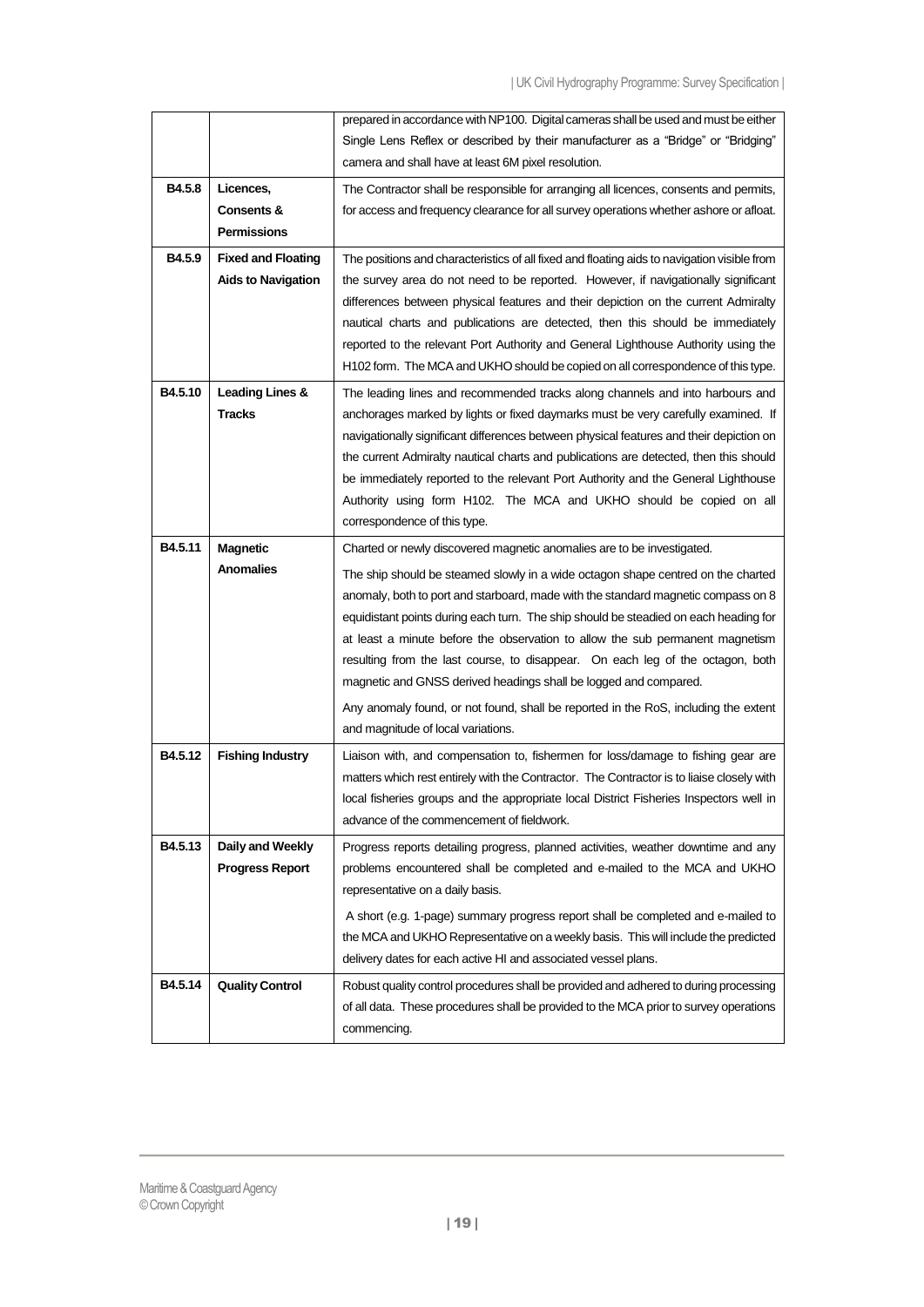<span id="page-19-0"></span>

| <b>B4.6 Safety</b> |                                                 |                                                                                                                                                                                                                                                                                                                                                                                                                                                                                                                                                                                                                                                                                                                                                                                           |
|--------------------|-------------------------------------------------|-------------------------------------------------------------------------------------------------------------------------------------------------------------------------------------------------------------------------------------------------------------------------------------------------------------------------------------------------------------------------------------------------------------------------------------------------------------------------------------------------------------------------------------------------------------------------------------------------------------------------------------------------------------------------------------------------------------------------------------------------------------------------------------------|
| B4.6.1             | <b>Responsibility</b>                           | Equipment and survey personnel provided by the Contractor for work in connection<br>with the contract shall be the Contractor's responsibility at all times. Any loss, injury or<br>damage suffered or caused by them shall be at the Contractor's risk throughout, but<br>must be reported to the MCA immediately and any other relevant authority, including<br>the MAIB.                                                                                                                                                                                                                                                                                                                                                                                                               |
| B4.6.2             | <b>Safety</b><br><b>Management Plan</b>         | Details of the Contractor's safety policy and Safety Management Plan shall be<br>supplied to the MCA prior to survey operations being undertaken for each HI.                                                                                                                                                                                                                                                                                                                                                                                                                                                                                                                                                                                                                             |
| B4.6.3             | <b>Drugs and Alcohol</b><br><b>Policy</b>       | The Contractor shall have a drugs and alcohol policy, which forbids the presence of<br>drugs or alcohol in vessels or offices used under this contract. The policy must include<br>random drug and alcohol testing. MCA reserve the right to request evidence of the<br>regime in place at any time throughout the life of the contract.                                                                                                                                                                                                                                                                                                                                                                                                                                                  |
| B4.6.4             | <b>Daily Meetings</b>                           | The Surveyor-In-Charge shall hold daily "Toolbox Meetings" with members of the<br>navigational watch. Meetings shall be minuted (briefly), posted in the mess and shall<br>include the following headings as a minimum:<br>Date, Time, List of attendees<br>٠<br>Activities - Last 24 Hours<br>Planned Activities - Next 24 Hours<br>Safety / Hazards                                                                                                                                                                                                                                                                                                                                                                                                                                     |
| B4.6.5             | <b>Work in Poorly</b><br><b>Surveyed Waters</b> | The vessel master is responsible for the overall navigational safety of the vessel and<br>crew. If the master considers that there is a conflict of interest in terms of the safety of<br>the vessel and crew with regard to the proposed survey areas, he has the overriding<br>authority to refuse to survey those areas.<br>The contractor shall have an appropriate 'Shallow Water Working' procedure set out<br>as part of their quality/safety management system.                                                                                                                                                                                                                                                                                                                   |
| B4.6.6             | <b>Medical</b><br><b>Certification</b>          | All offshore survey personnel must have an in-date medical certificate of at least<br>"ENG1" standard. Evidence of certification may be requested by the MCA or its<br>representatives at any time.                                                                                                                                                                                                                                                                                                                                                                                                                                                                                                                                                                                       |
| B4.6.7             | <b>Safety Training</b><br><b>Certification</b>  | All offshore survey personnel must have in-date certification to demonstrate<br>completion of the STCW 78 as amended Basic Safety Training package including:<br>Personal Survival Techniques (STCW A-VI / 1-1)<br>٠<br>Fire Fighting and Fire Prevention (STCW A-VI / 1-2)<br>в<br>Elementary First Aid (STCW A-VI/ 1-3)<br>$\blacksquare$<br>Personal Safety and Social Responsibility (SCTW A-VI/1 - 4)<br>٠<br>(Note that survey personnel and supernumeraries may alternatively have in-date<br>certification to demonstrate completion of an Offshore Petroleum Industry Training<br>Organisation approved course adhering to the "Minimum Industry Safety Training<br>Standards").<br>Evidence of certification may be requested by the MCA or its representatives at any<br>time. |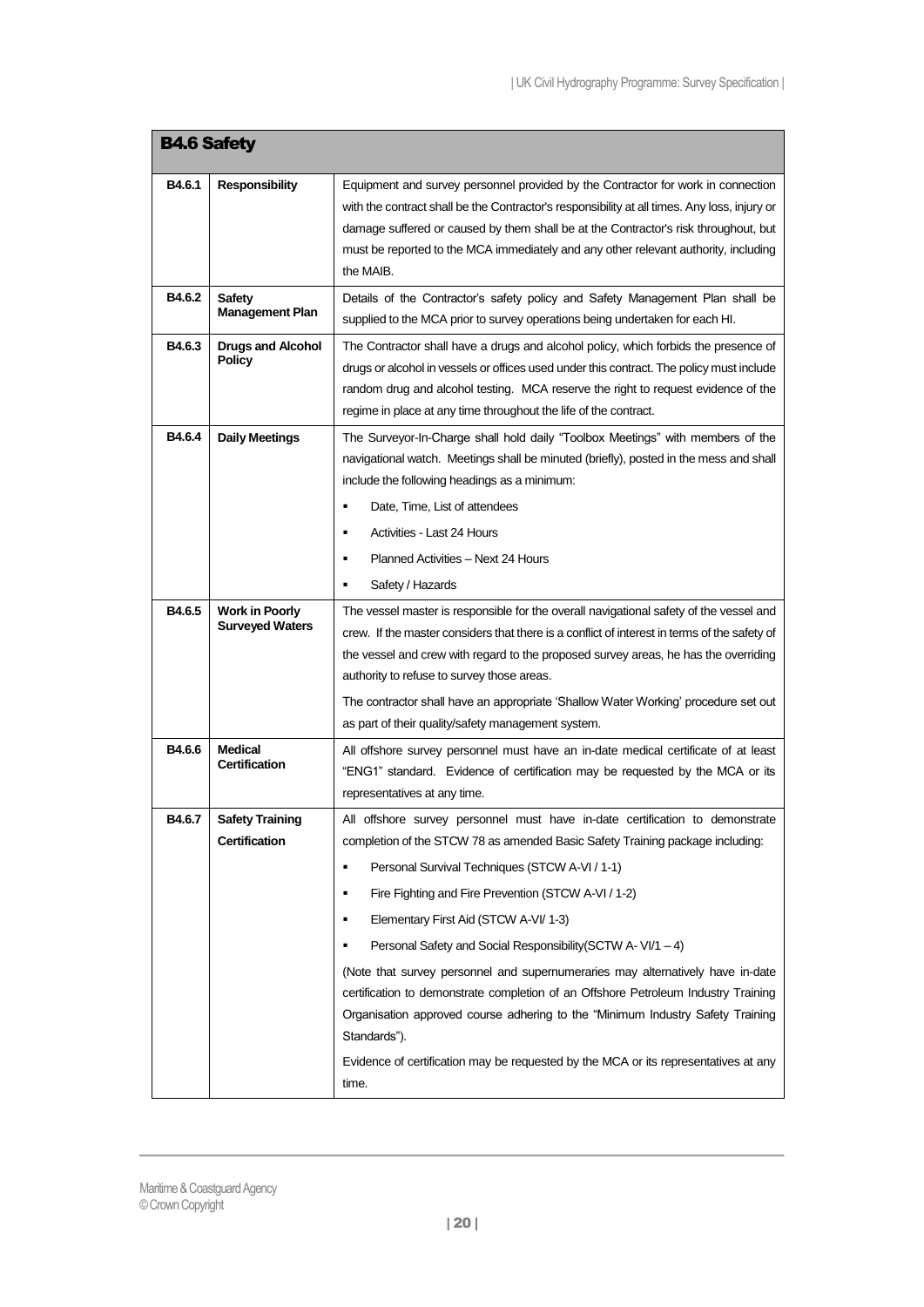| B4.6.8  | Familiarisation            | All offshore survey personnel must undertake familiarisation training prior to sailing                                                                                                                                                                                                                                                                     |
|---------|----------------------------|------------------------------------------------------------------------------------------------------------------------------------------------------------------------------------------------------------------------------------------------------------------------------------------------------------------------------------------------------------|
|         | <b>Training</b>            | which must ensure attendees are able to:                                                                                                                                                                                                                                                                                                                   |
|         |                            | Communicate with other persons on board on elementary safety matters and<br>٠<br>understand safety information symbols, signs and alarms;                                                                                                                                                                                                                  |
|         |                            | Know what to do if: a person falls overboard; fire or smoke is detected; the fire<br>٠<br>or abandon ship alarm is sounded;                                                                                                                                                                                                                                |
|         |                            | Identify assembly and embarkation stations and emergency escape routes;<br>٠                                                                                                                                                                                                                                                                               |
|         |                            | Locate and don lifejackets;<br>٠                                                                                                                                                                                                                                                                                                                           |
|         |                            | Raise the alarm and have a basic knowledge of the use and types of portable<br>$\blacksquare$<br>fire extinguishers;                                                                                                                                                                                                                                       |
|         |                            | Take immediate action upon encountering an accident or other medical<br>٠<br>emergency, before seeking further medical assistance on board; and close or<br>open the fire, weathertight and watertight doors fitted in the particular ship, other<br>than those for hull openings.                                                                         |
|         |                            | Evidence of training may be requested by the MCA or its representatives at any time.                                                                                                                                                                                                                                                                       |
| B4.6.9  | <b>Vessel Inspections</b>  | Each vessel tasked with survey under the CHP shall be subject to approval (via<br>an MCA Marine Office inspection) prior to survey work commencing under the<br>contract. The 'Approval Inspection' will be required for both UK and Foreign Flag<br>Repeat annual inspections shall be undertaken throughout the<br>vessels.<br>duration of the contract. |
|         |                            | Vessels shall be inspected in the UK, however, where an overseas port is closer<br>to the survey area for transit, crew change and onboard supplies, a vessel may<br>be inspected overseas.                                                                                                                                                                |
|         |                            | The 'Approval Inspection', will be chargeable to the contractor. Where the MCA<br>requests a repeat annual inspection, MCA will cover the cost and will be part of<br>the MCA's normal activities and be recorded as a Port State Control<br>inspection/inspection of a Foreign Flag vessel/Code Vessel inspection as<br>appropriate.                      |
|         |                            | Any inspections overseas will be charged to the contractor, unless it is an annual<br>inspection and the overseas port is the closest port to the particular survey area<br>for transit, crew change and taking onboard supplies. In any case, the operator<br>must cover travel costs.                                                                    |
| B4.6.10 | <b>Vessel Flag</b>         | British Flag or EU registered vessels are preferred. The term "British Flag"<br>includes not only those vessels flagged in the UK but also within the scope of<br>the Red Ensign Category 1 and 2 Registers. Vessels registered with a Flag<br>State on either the Black or Grey List will not be accepted for the purposes of<br>the CHP.                 |
| B4.6.11 | <b>Vessel Risk Profile</b> | Should a foreign flag vessel over 24 metres employed on CHP work receive a<br>Ship Risk Profile of High Risk Ship (HRS), then the MCA reserves the right to<br>remove this vessel from the contract until the Ship Risk Profile is deemed to be<br>Standard Risk Ship (SRS) or a Low Risk Ship (LRS).                                                      |
| B4.6.12 | <b>Vessel</b>              | Once a vessel has been tasked to an HI, the contractor should seek the MCA's                                                                                                                                                                                                                                                                               |
|         | Commitment                 | prior agreement to remove or replace the vessel with another.                                                                                                                                                                                                                                                                                              |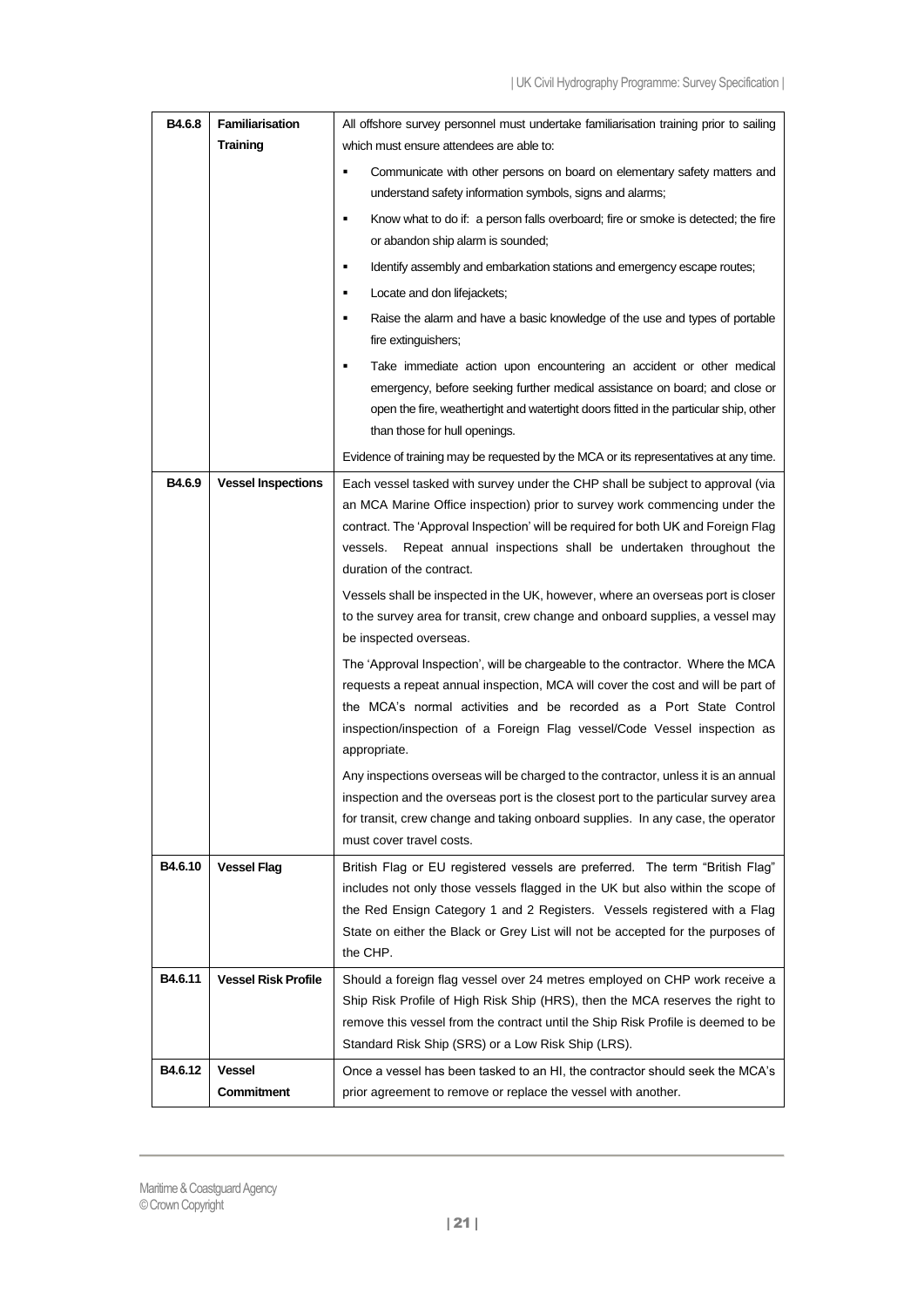|         |                      | The MCA will only approve a vessel replacement if the oncoming vessel is an<br>appropriate like-for-like exchange and continues to abide by the requirements<br>of the specification and tender bid.                                                                                                                                                                                                                                             |
|---------|----------------------|--------------------------------------------------------------------------------------------------------------------------------------------------------------------------------------------------------------------------------------------------------------------------------------------------------------------------------------------------------------------------------------------------------------------------------------------------|
| B4.6.13 | <b>Vessel Visits</b> | All vessels employed on CHP contracts shall be visited by an MCA or UKHO<br>representative at least once every 2 months. Visits are primarily intended to<br>focus on the quality of hydrographic processes and deliverables but will also<br>include an informal assessment of safety aspects onboard. If significant safety<br>concerns are raised, then the contract overseer shall ensure that the local MCA<br>marine office is made aware. |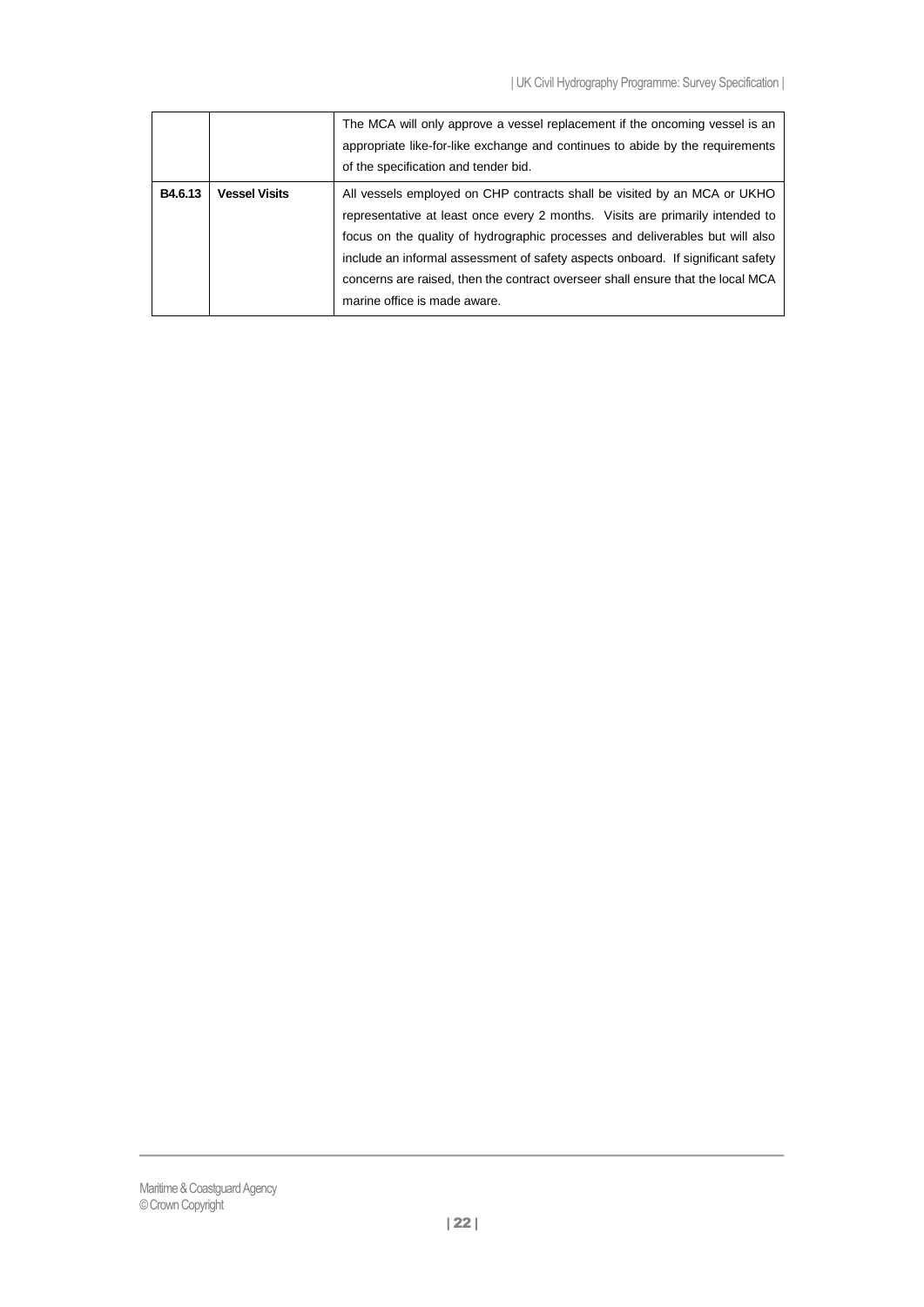<span id="page-22-0"></span>

|        | <b>B4.7 Deliverables</b>                 |                                                                                                                                                                                                                                                                                                                                                                                                                                                                                                                                                                                                 |  |
|--------|------------------------------------------|-------------------------------------------------------------------------------------------------------------------------------------------------------------------------------------------------------------------------------------------------------------------------------------------------------------------------------------------------------------------------------------------------------------------------------------------------------------------------------------------------------------------------------------------------------------------------------------------------|--|
| B4.7.1 | Data Delivery                            | All data and associated documents are to be rendered to the UKHO within 70                                                                                                                                                                                                                                                                                                                                                                                                                                                                                                                      |  |
|        | <b>Deadline</b>                          | working days of the completion of fieldwork milestone declared by the Contractor.                                                                                                                                                                                                                                                                                                                                                                                                                                                                                                               |  |
| B4.7.2 | <b>UKHO Appraisal</b><br><b>Schedule</b> | If surveys are rendered to the UKHO between 65 and 70 working days following the<br>completion of fieldwork milestone declared by the Contractor then the UKHO intend<br>to fully validate the deliverables within 25 working days. If the data is delivered to the<br>UKHO earlier than this then the UKHO will assign the survey to the next available<br>slot in their programme. The validation timescales may increase but the UKHO<br>intend to not exceed 25 working days past the Data Delivery Deadline. This<br>assumes the deliverables are fully compliant with this specification. |  |
| B4.7.3 | Labelling of                             | <b>Project Name:</b>                                                                                                                                                                                                                                                                                                                                                                                                                                                                                                                                                                            |  |
|        | Records &                                | UK Civil Hydrography Programme                                                                                                                                                                                                                                                                                                                                                                                                                                                                                                                                                                  |  |
|        | <b>Deliverables</b>                      | <b>Hydrographic Instruction Number:</b>                                                                                                                                                                                                                                                                                                                                                                                                                                                                                                                                                         |  |
|        |                                          | As detailed in each Hydrographic Instruction                                                                                                                                                                                                                                                                                                                                                                                                                                                                                                                                                    |  |
|        |                                          | <b>Hydrographic Instruction Name:</b>                                                                                                                                                                                                                                                                                                                                                                                                                                                                                                                                                           |  |
|        |                                          | As detailed in each Hydrographic Instruction                                                                                                                                                                                                                                                                                                                                                                                                                                                                                                                                                    |  |
|        |                                          | Each rendered item of digital data shall bear a depiction of the MCA logo,                                                                                                                                                                                                                                                                                                                                                                                                                                                                                                                      |  |
|        |                                          | together with the project name, HI number and HI name.                                                                                                                                                                                                                                                                                                                                                                                                                                                                                                                                          |  |
|        |                                          | All data and accompanying documents and records, both working and fair, originating                                                                                                                                                                                                                                                                                                                                                                                                                                                                                                             |  |
|        |                                          | from the survey become the property of HM Government and must be handed over                                                                                                                                                                                                                                                                                                                                                                                                                                                                                                                    |  |
|        |                                          | on demand. Where appropriate, they are to carry the following official markings:                                                                                                                                                                                                                                                                                                                                                                                                                                                                                                                |  |
|        |                                          | CROWN COPYRIGHT 2015*                                                                                                                                                                                                                                                                                                                                                                                                                                                                                                                                                                           |  |
|        |                                          | *year as appropriate.                                                                                                                                                                                                                                                                                                                                                                                                                                                                                                                                                                           |  |
| B4.7.4 | Required                                 | UKHO deliverables:                                                                                                                                                                                                                                                                                                                                                                                                                                                                                                                                                                              |  |
|        | <b>Deliverables</b>                      | Processed (cleaned) sounding data (CARIS HIPS Project), structured by<br>Е<br>vessel and including crosslines in separate folders. The CARIS HIPS software<br>version shall be up-to-date at time of rendering. Projects delivered using<br>CARIS HIPS v9 (and later) must not be indexed. The data must be converted<br>to full HDCS format.                                                                                                                                                                                                                                                   |  |
|        |                                          | Raw sounding data (proprietary format) containing full backscatter record<br>Е                                                                                                                                                                                                                                                                                                                                                                                                                                                                                                                  |  |
|        |                                          | Raw and processed Water Column Data from wreck investigations<br>Е                                                                                                                                                                                                                                                                                                                                                                                                                                                                                                                              |  |
|        |                                          | Backscatter mosaic in high resolution GeoTIFF format<br>Е                                                                                                                                                                                                                                                                                                                                                                                                                                                                                                                                       |  |
|        |                                          | Seabed classification of backscatter data (digital seabed texture information) in<br>п<br>ESRI shapefile format (see details at <b>Annex D3)</b>                                                                                                                                                                                                                                                                                                                                                                                                                                                |  |
|        |                                          | Sound-speed records in ASCII format and a minimum of four records per day<br>in H635 digital format.                                                                                                                                                                                                                                                                                                                                                                                                                                                                                            |  |
|        |                                          | ADCP data (when requested in HI).                                                                                                                                                                                                                                                                                                                                                                                                                                                                                                                                                               |  |
|        |                                          | Digital Report of Survey (UKHO format including appropriate H forms):                                                                                                                                                                                                                                                                                                                                                                                                                                                                                                                           |  |
|        |                                          | Dimensional control / Calibration / validation data<br>$\circ$                                                                                                                                                                                                                                                                                                                                                                                                                                                                                                                                  |  |
|        |                                          | Survey Control Geodetic data (including reference station RINEX)<br>$\circ$                                                                                                                                                                                                                                                                                                                                                                                                                                                                                                                     |  |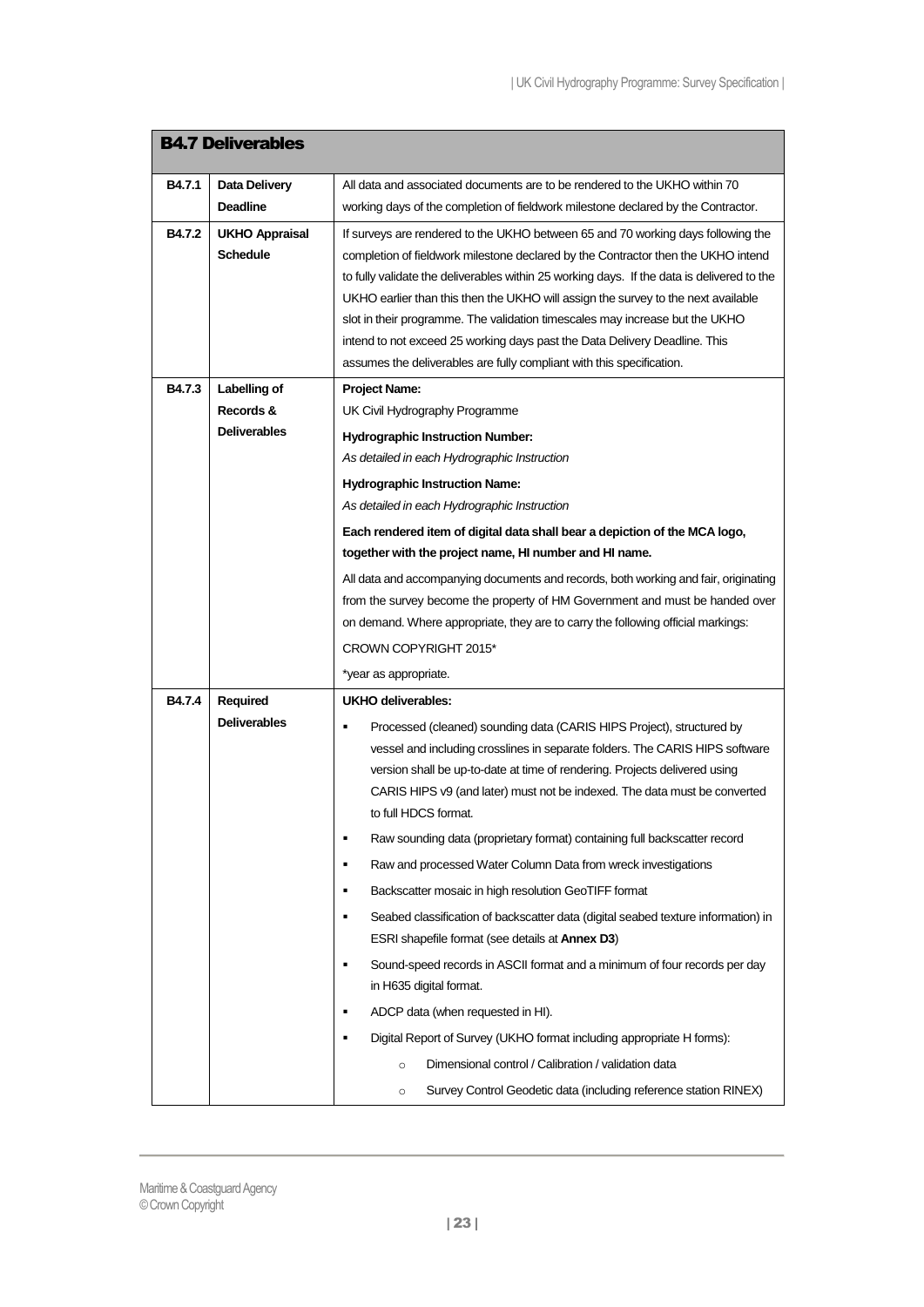| Wreck records (including Images showing the water column replay<br>$\circ$<br>for each wreck investigated)<br><b>Tidal records</b><br>$\circ$<br>Amendments to any Admiralty Publications<br>$\circ$<br>Photographic views with supporting data<br>$\circ$<br>Seabed sampling records<br>$\circ$<br>Miscellaneous observations records<br>$\circ$<br>MCA deliverables (following successful data appraisal by UKHO and issue of<br>H628B form):<br>Specific data and reports will be requested at times.<br>٠<br><b>B4.7.5</b><br><b>Backscatter</b><br>The backscatter mosaic should be a representation of the backscatter intensity across<br><b>Mosaic</b><br>the respective HIs. Artefacts (nadir stripping, poor data, etc) and backscatter changes<br>within homogenous areas shall be corrected for.<br>If a survey area is too large to create one contiguous mosaic, then an individual mosaic<br>for each block should be created.<br>The resolution of the backscatter mosaic shall be the best achievable.<br>Seabed<br>B4.7.6<br>A classification of seabed texture information shall be rendered as an ESRI shapefile.<br><b>Classification</b><br>The Contractor shall interpret seabed textural changes across their respective HIs<br>using a combination of the bathymetry, backscatter interpretation and ground-truthing<br>from grab sampling.<br>The Contractor shall provide details of the procedures and software to be employed<br>as a tender deliverable.<br><b>Annex D3</b> provides further details.<br>"H Forms"<br><b>B4.7.7</b><br>"H Forms" have been designed by the UKHO to facilitate checking and validation of<br>rendered data. The Contractor shall always use the appropriate "H Form" where one<br>exists for a process which is undertaken.<br>B4.7.8<br><b>Digital Data Media</b><br>All Data shall be delivered on USB 3.0 hard drives (or equivalent). No rendered data<br>file shall be larger than 2 Gigabytes in size.<br>The Contractor shall provide all USB 3.0 media required for transferring data from ship<br>to shore and for rendering completed surveys to the UKHO. |
|-----------------------------------------------------------------------------------------------------------------------------------------------------------------------------------------------------------------------------------------------------------------------------------------------------------------------------------------------------------------------------------------------------------------------------------------------------------------------------------------------------------------------------------------------------------------------------------------------------------------------------------------------------------------------------------------------------------------------------------------------------------------------------------------------------------------------------------------------------------------------------------------------------------------------------------------------------------------------------------------------------------------------------------------------------------------------------------------------------------------------------------------------------------------------------------------------------------------------------------------------------------------------------------------------------------------------------------------------------------------------------------------------------------------------------------------------------------------------------------------------------------------------------------------------------------------------------------------------------------------------------------------------------------------------------------------------------------------------------------------------------------------------------------------------------------------------------------------------------------------------------------------------------------------------------------------------------------------------------------------------------------------------------------------------------------------------------------------------------------------------------------|
|                                                                                                                                                                                                                                                                                                                                                                                                                                                                                                                                                                                                                                                                                                                                                                                                                                                                                                                                                                                                                                                                                                                                                                                                                                                                                                                                                                                                                                                                                                                                                                                                                                                                                                                                                                                                                                                                                                                                                                                                                                                                                                                                   |
|                                                                                                                                                                                                                                                                                                                                                                                                                                                                                                                                                                                                                                                                                                                                                                                                                                                                                                                                                                                                                                                                                                                                                                                                                                                                                                                                                                                                                                                                                                                                                                                                                                                                                                                                                                                                                                                                                                                                                                                                                                                                                                                                   |
|                                                                                                                                                                                                                                                                                                                                                                                                                                                                                                                                                                                                                                                                                                                                                                                                                                                                                                                                                                                                                                                                                                                                                                                                                                                                                                                                                                                                                                                                                                                                                                                                                                                                                                                                                                                                                                                                                                                                                                                                                                                                                                                                   |
|                                                                                                                                                                                                                                                                                                                                                                                                                                                                                                                                                                                                                                                                                                                                                                                                                                                                                                                                                                                                                                                                                                                                                                                                                                                                                                                                                                                                                                                                                                                                                                                                                                                                                                                                                                                                                                                                                                                                                                                                                                                                                                                                   |
|                                                                                                                                                                                                                                                                                                                                                                                                                                                                                                                                                                                                                                                                                                                                                                                                                                                                                                                                                                                                                                                                                                                                                                                                                                                                                                                                                                                                                                                                                                                                                                                                                                                                                                                                                                                                                                                                                                                                                                                                                                                                                                                                   |
|                                                                                                                                                                                                                                                                                                                                                                                                                                                                                                                                                                                                                                                                                                                                                                                                                                                                                                                                                                                                                                                                                                                                                                                                                                                                                                                                                                                                                                                                                                                                                                                                                                                                                                                                                                                                                                                                                                                                                                                                                                                                                                                                   |
|                                                                                                                                                                                                                                                                                                                                                                                                                                                                                                                                                                                                                                                                                                                                                                                                                                                                                                                                                                                                                                                                                                                                                                                                                                                                                                                                                                                                                                                                                                                                                                                                                                                                                                                                                                                                                                                                                                                                                                                                                                                                                                                                   |
|                                                                                                                                                                                                                                                                                                                                                                                                                                                                                                                                                                                                                                                                                                                                                                                                                                                                                                                                                                                                                                                                                                                                                                                                                                                                                                                                                                                                                                                                                                                                                                                                                                                                                                                                                                                                                                                                                                                                                                                                                                                                                                                                   |
|                                                                                                                                                                                                                                                                                                                                                                                                                                                                                                                                                                                                                                                                                                                                                                                                                                                                                                                                                                                                                                                                                                                                                                                                                                                                                                                                                                                                                                                                                                                                                                                                                                                                                                                                                                                                                                                                                                                                                                                                                                                                                                                                   |
|                                                                                                                                                                                                                                                                                                                                                                                                                                                                                                                                                                                                                                                                                                                                                                                                                                                                                                                                                                                                                                                                                                                                                                                                                                                                                                                                                                                                                                                                                                                                                                                                                                                                                                                                                                                                                                                                                                                                                                                                                                                                                                                                   |
|                                                                                                                                                                                                                                                                                                                                                                                                                                                                                                                                                                                                                                                                                                                                                                                                                                                                                                                                                                                                                                                                                                                                                                                                                                                                                                                                                                                                                                                                                                                                                                                                                                                                                                                                                                                                                                                                                                                                                                                                                                                                                                                                   |
|                                                                                                                                                                                                                                                                                                                                                                                                                                                                                                                                                                                                                                                                                                                                                                                                                                                                                                                                                                                                                                                                                                                                                                                                                                                                                                                                                                                                                                                                                                                                                                                                                                                                                                                                                                                                                                                                                                                                                                                                                                                                                                                                   |
|                                                                                                                                                                                                                                                                                                                                                                                                                                                                                                                                                                                                                                                                                                                                                                                                                                                                                                                                                                                                                                                                                                                                                                                                                                                                                                                                                                                                                                                                                                                                                                                                                                                                                                                                                                                                                                                                                                                                                                                                                                                                                                                                   |
|                                                                                                                                                                                                                                                                                                                                                                                                                                                                                                                                                                                                                                                                                                                                                                                                                                                                                                                                                                                                                                                                                                                                                                                                                                                                                                                                                                                                                                                                                                                                                                                                                                                                                                                                                                                                                                                                                                                                                                                                                                                                                                                                   |
|                                                                                                                                                                                                                                                                                                                                                                                                                                                                                                                                                                                                                                                                                                                                                                                                                                                                                                                                                                                                                                                                                                                                                                                                                                                                                                                                                                                                                                                                                                                                                                                                                                                                                                                                                                                                                                                                                                                                                                                                                                                                                                                                   |
|                                                                                                                                                                                                                                                                                                                                                                                                                                                                                                                                                                                                                                                                                                                                                                                                                                                                                                                                                                                                                                                                                                                                                                                                                                                                                                                                                                                                                                                                                                                                                                                                                                                                                                                                                                                                                                                                                                                                                                                                                                                                                                                                   |
|                                                                                                                                                                                                                                                                                                                                                                                                                                                                                                                                                                                                                                                                                                                                                                                                                                                                                                                                                                                                                                                                                                                                                                                                                                                                                                                                                                                                                                                                                                                                                                                                                                                                                                                                                                                                                                                                                                                                                                                                                                                                                                                                   |
|                                                                                                                                                                                                                                                                                                                                                                                                                                                                                                                                                                                                                                                                                                                                                                                                                                                                                                                                                                                                                                                                                                                                                                                                                                                                                                                                                                                                                                                                                                                                                                                                                                                                                                                                                                                                                                                                                                                                                                                                                                                                                                                                   |
|                                                                                                                                                                                                                                                                                                                                                                                                                                                                                                                                                                                                                                                                                                                                                                                                                                                                                                                                                                                                                                                                                                                                                                                                                                                                                                                                                                                                                                                                                                                                                                                                                                                                                                                                                                                                                                                                                                                                                                                                                                                                                                                                   |
|                                                                                                                                                                                                                                                                                                                                                                                                                                                                                                                                                                                                                                                                                                                                                                                                                                                                                                                                                                                                                                                                                                                                                                                                                                                                                                                                                                                                                                                                                                                                                                                                                                                                                                                                                                                                                                                                                                                                                                                                                                                                                                                                   |
|                                                                                                                                                                                                                                                                                                                                                                                                                                                                                                                                                                                                                                                                                                                                                                                                                                                                                                                                                                                                                                                                                                                                                                                                                                                                                                                                                                                                                                                                                                                                                                                                                                                                                                                                                                                                                                                                                                                                                                                                                                                                                                                                   |
|                                                                                                                                                                                                                                                                                                                                                                                                                                                                                                                                                                                                                                                                                                                                                                                                                                                                                                                                                                                                                                                                                                                                                                                                                                                                                                                                                                                                                                                                                                                                                                                                                                                                                                                                                                                                                                                                                                                                                                                                                                                                                                                                   |
|                                                                                                                                                                                                                                                                                                                                                                                                                                                                                                                                                                                                                                                                                                                                                                                                                                                                                                                                                                                                                                                                                                                                                                                                                                                                                                                                                                                                                                                                                                                                                                                                                                                                                                                                                                                                                                                                                                                                                                                                                                                                                                                                   |
|                                                                                                                                                                                                                                                                                                                                                                                                                                                                                                                                                                                                                                                                                                                                                                                                                                                                                                                                                                                                                                                                                                                                                                                                                                                                                                                                                                                                                                                                                                                                                                                                                                                                                                                                                                                                                                                                                                                                                                                                                                                                                                                                   |
|                                                                                                                                                                                                                                                                                                                                                                                                                                                                                                                                                                                                                                                                                                                                                                                                                                                                                                                                                                                                                                                                                                                                                                                                                                                                                                                                                                                                                                                                                                                                                                                                                                                                                                                                                                                                                                                                                                                                                                                                                                                                                                                                   |
|                                                                                                                                                                                                                                                                                                                                                                                                                                                                                                                                                                                                                                                                                                                                                                                                                                                                                                                                                                                                                                                                                                                                                                                                                                                                                                                                                                                                                                                                                                                                                                                                                                                                                                                                                                                                                                                                                                                                                                                                                                                                                                                                   |
|                                                                                                                                                                                                                                                                                                                                                                                                                                                                                                                                                                                                                                                                                                                                                                                                                                                                                                                                                                                                                                                                                                                                                                                                                                                                                                                                                                                                                                                                                                                                                                                                                                                                                                                                                                                                                                                                                                                                                                                                                                                                                                                                   |
|                                                                                                                                                                                                                                                                                                                                                                                                                                                                                                                                                                                                                                                                                                                                                                                                                                                                                                                                                                                                                                                                                                                                                                                                                                                                                                                                                                                                                                                                                                                                                                                                                                                                                                                                                                                                                                                                                                                                                                                                                                                                                                                                   |
|                                                                                                                                                                                                                                                                                                                                                                                                                                                                                                                                                                                                                                                                                                                                                                                                                                                                                                                                                                                                                                                                                                                                                                                                                                                                                                                                                                                                                                                                                                                                                                                                                                                                                                                                                                                                                                                                                                                                                                                                                                                                                                                                   |
|                                                                                                                                                                                                                                                                                                                                                                                                                                                                                                                                                                                                                                                                                                                                                                                                                                                                                                                                                                                                                                                                                                                                                                                                                                                                                                                                                                                                                                                                                                                                                                                                                                                                                                                                                                                                                                                                                                                                                                                                                                                                                                                                   |
|                                                                                                                                                                                                                                                                                                                                                                                                                                                                                                                                                                                                                                                                                                                                                                                                                                                                                                                                                                                                                                                                                                                                                                                                                                                                                                                                                                                                                                                                                                                                                                                                                                                                                                                                                                                                                                                                                                                                                                                                                                                                                                                                   |
| B4.7.9<br><b>Report of Survey</b><br>A Report of Survey (RoS) shall be rendered in digital format in accordance with the<br>(RoS)<br>latest UKHO requirements for digital RoS for each Hydrographic Instruction.                                                                                                                                                                                                                                                                                                                                                                                                                                                                                                                                                                                                                                                                                                                                                                                                                                                                                                                                                                                                                                                                                                                                                                                                                                                                                                                                                                                                                                                                                                                                                                                                                                                                                                                                                                                                                                                                                                                  |
| B4.7.10                                                                                                                                                                                                                                                                                                                                                                                                                                                                                                                                                                                                                                                                                                                                                                                                                                                                                                                                                                                                                                                                                                                                                                                                                                                                                                                                                                                                                                                                                                                                                                                                                                                                                                                                                                                                                                                                                                                                                                                                                                                                                                                           |
| <b>Bathymetric Data</b><br>Processed bathymetric data shall contain the following attributes for each sounding<br><b>Attribution</b><br>as a minimum: position and depth; swath and beam number; backscatter intensity;                                                                                                                                                                                                                                                                                                                                                                                                                                                                                                                                                                                                                                                                                                                                                                                                                                                                                                                                                                                                                                                                                                                                                                                                                                                                                                                                                                                                                                                                                                                                                                                                                                                                                                                                                                                                                                                                                                           |
| 95% statistical uncertainty estimation for position; 95% statistical uncertainty estimate                                                                                                                                                                                                                                                                                                                                                                                                                                                                                                                                                                                                                                                                                                                                                                                                                                                                                                                                                                                                                                                                                                                                                                                                                                                                                                                                                                                                                                                                                                                                                                                                                                                                                                                                                                                                                                                                                                                                                                                                                                         |
| for depth. Files shall be full density (i.e. not "thinned") with rejected soundings flagged                                                                                                                                                                                                                                                                                                                                                                                                                                                                                                                                                                                                                                                                                                                                                                                                                                                                                                                                                                                                                                                                                                                                                                                                                                                                                                                                                                                                                                                                                                                                                                                                                                                                                                                                                                                                                                                                                                                                                                                                                                       |
| but not deleted from the data set.                                                                                                                                                                                                                                                                                                                                                                                                                                                                                                                                                                                                                                                                                                                                                                                                                                                                                                                                                                                                                                                                                                                                                                                                                                                                                                                                                                                                                                                                                                                                                                                                                                                                                                                                                                                                                                                                                                                                                                                                                                                                                                |
| <b>Tidal Data</b><br>B4.7.11<br>Tide gauge records are to be rendered in a text file or Excel spreadsheet and                                                                                                                                                                                                                                                                                                                                                                                                                                                                                                                                                                                                                                                                                                                                                                                                                                                                                                                                                                                                                                                                                                                                                                                                                                                                                                                                                                                                                                                                                                                                                                                                                                                                                                                                                                                                                                                                                                                                                                                                                     |
| containing the meta-data about the deployment, which as a minimum must be:-                                                                                                                                                                                                                                                                                                                                                                                                                                                                                                                                                                                                                                                                                                                                                                                                                                                                                                                                                                                                                                                                                                                                                                                                                                                                                                                                                                                                                                                                                                                                                                                                                                                                                                                                                                                                                                                                                                                                                                                                                                                       |
| Position of instrument                                                                                                                                                                                                                                                                                                                                                                                                                                                                                                                                                                                                                                                                                                                                                                                                                                                                                                                                                                                                                                                                                                                                                                                                                                                                                                                                                                                                                                                                                                                                                                                                                                                                                                                                                                                                                                                                                                                                                                                                                                                                                                            |
|                                                                                                                                                                                                                                                                                                                                                                                                                                                                                                                                                                                                                                                                                                                                                                                                                                                                                                                                                                                                                                                                                                                                                                                                                                                                                                                                                                                                                                                                                                                                                                                                                                                                                                                                                                                                                                                                                                                                                                                                                                                                                                                                   |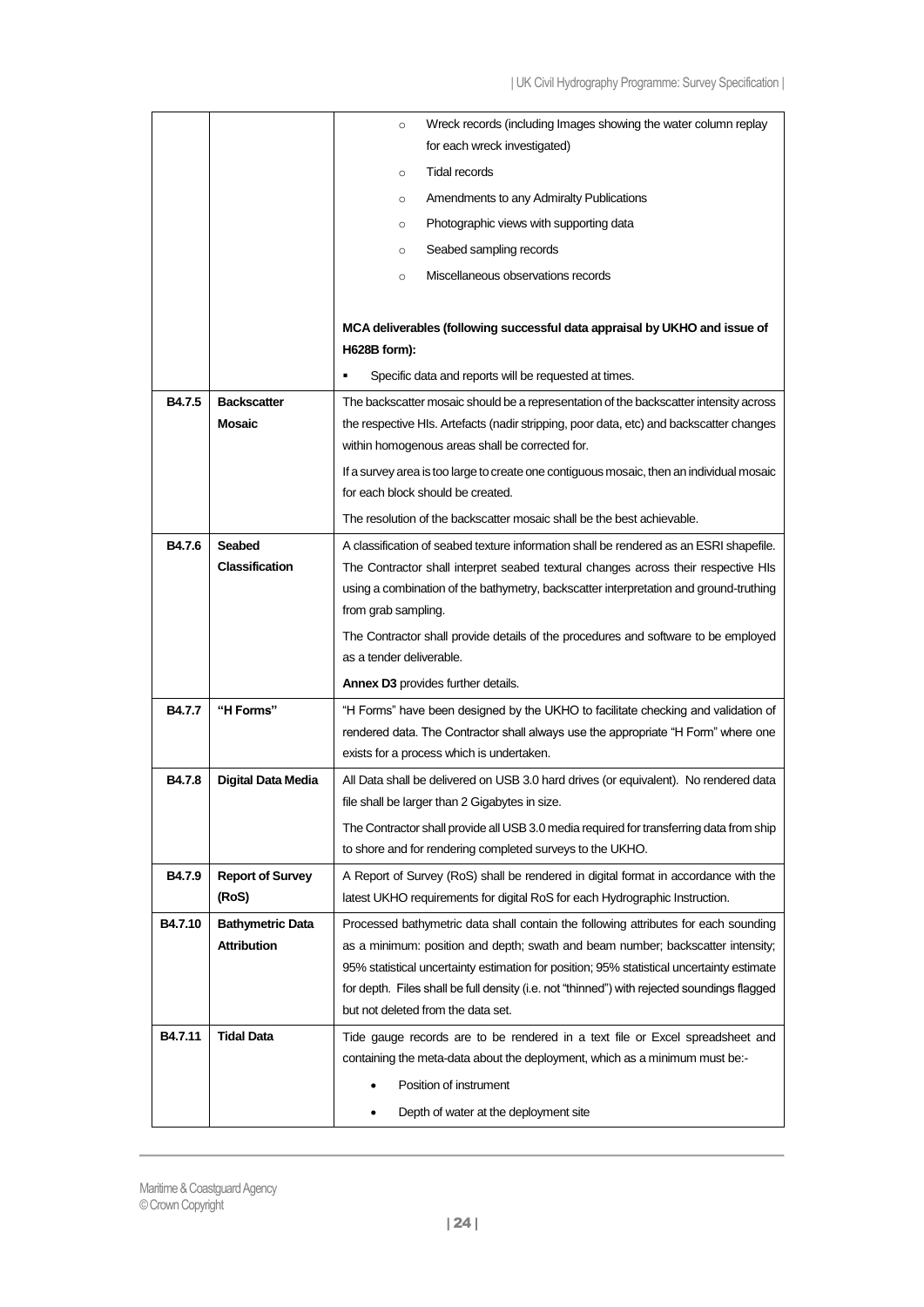|                          | Start/ End of deployment time and date<br>٠                                                                                                                         |
|--------------------------|---------------------------------------------------------------------------------------------------------------------------------------------------------------------|
|                          | Units in metres                                                                                                                                                     |
|                          | The tide gauge observations must be rendered in metres and not solely in pressure                                                                                   |
|                          | readings.                                                                                                                                                           |
| <b>Tidal Stream Data</b> | An Excel spreadsheet containing the meta-data about the deployment:-                                                                                                |
|                          | Position of instrument<br>$\bullet$                                                                                                                                 |
|                          | Depth of water at the deployment site                                                                                                                               |
|                          | Height of instrument above the seabed                                                                                                                               |
|                          | Start/ End of deployment time and date                                                                                                                              |
|                          | Local variable parameters                                                                                                                                           |
|                          | <b>Magnetic Variation</b><br>$\circ$                                                                                                                                |
|                          | <b>Mean Water Density</b><br>$\circ$                                                                                                                                |
|                          | <b>Barometric Pressure</b><br>$\circ$                                                                                                                               |
|                          | If the ADCP is also able to record tidal height data, then this must be configured in the                                                                           |
|                          | deployment and supplied in Excel format, either accompanying the main tidal stream                                                                                  |
|                          | data or in a separate tab / spreadsheet.                                                                                                                            |
|                          | The stream data in the Excel spreadsheet must be displayed for each bin recorded in                                                                                 |
|                          | departures E and N, as well as Magnitude and Degrees (true). Units of the rates must                                                                                |
|                          | be clearly stated.                                                                                                                                                  |
| <b>Comparison with</b>   | The sounding detail shown on the largest scale published UKHO chart of the survey                                                                                   |
|                          |                                                                                                                                                                     |
| <b>Published Charts</b>  | area is to be critically examined and any significant differences reported. In particular,                                                                          |
|                          | a comment is required for any charted dangers that were not discovered during the                                                                                   |
|                          |                                                                                                                                                                     |
|                          | survey, or where the least depth found over a danger during the survey is deeper than<br>charted. Any other errors, ambiguities or other defects shall be reported. |
| <b>Retention of Data</b> | All raw and processed digital records shall be retained and maintained by the                                                                                       |
|                          | Contractor for a period of 3 years from the date of the final contract payment. On                                                                                  |
|                          | completion of this 3 year period, the Contractor may seek permission from MCA to                                                                                    |
|                          |                                                                                                                                                                     |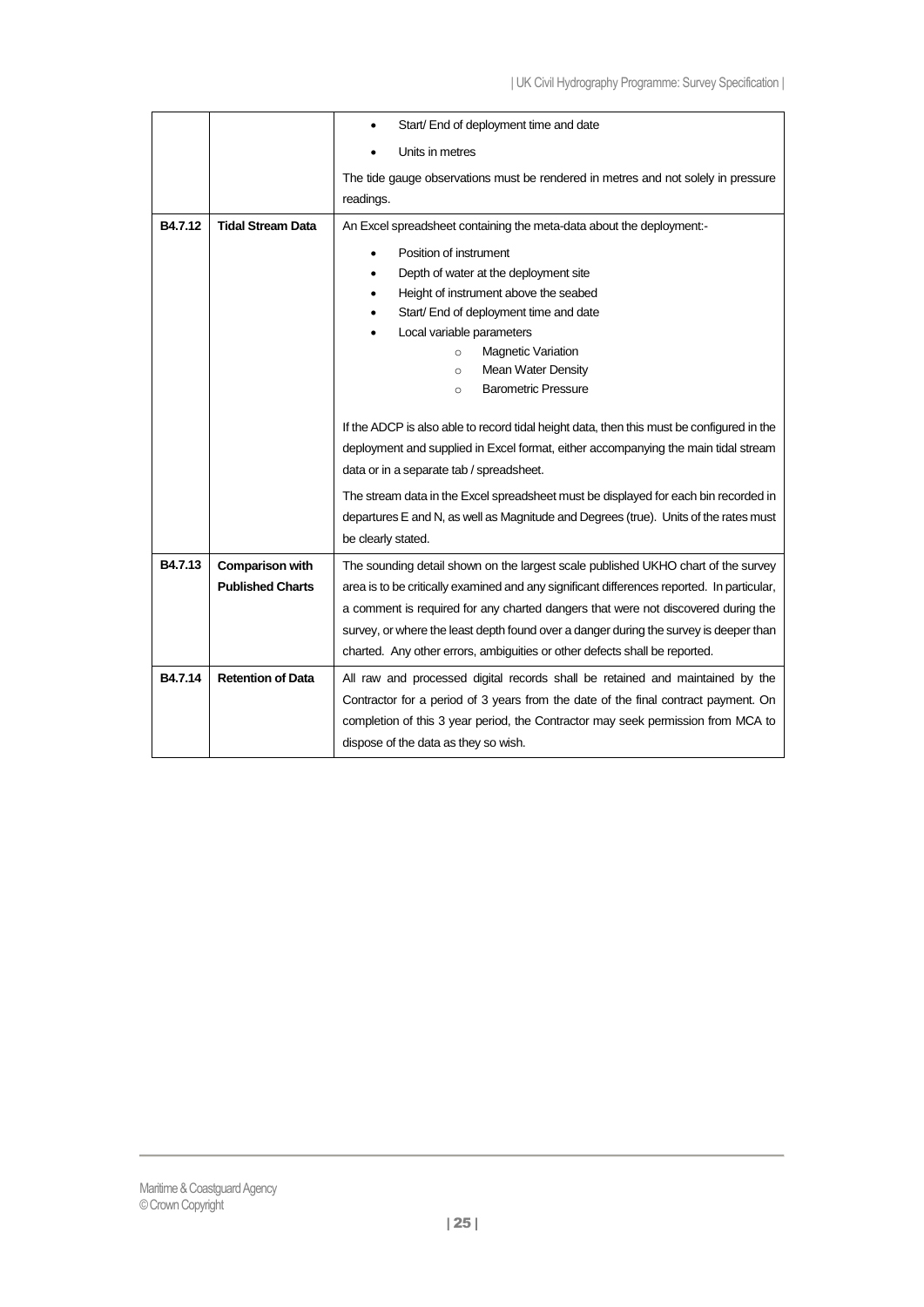# <span id="page-25-0"></span>B5. Technical Requirement B: Statistical Bathymetric Surface Deliverables

<span id="page-25-1"></span>

|        | <b>B5.1 Personnel</b>  |                                                                                                                                                                                                                                                                                                                                                                                                                                                                                                                                                                                                                                                                                                                                                        |
|--------|------------------------|--------------------------------------------------------------------------------------------------------------------------------------------------------------------------------------------------------------------------------------------------------------------------------------------------------------------------------------------------------------------------------------------------------------------------------------------------------------------------------------------------------------------------------------------------------------------------------------------------------------------------------------------------------------------------------------------------------------------------------------------------------|
| B5.1.1 | <b>Charge Surveyor</b> | A Charge Surveyor (Party Chief/Surveyor in Charge) shall be on site at all times during<br>survey operations. The Charge Surveyor shall have completed an IHO/FIG Category<br>A accredited hydrographic survey course (or equivalent) and have a minimum of 5<br>years offshore surveying experience including surveying for Nautical Charting<br>purposes. The Charge Surveyor shall have the authority and experience to make and<br>implement operational decisions and will be available for the UKHO/MCA to contact<br>regularly to assess progress and modify the survey plan if necessary. The Charge<br>Surveyor's other duties and responsibilities shall be arranged such that they do not<br>interfere with the management of the contract. |
| B5.1.2 | <b>Survey Team</b>     | The Contractor shall list the number, qualifications and experience of the survey<br>personnel and provide these to the MCA prior to survey operations commencing.<br>Survey teams will include personnel with adequate experience both in charge of and<br>in assisting with all aspects of surveys of complex offshore areas for nautical charting<br>purposes, including office data compilation as well as fieldwork.                                                                                                                                                                                                                                                                                                                              |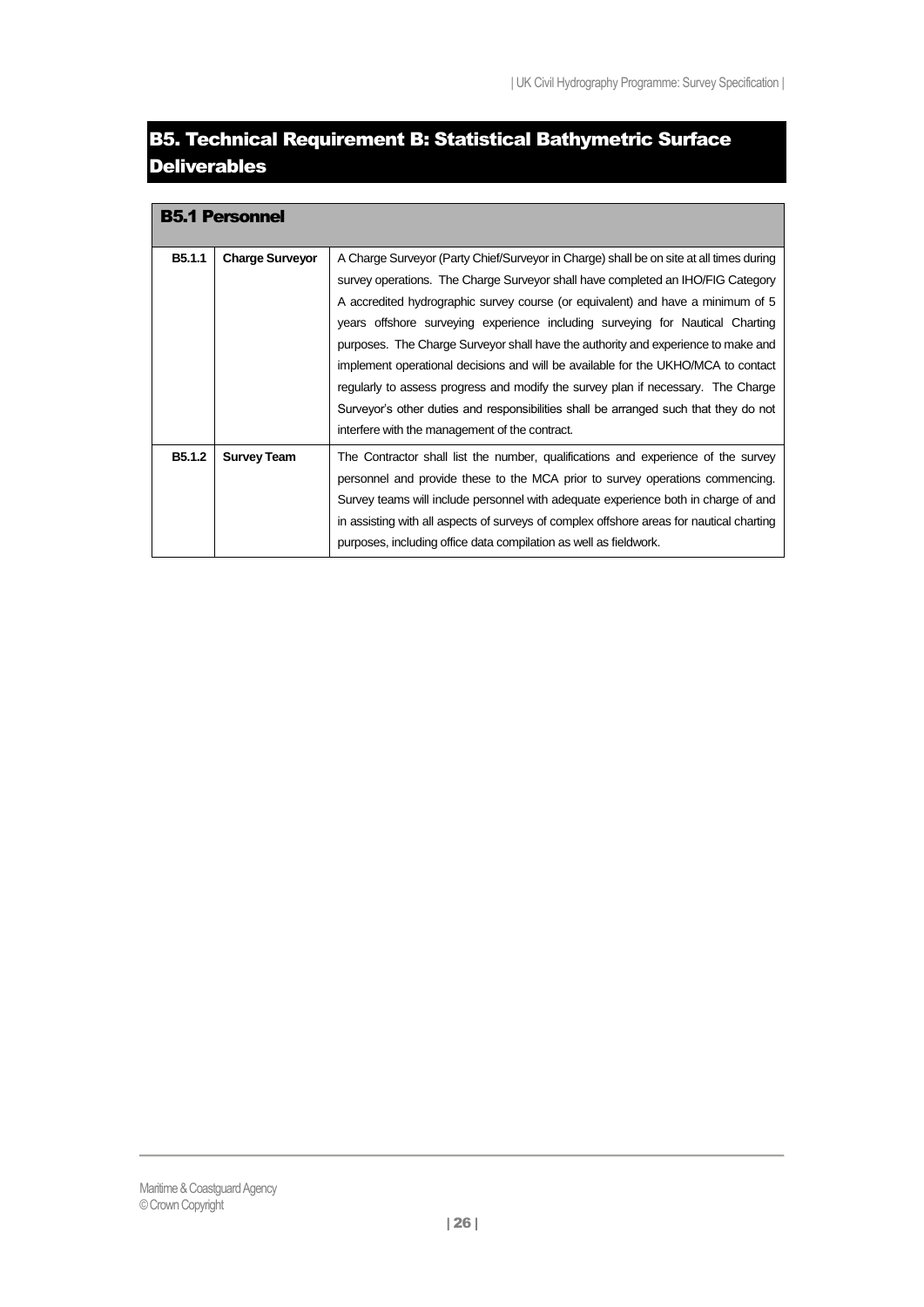<span id="page-26-0"></span>

| <b>B5.2 Swathe Bathymetry</b> |                          |                                                                                                                                                                           |
|-------------------------------|--------------------------|---------------------------------------------------------------------------------------------------------------------------------------------------------------------------|
| B <sub>5</sub> .2.1           | <b>Primary Depth</b>     | Depth will be measured throughout the survey area using a swathe bathymetry                                                                                               |
|                               | Sensor                   | system capable of meeting all of the requirements stated below.                                                                                                           |
|                               |                          | The Contractor shall provide empirical evidence of each system's ability to meet the                                                                                      |
|                               |                          | stated requirement to the MCA as a tender deliverable.                                                                                                                    |
| B5.2.2                        | <b>Uncertainty</b>       | Sounding uncertainty (in three dimensions) shall be in accordance with IHO Order 1A.                                                                                      |
| B5.2.3                        | <b>Uncertainty Model</b> | The Contractor shall provide a fully developed uncertainty model to the MCA prior to                                                                                      |
|                               |                          | survey operations commencing. The model shall state all component uncertainties,                                                                                          |
|                               |                          | as well as the combined total uncertainty.                                                                                                                                |
| B5.2.4                        | <b>Object Detection</b>  | For all parts of the survey area, the minimum size of object detected shall be:                                                                                           |
|                               |                          | Cube with sides of 2m in depths < 40m                                                                                                                                     |
|                               |                          | Cube with sides of 10% of depth in depths >40m                                                                                                                            |
|                               |                          | Contractors proposing phase measuring bathymetric sonars must submit a proposal                                                                                           |
|                               |                          | when tendering stating how individual samples will be aggregated into a sounding for                                                                                      |
|                               |                          | a given part of the acoustic footprint. Single interferometric samples will not be                                                                                        |
|                               |                          | considered as a sounding unless they can be proven to meet the uncertainty<br>requirements without any form of aggregation. For example, samples could be                 |
|                               |                          | aggregated into a fixed across track bin size or binned by number of samples.                                                                                             |
| <b>B5.2.5</b>                 | <b>Sounding Density</b>  | Shall comply with the data density requirements in section B5.9.                                                                                                          |
| B5.2.6                        | <b>Acoustic Coverage</b> | Full seafloor coverage shall be achieved to the defined depth contour as detailed in                                                                                      |
|                               |                          | the HI.                                                                                                                                                                   |
|                               |                          | Where a survey block lies adjacent to the coastline, data coverage (meeting the above                                                                                     |
|                               |                          | requirements) shall extend into the 2m depth contour unless specified differently in the                                                                                  |
|                               |                          | HI.                                                                                                                                                                       |
| B5.2.7                        | <b>Crosslines</b>        | A minimum of 4 bathymetric crosslines shall be run for each Survey Block of the                                                                                           |
|                               |                          | Hydrographic Instruction. Crosslines shall be at approximately equal spacing, and be                                                                                      |
|                               |                          | approximately perpendicular to the typical mainline orientation in that block.                                                                                            |
|                               |                          | Crosslines shall be rendered in folders separate from the mainline data structure, and<br>the data should be cleaned as per 4.2.12 to allow for a statistical analysis.   |
|                               |                          | A statistical analysis between a cross-line and the main data set is not required in the                                                                                  |
|                               |                          | RoS – the UKHO will undertake their own analysis against compliancy with IHO depth                                                                                        |
|                               |                          | accuracies.                                                                                                                                                               |
| <b>B5.2.8</b>                 | Wreck                    | Unless specifically excluded in the HI (see below), all suspected (or obvious) wrecks                                                                                     |
|                               | Investigations           | located during the course of the survey shall be investigated and reported (with                                                                                          |
|                               |                          | respect to position, orientation, extent and least depth).                                                                                                                |
|                               |                          | All wrecks are to be investigated by running one survey line, centred over the centre                                                                                     |
|                               |                          | of the wreck and orientated along the major axis, followed by two further parallel lines                                                                                  |
|                               |                          | offset either side from the major axis. Sufficient lines run at right angles to the first so                                                                              |
|                               |                          | as to cover the entire length shall also be run. All investigation lines are to be run at                                                                                 |
|                               |                          | as slow a speed as is possible, to maximise the sounding density. The contractor<br>shall clearly indicate within the RoS whether the least depth for each wreck has been |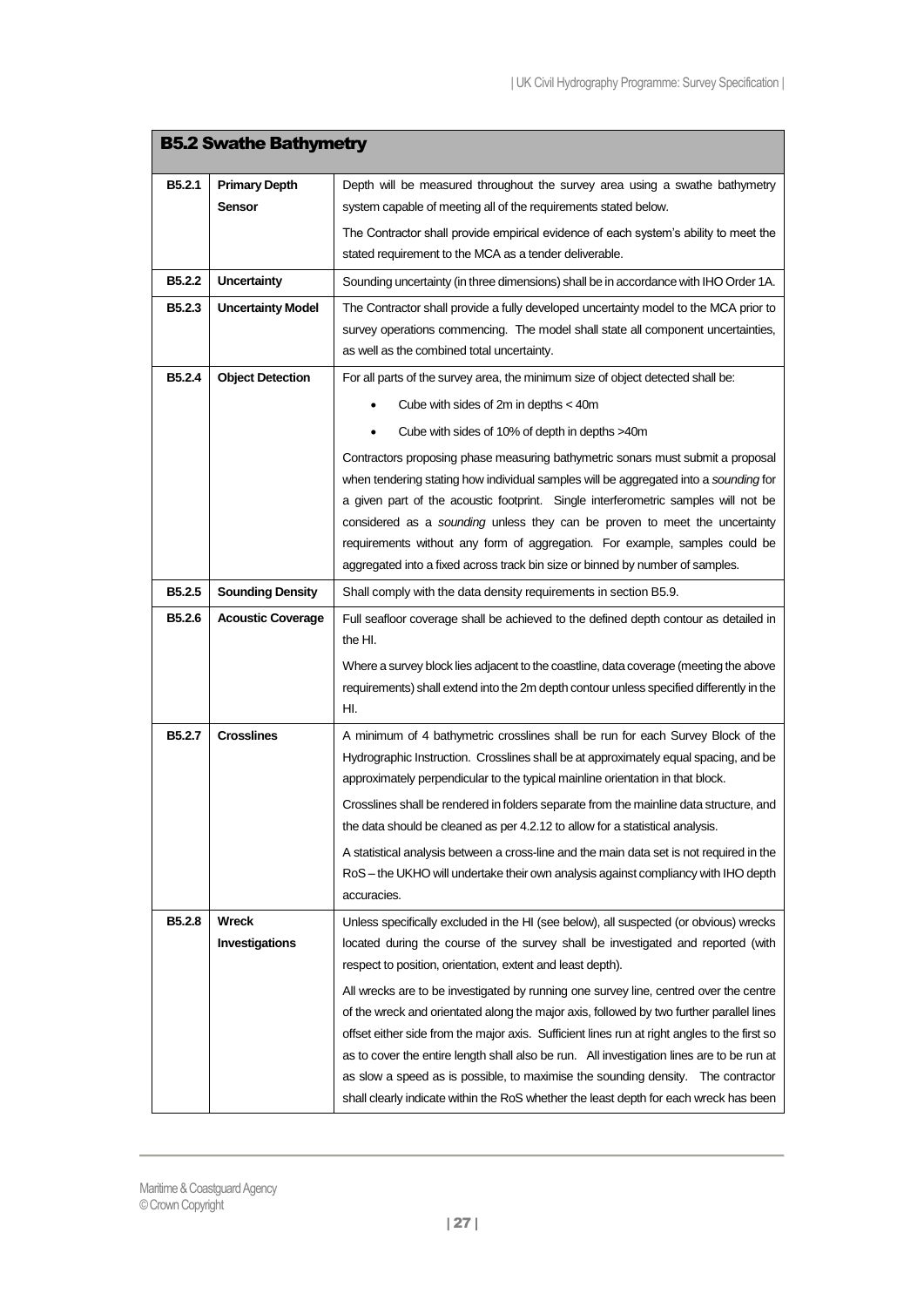| B5.2.10            | Depth Data<br><b>Precision</b>                                   | Depth data recorded shall be logged to at least two decimal places of a metre.                                                                                                                                                                                                                                                                                                                                                                                                                                                                                                                                                                                                 |
|--------------------|------------------------------------------------------------------|--------------------------------------------------------------------------------------------------------------------------------------------------------------------------------------------------------------------------------------------------------------------------------------------------------------------------------------------------------------------------------------------------------------------------------------------------------------------------------------------------------------------------------------------------------------------------------------------------------------------------------------------------------------------------------|
|                    |                                                                  | Any contractor proposing phase measuring bathymetric sonars must clearly<br>indicate how they intend to meet this water column requirement as a tender<br>deliverable.                                                                                                                                                                                                                                                                                                                                                                                                                                                                                                         |
|                    |                                                                  | The Contractor shall supply details of the procedure and software to be utilised for<br>swathe bathymetry water column data interpretation prior to survey operations<br>commencing.                                                                                                                                                                                                                                                                                                                                                                                                                                                                                           |
|                    |                                                                  | The Contractor will supply images with the RoS showing the water column replay for<br>each wreck to support the designation of least depth. All WCD files are also to be<br>rendered.                                                                                                                                                                                                                                                                                                                                                                                                                                                                                          |
| B <sub>5.2.9</sub> | Swathe<br><b>Bathymetry Water</b><br><b>Column Data</b><br>(WCD) | Swathe bathymetry water column shall be logged for further analysis during all wreck<br>investigation lines. This data shall be analysed in an appropriate software package to<br>compare the data digitised in real time by the swathe bathymetry with other features<br>present in the water column. The surveyor shall have the ability to re-pick fully<br>georeferenced depths from the water column data for inclusion in the final sounding<br>data if a shoaler depth over a given feature has been found within the water column<br>data. These depths will be imported into the final CARIS HIPS data structure, and be<br>fully corrected for sound speed and tide. |
|                    |                                                                  | determined by the real time bottom detect, by analysis of swathe bathymetry water<br>column data, or by other means if previously agreed by the MCA.<br>For some Routine Resurvey areas only, wrecks that do not require investigation<br>(because they have been fully investigated in previous years) will be shown in the HI<br>Wrecks List as:<br>FOR INFORMATION. NO SPECIAL SEARCH NOW REQUIRED<br>NO FURTHER INVESTIGATION REQUIRED<br>$\omega$<br>However, if the mainline bathymetry indicates that these wrecks may now be shoaler<br>than charted, a full investigation should be undertaken.                                                                       |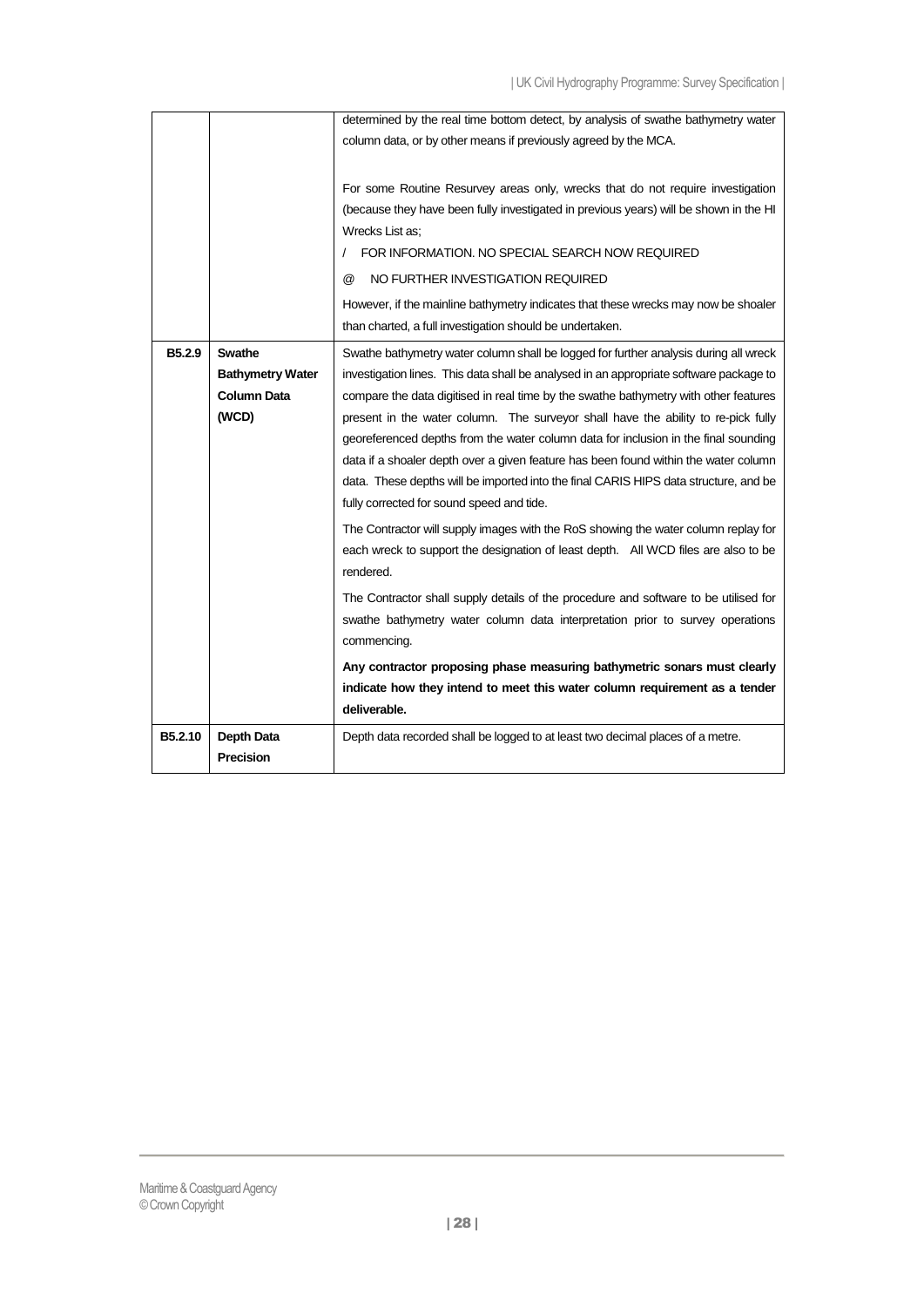<span id="page-28-0"></span>

| B5.3 Single Beam Bathymetry (Lot 3 – Routine Resurvey Programme only) |                                                         |                                                                                                                                                                                                                                                                                                                                                                                                           |
|-----------------------------------------------------------------------|---------------------------------------------------------|-----------------------------------------------------------------------------------------------------------------------------------------------------------------------------------------------------------------------------------------------------------------------------------------------------------------------------------------------------------------------------------------------------------|
| B5.3.1                                                                | <b>Primary Depth</b><br><b>Sensor</b>                   | Where open spaced SBES lines are specified, depth will be measured using a SBES<br>capable of meeting all of the requirements stated below.                                                                                                                                                                                                                                                               |
|                                                                       |                                                         | If the contractor wishes to undertake any of the SBES lines using their CHP MBES<br>system then they may do so. If this approach is taken, all MBES data must be fully<br>cleaned and processed and meet all of the requirements stated below.<br>The Contractor shall provide empirical evidence of each system's ability to meet the                                                                    |
|                                                                       |                                                         | stated requirement to the MCA as a tender deliverable.                                                                                                                                                                                                                                                                                                                                                    |
| B5.3.2                                                                | <b>Uncertainty</b>                                      | Depth and position (of sounding) uncertainty shall be in accordance with IHO Order<br>1A.                                                                                                                                                                                                                                                                                                                 |
| B5.3.3                                                                | <b>Uncertainty Model</b>                                | The Contractor shall provide a fully developed uncertainty model to the MCA prior to<br>survey operations commencing. The model shall state all component uncertainties,<br>as well as the combined total uncertainty.                                                                                                                                                                                    |
| B5.3.4                                                                | <b>SBES Frequency</b>                                   | The acoustic frequency of the SBES shall be between 100 kHz and 300kHz. Only<br>one frequency channel is required. The frequency of the transducer utilised shall be<br>clearly stated in the RoS.                                                                                                                                                                                                        |
| B5.3.5                                                                | <b>SBES Beamwidth</b>                                   | The major axis of the beamwidth of the SBES transducer shall be between 3° and 8°.<br>The beamwidth of the transducer utilised shall be clearly stated in the RoS.                                                                                                                                                                                                                                        |
| B5.3.6                                                                | <b>Calibration</b>                                      | The SBES utilised shall be corrected for draft offset (from the GNSS antenna or water<br>line as appropriate) and sound speed to ensure the depth and position uncertainty<br>requirements are met throughout.<br>The Contractor shall supply details of the SBES calibration procedure as a tender<br>deliverable.                                                                                       |
| B5.3.7                                                                | <b>Sounding Density</b>                                 | The along track density of valid soundings shall not exceed 5m.                                                                                                                                                                                                                                                                                                                                           |
| B5.3.8                                                                | <b>Survey Line</b><br><b>Spacing</b>                    | As required by the HI.                                                                                                                                                                                                                                                                                                                                                                                    |
| B5.3.9                                                                | <b>Cross Lines</b>                                      | As required by the HI.<br>Cross lines shall be rendered in folders separate from the mainline data structure, and<br>the data should be cleaned as per "Data Cleaning" to allow this data to be charted.<br>A statistical analysis between a cross-line and the main data set is not required in the<br>RoS – the UKHO will undertake their own analysis against compliancy with IHO depth<br>accuracies. |
| B5.3.10                                                               | <b>Deviation from</b><br><b>Planned Survey</b><br>Lines | The maximum deviation offline from the planned survey lines will be 20m, except in<br>areas where an obstruction exists. Where an obstruction exists, the contractor shall<br>follow the route around the obstruction which offers the least deviation from the<br>planned survey line.                                                                                                                   |
| <b>B5.3.11</b>                                                        | <b>SBES Water</b><br><b>Column Data</b>                 | SBES water column (also known as the "echogram") shall be logged for further<br>analysis throughout to aid data cleaning.<br>The Contractor shall supply details of the SBES water column data type and software                                                                                                                                                                                          |
|                                                                       |                                                         | to be utilised as a tender deliverable.                                                                                                                                                                                                                                                                                                                                                                   |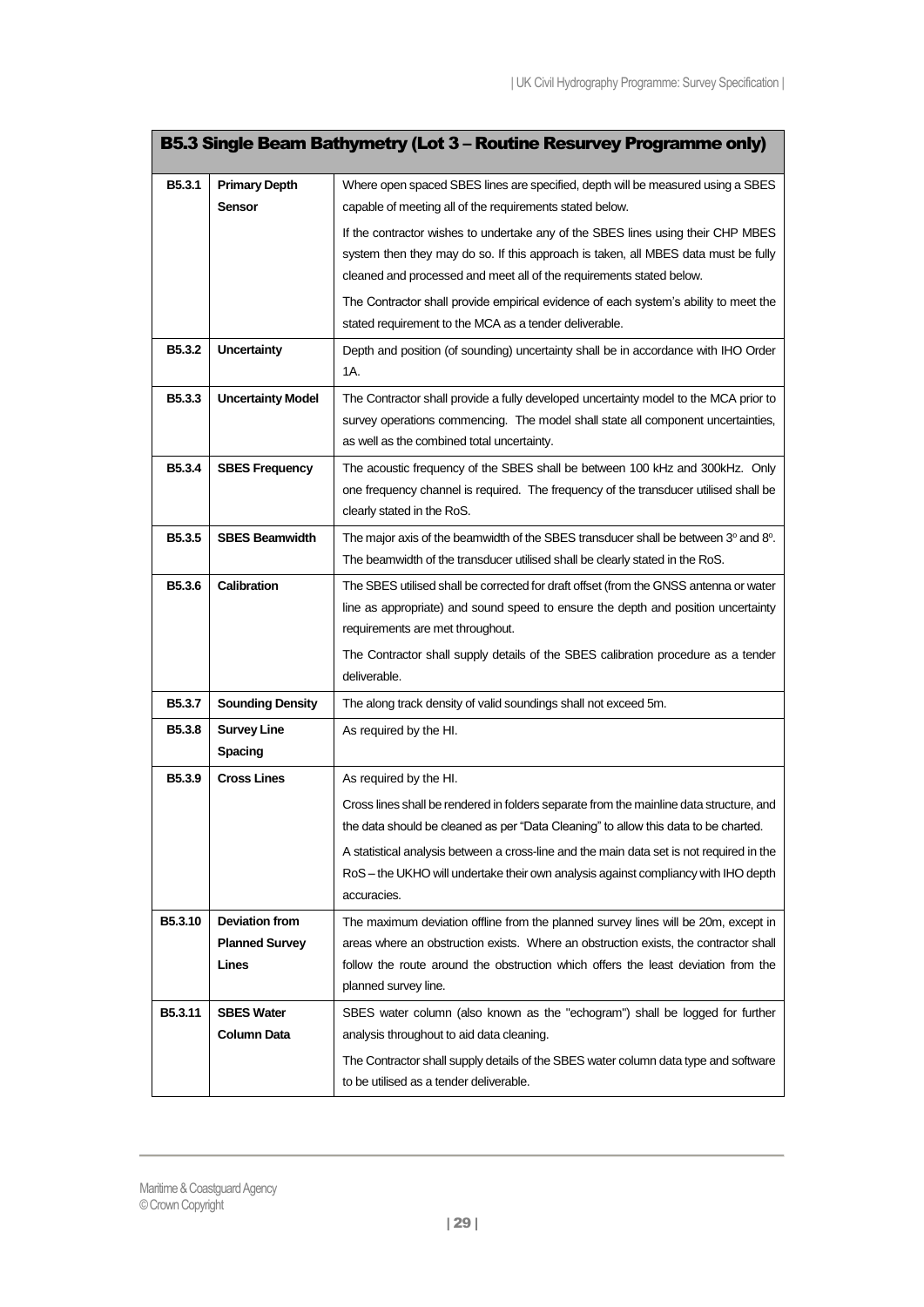| B5.3.12 | <b>Reduction of</b>    | Soundings are to be reduced by using dual frequency carrier phase GNSS height             |
|---------|------------------------|-------------------------------------------------------------------------------------------|
|         | Soundings              | observations combined with the UKHO VORF model and the Ordnance Survey Active             |
|         |                        | Networks.                                                                                 |
|         |                        | Soundings shall be reduced for tides in all depths. Soundings are to be presented as      |
|         |                        | depths below / heights above Chart Datum, as supplied by the UKHO and defined in<br>VORF. |
|         |                        |                                                                                           |
|         |                        | The Contractor shall demonstrate that the method chosen for sounding reduction            |
|         |                        | results in the overall depth uncertainty requirements being met.                          |
| B5.3.13 | Heave                  | The effect of heave shall be minimised in the depth data by use of either a heave         |
|         | Compensation           | compensator or by GNSS smoothing techniques.                                              |
|         |                        | The Contractor shall supply details of the method to be used for countering the effect    |
|         |                        | of heave as a tender deliverable.                                                         |
| B5.3.14 | <b>Presentation of</b> | Depth data recorded shall be logged to at least two decimal places of a metre.            |
|         | Depth Data             |                                                                                           |
| B5.3.15 | Data Cleaning          | All accepted soundings within the final bathymetric dataset shall fall within the IHO     |
|         |                        | Order 1A uncertainty allowance. All systematic errors and obvious outliers shall be       |
|         |                        | rejected from the bathymetric data. Data points falling within the Order 1A depth         |
|         |                        | requirements but still numerically distant from the main dataset will still be regarded   |
|         |                        | as outliers.                                                                              |
| B5.3.16 | <b>SBES Data</b>       | Processed and cleaned SBES data shall be rendered as a part of the final CARIS            |
|         | <b>Deliverables</b>    | HIPS project for each HI. The CARIS HIPS software version shall be up-to-date at          |
|         |                        | the time of rendering. The SBES vessel and data shall be isolated from the MBES           |
|         |                        | vessel and data using the conventional CARIS vessel hierarchy. Calibration data and       |
|         |                        | crosslines shall be isolated from the main survey lines.                                  |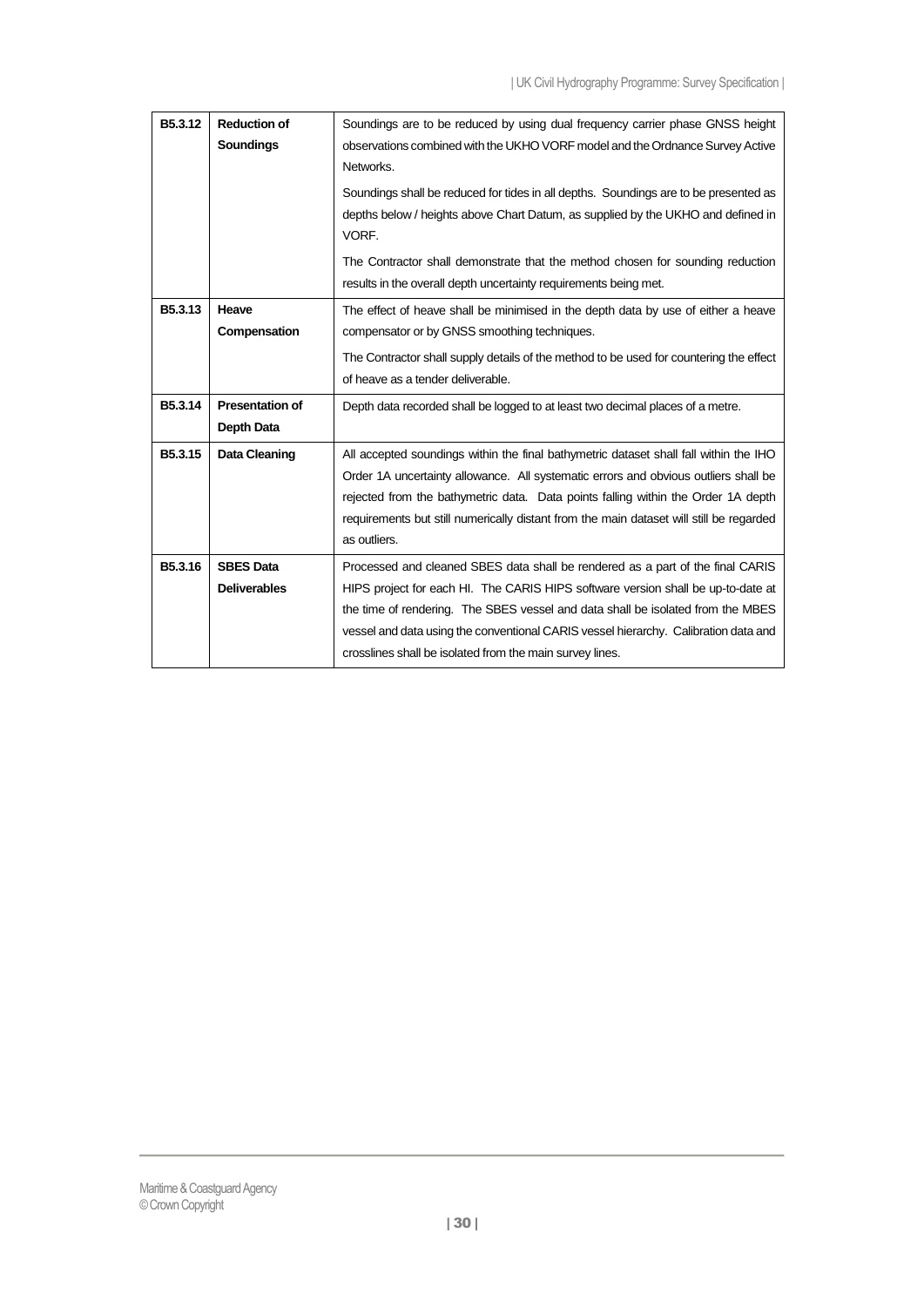<span id="page-30-0"></span>

|                    | <b>B5.4 Tides &amp; Reduction of Soundings</b> |                                                                                                                                                                                 |  |
|--------------------|------------------------------------------------|---------------------------------------------------------------------------------------------------------------------------------------------------------------------------------|--|
| B5.4.1             | <b>Reduction of</b>                            | Soundings are to be reduced to Chart Datum by using dual frequency carrier phase                                                                                                |  |
|                    | <b>Soundings</b>                               | GNSS height observations (which comply with requirement B5.5.3) combined with the                                                                                               |  |
|                    |                                                | VORF model. Soundings are to be presented as depths below Chart Datum, as                                                                                                       |  |
|                    |                                                | supplied by the UKHO and defined in VORF.                                                                                                                                       |  |
|                    |                                                | The Contractor shall demonstrate that the method chosen for sounding reduction                                                                                                  |  |
|                    |                                                | results in the overall depth uncertainty requirements being met.                                                                                                                |  |
| B5.4.2             | <b>Establishment of</b>                        | Coastal or offshore tidal stations may be required within the extents of an HI area. The                                                                                        |  |
|                    | Shore-Based and                                | HI for a particular area will confirm local requirements.                                                                                                                       |  |
|                    | <b>Offshore (Seabed</b>                        | Some HIs will require supplementary tidal stations, and some will require the use of                                                                                            |  |
|                    | <b>Mounted) Tide</b>                           | locally available permanently installed gauges, e.g. local Harbour Master, National                                                                                             |  |
|                    | Gauges                                         | Tidal and Sea Level Facility (NTSLF) or Channel Coast Observatory (CCO) tide                                                                                                    |  |
|                    |                                                | gauges.                                                                                                                                                                         |  |
|                    |                                                | When requested in the HI, tidal heights will be measured throughout the survey period                                                                                           |  |
|                    |                                                | and for a minimum of 30 days using a temporary or permanent tide gauge capable of                                                                                               |  |
|                    |                                                | meeting all of the requirements stated below.                                                                                                                                   |  |
|                    |                                                | Automatic tide gauges (both onshore and offshore) should be capable of resolving                                                                                                |  |
|                    |                                                | water level measurement to $\pm 0.01$ m in height and $\pm 2$ min in time.                                                                                                      |  |
|                    |                                                | Heights must be recorded to at least 2 decimal places of precision and at sample                                                                                                |  |
|                    |                                                | intervals no higher than 5 minute resolution.                                                                                                                                   |  |
|                    |                                                | Offshore (on non-vented) tide gauges shall be corrected for atmospheric pressure.                                                                                               |  |
|                    |                                                | Atmospheric pressure shall be recorded within 100km of the gauge location at a                                                                                                  |  |
|                    |                                                | temporal resolution no greater than 6 hours.                                                                                                                                    |  |
| B <sub>5.4.3</sub> | Pole-to-Gauge                                  | All temporarily-contractor-installed tide gauges must be calibrated by reference to                                                                                             |  |
|                    | <b>Calibration</b>                             | independent readings using a tide pole or 'top down air gap' measurements (e.g. by                                                                                              |  |
|                    |                                                | weighted tape measure from an appropriate reference mark which can be                                                                                                           |  |
|                    |                                                | subsequently tied into the vertical control). The H143 spreadsheet must be used for                                                                                             |  |
|                    |                                                | this purpose. Readings are to be taken half-hourly as a minimum, with 10-minute                                                                                                 |  |
|                    |                                                | interval readings taken for the duration of one hour before to one hour after high and                                                                                          |  |
|                    |                                                | low water. If observing at a location with a tide range in excess of 7m (or where the                                                                                           |  |
|                    |                                                | range is perceived to be changing rapidly) the observations are to be taken every 10                                                                                            |  |
|                    |                                                | minutes, and every 5 minutes for the duration of one hour before to one hour after<br>high and low water. Automatic coastal tide gauges installed by the contractor only        |  |
|                    |                                                | require a minimum 13-hour period of manual observations.                                                                                                                        |  |
|                    |                                                |                                                                                                                                                                                 |  |
|                    |                                                | When reading a pole in calm weather an accuracy of $\pm$ 0.03m should be attainable,<br>with the time of each reading recorded to within $\pm$ 5 seconds of UTC; the same for a |  |
|                    |                                                | 'top down air gap' measurement technique.                                                                                                                                       |  |
|                    |                                                | Reports on the Pole to Gauge comparison are also to be made on Form H516                                                                                                        |  |
|                    |                                                | (Summary of Checks on Automatic Tide gauge).                                                                                                                                    |  |
|                    |                                                | The pole used shall be levelled to at least two permanently mounted and documented                                                                                              |  |
|                    |                                                | control points which meet the requirements stated in Station Marking and<br>Documentation.                                                                                      |  |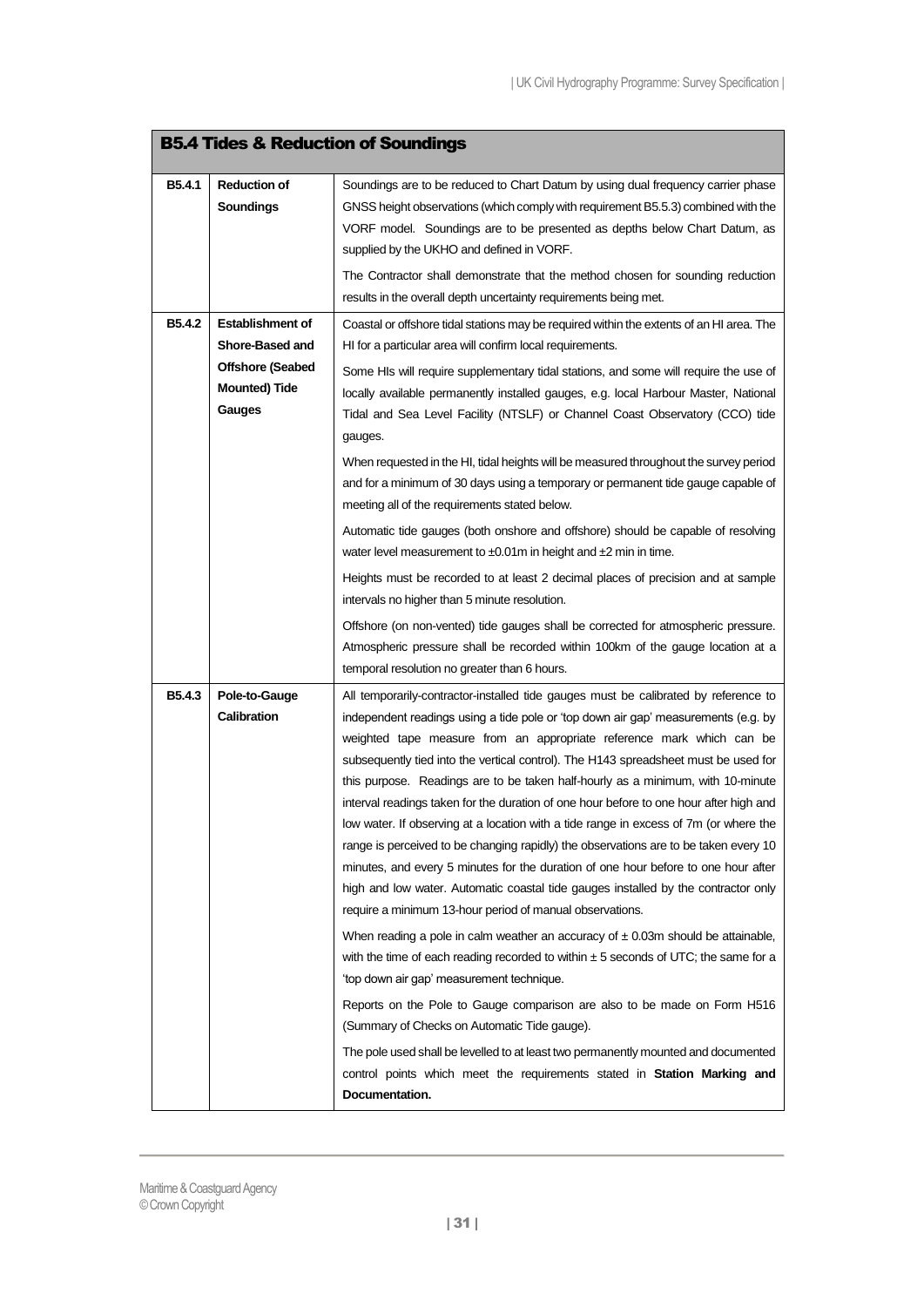|        |                                             | When a permanent / previously established tide gauge is given in the HI, the gauge<br>zero versus Chart Datum connection stated in the HI may be required to be checked<br>independently by means of a pole to gauge calibration to ensure the gauge is correctly<br>calibrated (unless documented evidence can be provided in the RoS that this check<br>has recently (within the last 6 months) been undertaken by appropriate owning<br>authority). The HI for a particular area will confirm local requirements.                                                                                                                                                                                                                                                                                                                                                                                                               |
|--------|---------------------------------------------|------------------------------------------------------------------------------------------------------------------------------------------------------------------------------------------------------------------------------------------------------------------------------------------------------------------------------------------------------------------------------------------------------------------------------------------------------------------------------------------------------------------------------------------------------------------------------------------------------------------------------------------------------------------------------------------------------------------------------------------------------------------------------------------------------------------------------------------------------------------------------------------------------------------------------------|
| B5.4.4 | <b>Verification of</b><br><b>VORF Model</b> | When requested in the HI, the Contractor shall perform a static validation of the VORF<br>model at specified tide gauge locations (including both offshore and coastal gauges).<br>This comparison shall be conducted by stationing each survey vessel within 1km of<br>the tide gauge location for a minimum of 8 hours and logging corresponding water<br>levels using the GNSS and VORF system, compared to the tide gauge data. This 8<br>hour period shall include successive high and low water events. The vessel shall be<br>stationary during this period. The results should be presented in both tabular and<br>graphical format in the RoS, and clearly demonstrate the relationship between the                                                                                                                                                                                                                       |
|        |                                             | water line and the vessel reference frame.<br>Comparisons between GNSS/VORF derived tidal heights for the vessel and the<br>observed tidal heights (with co-tidal corrections) from the tide gauge(s) shall be made<br>at regular intervals covering the entire survey period to confirm the VORF values and<br>methodology.                                                                                                                                                                                                                                                                                                                                                                                                                                                                                                                                                                                                       |
| B5.4.5 | <b>Tidal Stream</b><br><b>Observations</b>  | Some HIs may require tidal stream observations. Tidal Stream observations will be<br>conducted in the locations listed in each HI using a seabed mounted ADCP. These<br>observations shall as a minimum obtain the Tidal Stream in the "surface" layer of the<br>water column, which is to be representative over a depth of 5 - 10m below MSL.<br>The ADCP should also record the stream movement throughout the water column at<br>appropriate bin sizes in order to achieve, at the very minimum, a 'mid-column' and<br>'near seabed' stream rates and directions.<br>Bin size to be set to 0.5m in water depths of $\leq$ 20m, and 1m in depths >20m.<br>If the ADCP is also capable of recording water level, this should also be enabled and<br>supplied.<br>The time interval of recorded tidal stream data (and height data if available) is to be<br>every 10 minutes, preferably with each hour occurring 'on the hour'. |
|        |                                             | ADCPs will be deployed for tidal stream observations to enable a minimum of 15 days<br>continuous data to be collected, unless stated differently in the HI.                                                                                                                                                                                                                                                                                                                                                                                                                                                                                                                                                                                                                                                                                                                                                                       |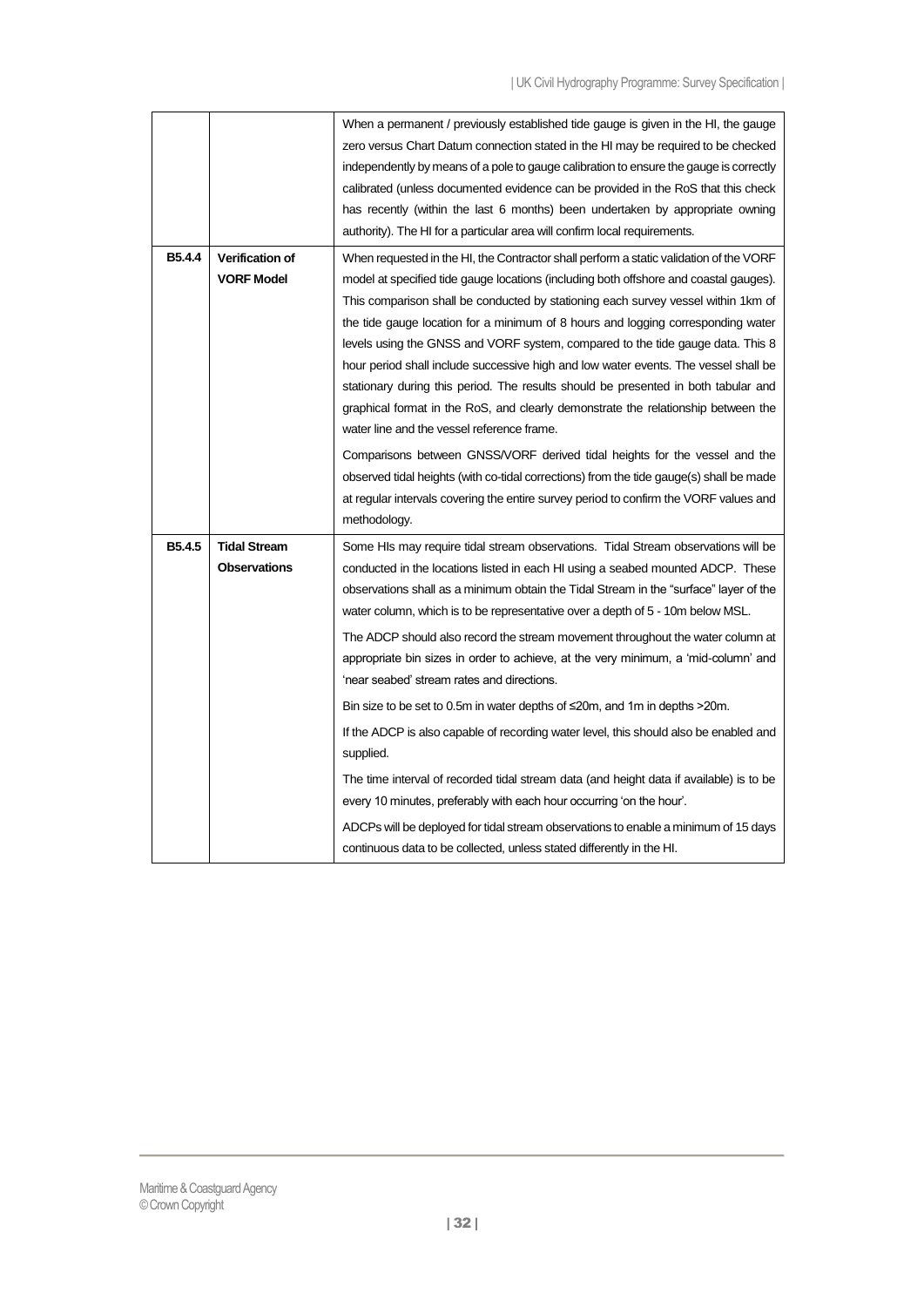<span id="page-32-0"></span>

|                    |                         | <b>B5.5 Positioning, Survey Control and Calibration</b>                                                                                                                                                                                                                                                                                                                                                                                                                                                                                             |
|--------------------|-------------------------|-----------------------------------------------------------------------------------------------------------------------------------------------------------------------------------------------------------------------------------------------------------------------------------------------------------------------------------------------------------------------------------------------------------------------------------------------------------------------------------------------------------------------------------------------------|
| B5.5.1             | <b>Survey Geodesy</b>   | Unless otherwise stated, every survey shall be rendered using the following geodetic<br>parameters                                                                                                                                                                                                                                                                                                                                                                                                                                                  |
|                    |                         | ETRS89<br>Datum:                                                                                                                                                                                                                                                                                                                                                                                                                                                                                                                                    |
|                    |                         | Spheroid:<br><b>GRS '80</b><br>Projection:<br>UTM Grid Zone 29/30/31 North (as specified in the HI)                                                                                                                                                                                                                                                                                                                                                                                                                                                 |
|                    |                         |                                                                                                                                                                                                                                                                                                                                                                                                                                                                                                                                                     |
|                    |                         | All rendered positions shall be quoted as geographical co-ordinates (i.e. in terms of<br>Lat. / Long) as degrees and decimal minutes.                                                                                                                                                                                                                                                                                                                                                                                                               |
| B <sub>5.5.2</sub> | <b>Horizontal</b>       | The Horizontal Accuracy of all depths and positions shall be in accordance with IHO                                                                                                                                                                                                                                                                                                                                                                                                                                                                 |
|                    | <b>Accuracy</b>         | S44 Order 1a.                                                                                                                                                                                                                                                                                                                                                                                                                                                                                                                                       |
| <b>B5.5.3</b>      | Positioning             | Soundings are to be positioned by using dual frequency carrier phase GNSS<br>combined with the Ordnance Survey Active Networks (i.e. Post Processed Kinematic<br>GNSS). In some offshore locations the Contractor may need to switch to Precise<br>Point Positioning techniques or utilise base stations from alternative networks. This<br>will be permitted for an HI only by prior approval from the MCA. Post processed<br>positions should ideally be integrated with the vessel attitude data to avoid bias<br>associated with vessel motion. |
|                    |                         | The Contractor shall demonstrate that the method chosen for sounding positioning<br>results in the overall horizontal uncertainty requirements being met.                                                                                                                                                                                                                                                                                                                                                                                           |
|                    |                         | Conventional Differential GNSS is acceptable for real time positioning (as these<br>positions will later be discarded) – although more precise positioning may also be used<br>if required by the Contractor.                                                                                                                                                                                                                                                                                                                                       |
|                    |                         | The contractor will state methodologies for post-processed and real time positioning<br>as a tender deliverable.                                                                                                                                                                                                                                                                                                                                                                                                                                    |
| B5.5.4             | <b>Establishment of</b> | Three dimensional position of any existing or newly established survey control shall                                                                                                                                                                                                                                                                                                                                                                                                                                                                |
|                    | <b>Survey Control</b>   | be determined by dual frequency carrier phase GNSS techniques, tied in to the                                                                                                                                                                                                                                                                                                                                                                                                                                                                       |
|                    |                         | Ordnance Survey Active Network. A minimum of six hours observations are required                                                                                                                                                                                                                                                                                                                                                                                                                                                                    |
|                    |                         | per station. This six hour observation period should be divided into two three hour<br>sessions. At the end of the first session the antenna should be physically moved away                                                                                                                                                                                                                                                                                                                                                                        |
|                    |                         | from the mark and then re-established over the mark before commencing the 2 <sup>nd</sup><br>observation session.                                                                                                                                                                                                                                                                                                                                                                                                                                   |
|                    |                         | The height of the static GNSS antenna should be measured before each session and<br>clearly recorded and reported. If the height measured is a slope distance from the<br>edge of the antenna, this shall be appropriately corrected to obtain the true vertical<br>offset.                                                                                                                                                                                                                                                                         |
|                    |                         | The static GNSS antenna shall be positioned directly over the control point using an<br>optical plummet.                                                                                                                                                                                                                                                                                                                                                                                                                                            |
|                    |                         | The absolute uncertainty with respect to ETRS89 for any existing or newly established<br>survey control shall not exceed 1cm in horizontal and 2 cm in vertical (at 2 sigma).                                                                                                                                                                                                                                                                                                                                                                       |
|                    |                         | The appropriate OD height and appropriate UTM coordinate for each station shall be<br>computed. Where necessary, co-ordinate conversion shall be conducted using<br>approved conversion programs and an estimated final uncertainty stated.                                                                                                                                                                                                                                                                                                         |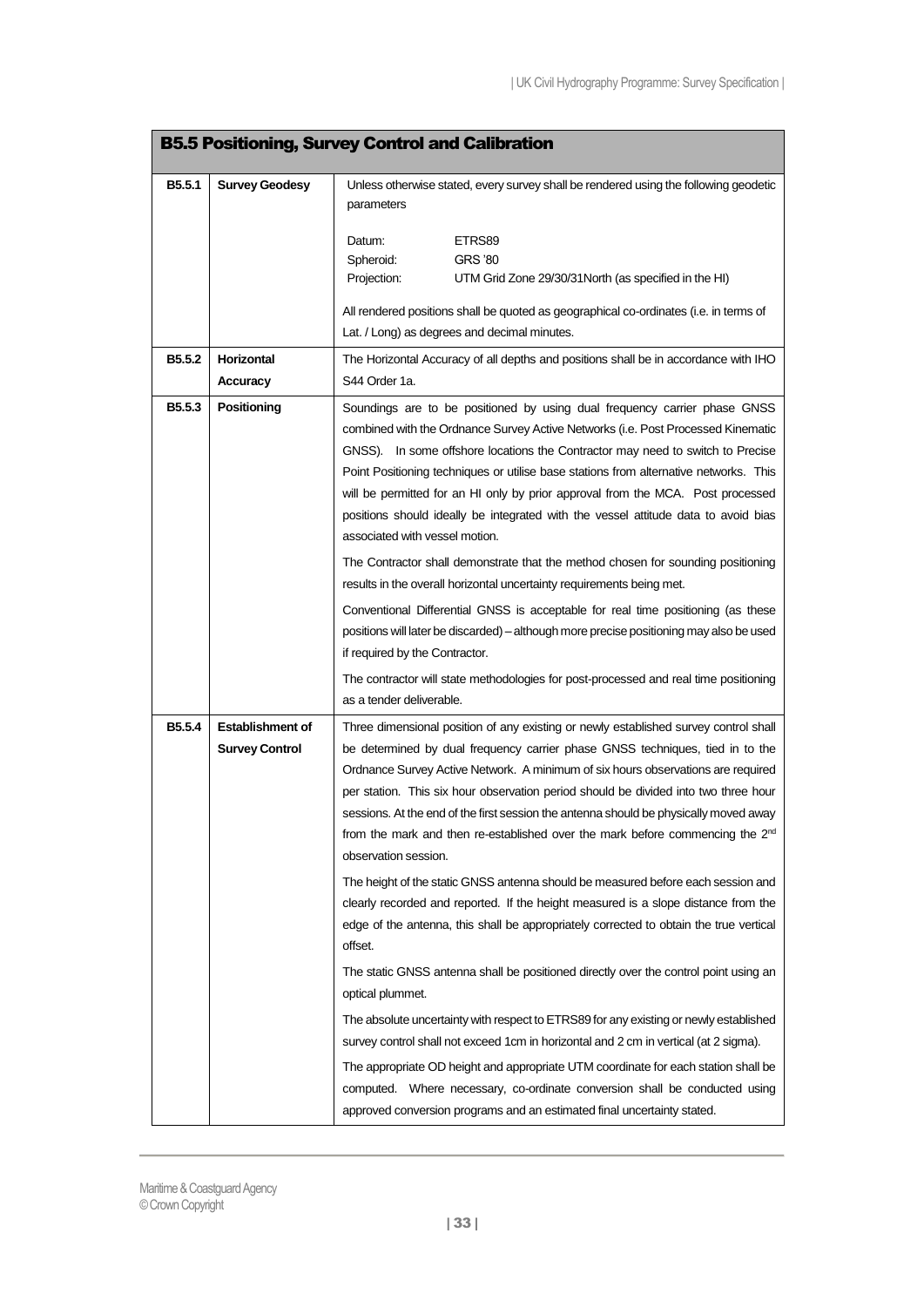| B5.5.5             | <b>Optical Levelling</b>                       | To perform a redundant check on any control established and/or utilised, all control<br>points shall be optically levelled from two pre-existing control points referred to the<br>appropriate Ordnance Datum.                                                                                                                                                                                                                                                                                                                           |
|--------------------|------------------------------------------------|------------------------------------------------------------------------------------------------------------------------------------------------------------------------------------------------------------------------------------------------------------------------------------------------------------------------------------------------------------------------------------------------------------------------------------------------------------------------------------------------------------------------------------------|
|                    |                                                | Levelling is to be conducted between the 2 control points established, the tide pole<br>and any existing BM's in the vicinity provided in the HI. Levelling is to comprise a<br>looped traverse – no intersights shall be taken. Levels should be read and recorded<br>to a precision of 0.001m. Levelling shall be recorded using the H532 Levelling<br>Reduction Form. Any levelling field records should also be supplied.                                                                                                            |
|                    |                                                | In some cases, this levelling requirement may be replaced by an entirely GNSS based<br>redundant technique upon agreement with the MCA, should pre-existing control prove<br>unsuitable or non-existent.                                                                                                                                                                                                                                                                                                                                 |
| B <sub>5.5.6</sub> | <b>Station Marking</b><br>and                  | All geodetic stations established during survey operations shall be described,<br>photographed and permanently marked to assist their future recovery.                                                                                                                                                                                                                                                                                                                                                                                   |
|                    | <b>Documentation</b>                           | They shall be marked with a stainless steel, brass or bronze bolt drilled into concrete,<br>in an area where they are unlikely to be disturbed. The bolt shall be punched to mark<br>the precise horizontal measurement point. Stations shall not be established in tarmac.<br>Stations deviating from the above requirements due to site conditions will only be<br>permitted at the prior discretion of the MCA.<br>A full station description shall be recorded using the H159 Description of Geodetic                                |
|                    |                                                | Control Station Form, including photographs and diagrams to aid recovery.                                                                                                                                                                                                                                                                                                                                                                                                                                                                |
| B5.5.7             | <b>Vessel</b><br><b>Dimensional</b><br>Control | An appropriate dimensional control survey of each vessel utilised shall have been<br>conducted prior to commencement. Permanent and recoverable control points are to<br>be established on each vessel utilised, coordinated to the vessel reference frame to<br>within a tolerance $\pm 0.01$ m relative (at the 95% confidence level) in X, Y and Z.                                                                                                                                                                                   |
|                    |                                                | All sensors shall be established within the vessel reference frame within a tolerance<br>of $\pm 0.02$ m relative (at the 95% confidence level) in X, Y and Z.                                                                                                                                                                                                                                                                                                                                                                           |
|                    |                                                | Where appropriate, the rotations of each sensor around the X, Y and Z axis shall be<br>initially determined by the dimensional control survey to within $\pm 0.2$ degrees (at the<br>95% confidence level). These values may be later adjusted during the sonar patch<br>test if required.                                                                                                                                                                                                                                               |
|                    |                                                | The centre of gravity (rotation) should also be estimated and it's location within the<br>vessel reference frame and method of establishment clearly stated in the RoS.                                                                                                                                                                                                                                                                                                                                                                  |
|                    |                                                | A copy of the dimensional control report for each vessel shall be supplied with the RoS<br>for each HI.                                                                                                                                                                                                                                                                                                                                                                                                                                  |
| B <sub>5.5.8</sub> | Swathe<br><b>Bathymetry</b><br>Calibration     | A calibration of the swathe bathymetry system and associated sensors (i,e, "patch<br>test") shall be performed at the start of each survey season or after changing out or<br>significantly reconfiguring any survey sensor (methodology shall be detailed in<br>tender). Final post calibration repeatability shall be proven by means of the<br>repeatability test detailed below.                                                                                                                                                     |
| B5.5.9             | <b>Static Positioning</b><br><b>Check</b>      | A static positioning check shall be performed at the start of each survey season or<br>after changing out or significantly reconfiguring any survey sensor (methodology shall<br>be detailed in tender). The check shall monitor the three dimensional position of either<br>the primary GNSS antenna or another appropriate point within the vessel reference<br>frame, for a period of no less than 30 minutes at a 1 minute resolution. The<br>subsequent report should separately state the computed statistical reliability of both |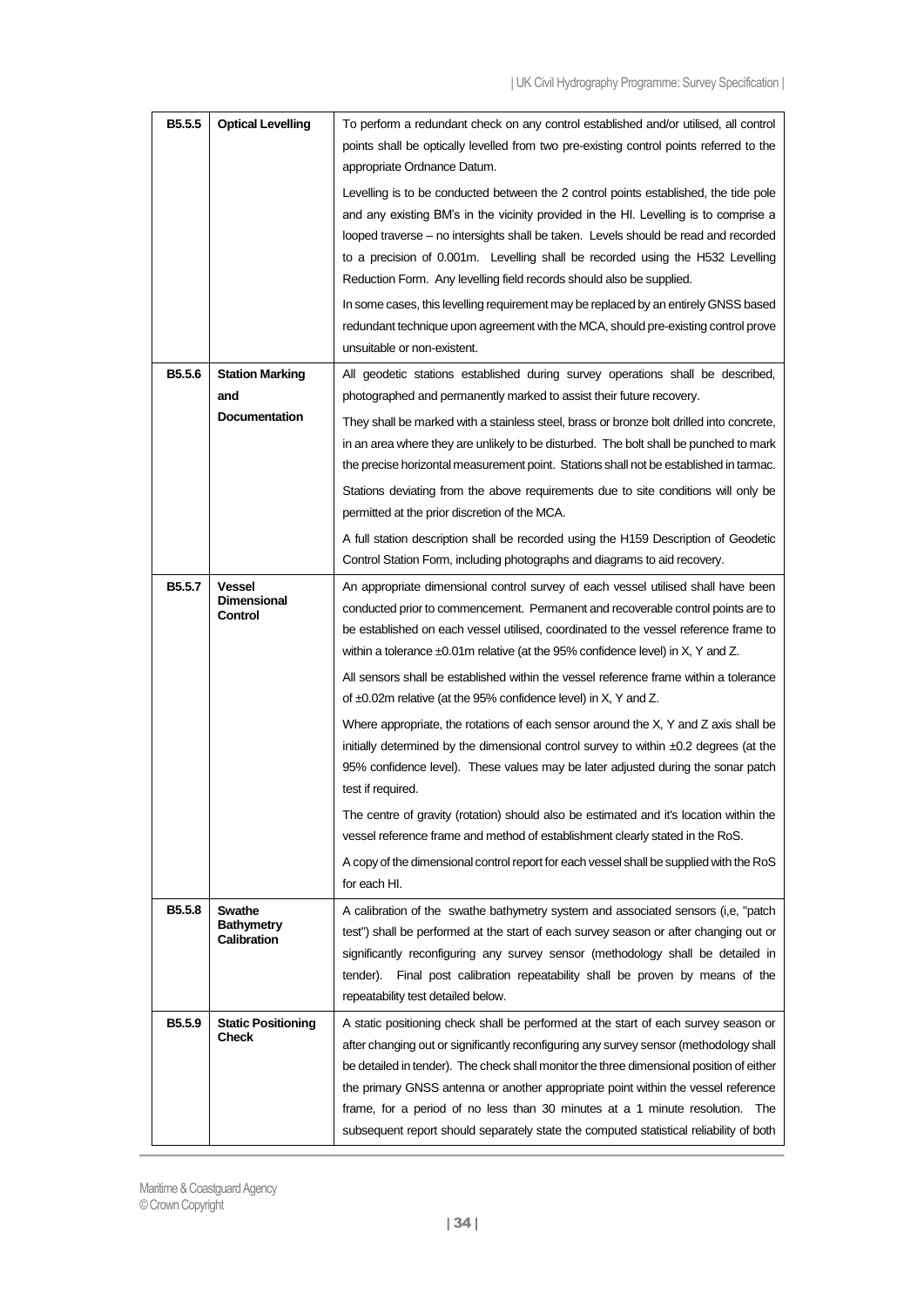|         |                                 | the horizontal position and the height measured. The positioning data to be compared                                                                            |
|---------|---------------------------------|-----------------------------------------------------------------------------------------------------------------------------------------------------------------|
|         |                                 | will have been derived using the same procedures used to obtain all positions                                                                                   |
|         |                                 | associated with the bathymetric data (i.e. post processed kinematic).                                                                                           |
|         |                                 | Any local survey control utilised in this procedure shall be compliant with the                                                                                 |
|         |                                 | requirements stated in section Establishment of Survey Control.                                                                                                 |
| B5.5.10 | Swathe<br><b>Bathymetry</b>     | An swathe bathymetry repeatability test shall be performed following calibration at the                                                                         |
|         | <b>Repeatability Test</b>       | start of each survey season or after changing out or significantly reconfiguring any                                                                            |
|         |                                 | survey sensor (methodology shall be detailed in tender). This test should be<br>conducted after the static position check stated above.                         |
|         |                                 | The test shall monitor the three dimensional position of a clearly defined small but                                                                            |
|         |                                 | easily detectable feature on the seabed. The feature should be first surveyed near                                                                              |
|         |                                 | nadir from multiple directions – as a minimum from north, south, east and west.                                                                                 |
|         |                                 | Secondly the feature should be boxed in, so that it appears in the outer beams on port                                                                          |
|         |                                 | for 2 lines, and the outer beams on starboard for 2 lines.                                                                                                      |
|         |                                 |                                                                                                                                                                 |
|         |                                 | The subsequent report should separately state the computed statistical reliability of                                                                           |
|         |                                 | both the horizontal position and the depth measured for the feature.                                                                                            |
| B5.5.11 | <b>Vertical Offset</b><br>Check | A vertical offset gross error check shall be performed at the start of each survey                                                                              |
|         |                                 | season or after changing out or significantly reconfiguring any survey sensor                                                                                   |
|         |                                 | (methodology shall be detailed in tender). The check shall compare the physical<br>measurements of the distance from the primary and secondary GNSS antennas on |
|         |                                 | the vessel to the seabed. This shall be performed in one location using a method                                                                                |
|         |                                 | entirely independent of the vessel's survey systems (e.g. level staff or leadline in a                                                                          |
|         |                                 | berth). These measurements shall be compared to data logged simultaneously in the                                                                               |
|         |                                 | same location using the vessel's survey system and software. The results should be                                                                              |
|         |                                 | compared and detailed in the RoS.                                                                                                                               |
| B5.5.12 | Quality                         | The Contractor shall provide an indication of the continuous quality of the post-<br>processed 3D position.                                                     |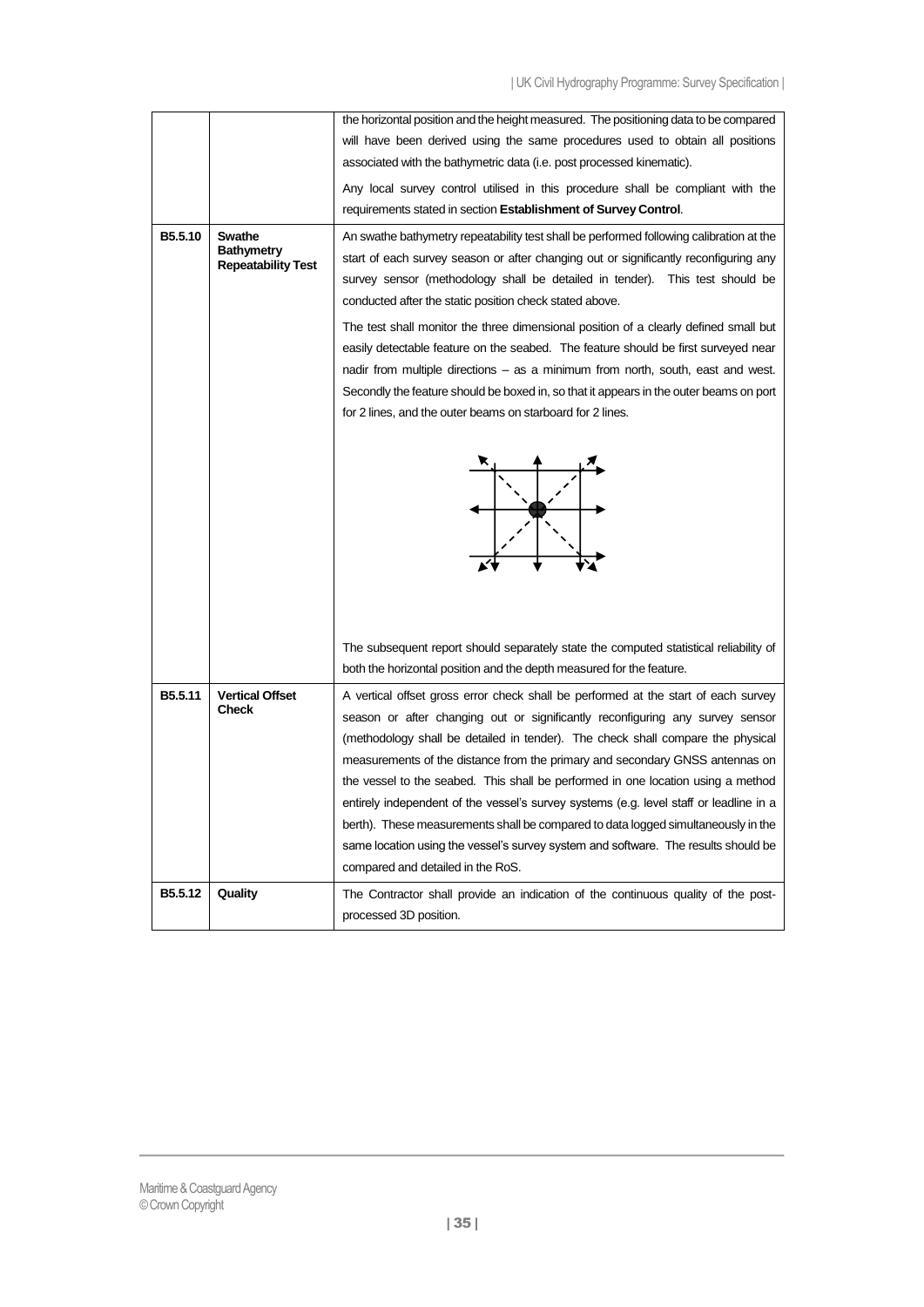<span id="page-35-0"></span>

|                    | <b>B5.6 General Requirements</b>                  |                                                                                                                                                                                                                                                                                                                                                                                                                                                                                                                                                                                                                                                                                                                                                                  |
|--------------------|---------------------------------------------------|------------------------------------------------------------------------------------------------------------------------------------------------------------------------------------------------------------------------------------------------------------------------------------------------------------------------------------------------------------------------------------------------------------------------------------------------------------------------------------------------------------------------------------------------------------------------------------------------------------------------------------------------------------------------------------------------------------------------------------------------------------------|
| B5.6.1             | Hydrographic<br><b>Notes</b>                      | Reports of any newly discovered dangers to surface or sub-surface navigation shall<br>be passed immediately to the MCA Hydrography and Receiver of Wreck teams and<br>to the UKHO using the H102 Hydrographic Note form.                                                                                                                                                                                                                                                                                                                                                                                                                                                                                                                                         |
| B5.6.2             | <b>Eddies and Over-</b><br>falls                  | Observations of any eddies or over falls which may be significant to small craft are to<br>be rendered in the Report of Survey, stating the approximate geographic extents of<br>such features, and how they relate to tidal and weather conditions.<br>All previously charted eddies and over-falls must be reported on, even if just to state<br>that the current charted information is correct.                                                                                                                                                                                                                                                                                                                                                              |
| B5.6.3             | <b>Sound Speed</b>                                | The Contractor shall observe sound speed profiles at an interval consistent with the<br>proposed error budget.                                                                                                                                                                                                                                                                                                                                                                                                                                                                                                                                                                                                                                                   |
| B5.6.4             | <b>Backscatter</b>                                | High resolution, geo-referenced multibeam backscatter data shall be collected at all<br>times and rendered in the proprietary format of the swathe bathymetry system utilised.<br>The Contractor shall endeavour to ensure that systemic variations to backscatter<br>intensity are kept to a minimum and that gain, pulse length or any other system<br>changes are minimised during data acquisition.                                                                                                                                                                                                                                                                                                                                                          |
| B <sub>5.6.5</sub> | <b>Seabed Sampling</b>                            | Where requested in the HI, seabed sampling is to be conducted on an approximate<br>5km grid with at least one sample being taken in each major textural area identified.<br>Sampling will not be conducted until all bathymetry and backscatter for a given block<br>or HI is complete, so as to inform the required positions for samples within the major<br>textural areas. All seabed samples are to be retained and logged using the Folk<br>Classification scheme. Samples are to be taken with the ship stopped in the water.<br>All samples are to be forwarded to the British Geological Survey:<br>Plastic screw top containers are to be used to preserve the samples. The use of<br>polythene bags for preserving retained samples is not acceptable |
| B5.6.6             | <b>Amendments to</b><br><b>Sailing Directions</b> | The relevant Admiralty Pilot shall be checked in the field and appropriate amendments<br>rendered. Particular attention shall be paid to any recommended approach routes<br>and anchorages within or adjacent to the survey area. If no changes to the relevant<br>Admiralty Pilot are thought to be required by the Contractor, this should also be<br>recorded in the RoS.                                                                                                                                                                                                                                                                                                                                                                                     |
| B5.6.7             | <b>Views for Sailing</b><br><b>Directions</b>     | Details of photographs required to update existing views in the relevant Admiralty Pilot<br>will be supplied in each HI. Views shall be supported by appropriate records in<br>accordance with NP100 paragraph 4.83. New photography shall be in colour and<br>prepared in accordance with NP100. Digital cameras shall be used and must be either                                                                                                                                                                                                                                                                                                                                                                                                               |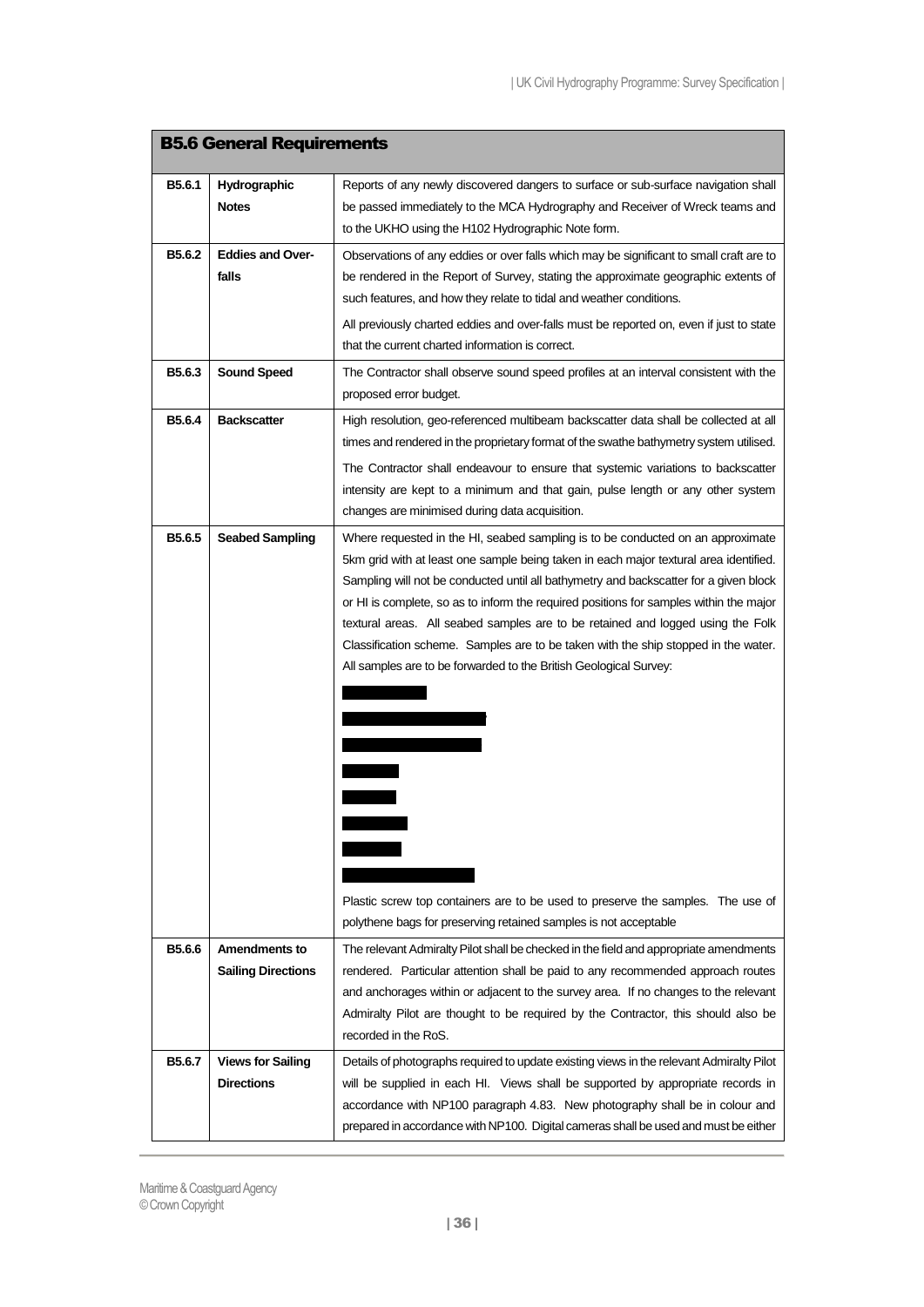|                    |                                  | Single Lens Reflex or described by their manufacturer as a "Bridge" or "Bridging"                                                                                                   |
|--------------------|----------------------------------|-------------------------------------------------------------------------------------------------------------------------------------------------------------------------------------|
|                    |                                  | camera and shall have at least 6M pixel resolution.                                                                                                                                 |
| B <sub>5.6.8</sub> | Licences,                        | The Contractor shall be responsible for arranging all licences, consents and permits,                                                                                               |
|                    | Consents &<br><b>Permissions</b> | for access and frequency clearance for all survey operations whether ashore or afloat.                                                                                              |
|                    |                                  |                                                                                                                                                                                     |
| B5.6.9             | <b>Fixed and Floating</b>        | The positions and characteristics of all fixed and floating aids to navigation visible from                                                                                         |
|                    | <b>Aids to Navigation</b>        | the survey area do not need to be reported. However, if navigationally significant                                                                                                  |
|                    |                                  | differences between physical features and their depiction on the current Admiralty                                                                                                  |
|                    |                                  | nautical charts and publications are detected, then this should be immediately<br>reported to the relevant Port Authority and General Lighthouse Authority using the                |
|                    |                                  | H102 form. The MCA and UKHO should be copied on all correspondence of this type.                                                                                                    |
|                    |                                  |                                                                                                                                                                                     |
| B5.6.10            | Leading Lines &<br><b>Tracks</b> | The leading lines and recommended tracks along channels and into harbours and<br>anchorages marked by lights or fixed daymarks must be very carefully examined. If                  |
|                    |                                  | navigationally significant differences between physical features and their depiction on                                                                                             |
|                    |                                  | the current Admiralty nautical charts and publications are detected, then this should                                                                                               |
|                    |                                  | be immediately reported to the relevant Port Authority and the General Lighthouse                                                                                                   |
|                    |                                  | Authority using form H102. The MCA and UKHO should be copied on all                                                                                                                 |
|                    |                                  | correspondence of this type.                                                                                                                                                        |
| B5.6.11            | <b>Magnetic</b>                  | Charted or newly discovered magnetic anomalies are to be investigated.                                                                                                              |
|                    | <b>Anomalies</b>                 | The ship should be steamed slowly in a wide octagon shape centred on the charted                                                                                                    |
|                    |                                  | anomaly, both to port and starboard, made with the standard magnetic compass on 8                                                                                                   |
|                    |                                  | equidistant points during each turn. The ship should be steadied on each heading for                                                                                                |
|                    |                                  | at least a minute before the observation to allow the sub permanent magnetism                                                                                                       |
|                    |                                  | resulting from the last course, to disappear. On each leg of the octagon, both                                                                                                      |
|                    |                                  | magnetic and GNSS derived headings shall be logged and compared.                                                                                                                    |
|                    |                                  | Any anomaly found, or not found, shall be reported in the RoS, including the extent                                                                                                 |
|                    |                                  | and magnitude of local variations.                                                                                                                                                  |
| B5.6.12            | <b>Fishing Industry</b>          | Liaison with, and compensation to, fishermen for loss/damage to fishing gear are                                                                                                    |
|                    |                                  | matters which rest entirely with the Contractor. The Contractor is to liaise closely with<br>local fisheries groups and the appropriate local District Fisheries Inspectors well in |
|                    |                                  | advance of the commencement of fieldwork.                                                                                                                                           |
| B5.6.13            | Daily and Weekly                 | Progress reports detailing progress, planned activities, weather downtime and any                                                                                                   |
|                    | <b>Progress Report</b>           | problems encountered shall be completed and e-mailed to the MCA and UKHO                                                                                                            |
|                    |                                  | representative on a daily basis.                                                                                                                                                    |
|                    |                                  | A short (e.g. 1-page) summary progress report shall be completed and e-mailed to                                                                                                    |
|                    |                                  | the MCA and UKHO Representative on a weekly basis. This will include the predicted                                                                                                  |
|                    |                                  | delivery dates for each active HI and associated vessel plans.                                                                                                                      |
| B5.6.14            | <b>Quality Control</b>           | Robust quality control procedures shall be provided and adhered to during processing                                                                                                |
|                    |                                  | of all data. These procedures shall be provided to the MCA prior to survey operations                                                                                               |
|                    |                                  | commencing.                                                                                                                                                                         |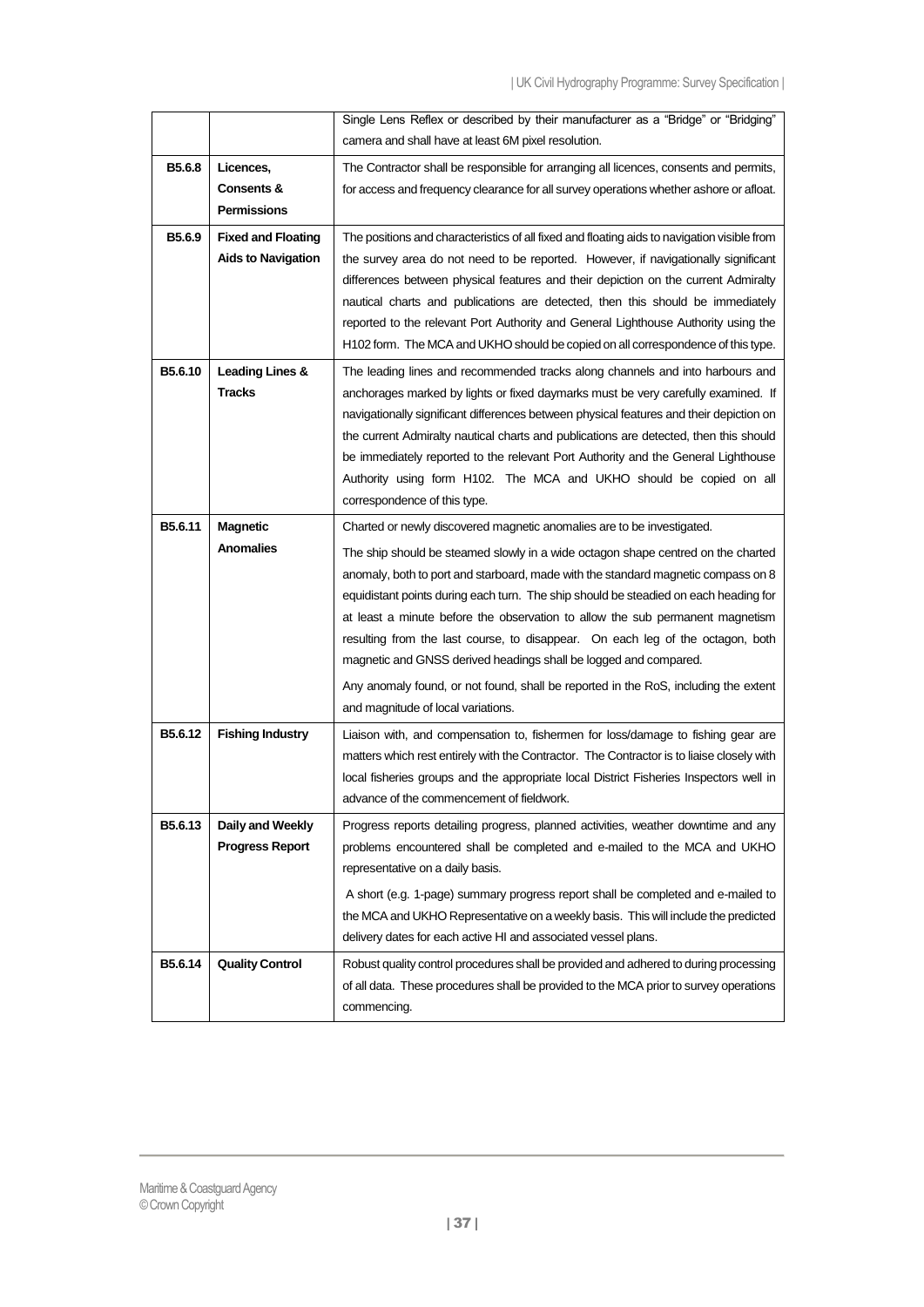<span id="page-37-0"></span>

| <b>B5.7 Safety</b>  |                                                 |                                                                                                                                                                                                                                                                                                                                                                                                                                                                                                                                                                                                                                                                                                                                                                                           |
|---------------------|-------------------------------------------------|-------------------------------------------------------------------------------------------------------------------------------------------------------------------------------------------------------------------------------------------------------------------------------------------------------------------------------------------------------------------------------------------------------------------------------------------------------------------------------------------------------------------------------------------------------------------------------------------------------------------------------------------------------------------------------------------------------------------------------------------------------------------------------------------|
| B <sub>5.7.1</sub>  | <b>Responsibility</b>                           | Equipment and survey personnel provided by the Contractor for work in connection<br>with the contract shall be the Contractor's responsibility at all times. Any loss, injury or<br>damage suffered or caused by them shall be at the Contractor's risk throughout, but<br>must be reported to the MCA immediately and any other relevant authority, including<br>the MAIB.                                                                                                                                                                                                                                                                                                                                                                                                               |
| B <sub>5</sub> .7.2 | <b>Safety</b><br><b>Management Plan</b>         | Details of the Contractor's safety policy and Safety Management Plan shall be<br>supplied to the MCA prior to survey operations being undertaken for each HI.                                                                                                                                                                                                                                                                                                                                                                                                                                                                                                                                                                                                                             |
| B5.7.3              | <b>Drugs and Alcohol</b><br><b>Policy</b>       | The Contractor shall have a drugs and alcohol policy, which forbids the presence of<br>drugs or alcohol in vessels or offices used under this contract. The policy must include<br>random drug and alcohol testing. MCA reserve the right to request evidence of the<br>regime in place at any time throughout the life of the contract.                                                                                                                                                                                                                                                                                                                                                                                                                                                  |
| B5.7.4              | <b>Daily Meetings</b>                           | The Surveyor-In-Charge shall hold daily "Toolbox Meetings" with members of the<br>navigational watch. Meetings shall be minuted (briefly), posted in the mess and shall<br>include the following headings as a minimum:<br>Date, Time, List of attendees<br>٠<br>Activities - Last 24 Hours<br>Planned Activities - Next 24 Hours<br>Safety / Hazards                                                                                                                                                                                                                                                                                                                                                                                                                                     |
| <b>B5.7.5</b>       | <b>Work in Poorly</b><br><b>Surveyed Waters</b> | The vessel master is responsible for the overall navigational safety of the vessel and<br>crew. If the master considers that there is a conflict of interest in terms of the safety of<br>the vessel and crew with regard to the proposed survey areas, he has the overriding<br>authority to refuse to survey those areas.<br>The contractor shall have an appropriate 'Shallow Water Working' procedure set out<br>as part of their quality/safety management system.                                                                                                                                                                                                                                                                                                                   |
| B <sub>5.7.6</sub>  | <b>Medical</b><br><b>Certification</b>          | All offshore survey personnel must have an in-date medical certificate of at least<br>"ENG1" standard. Evidence of certification may be requested by the MCA or its<br>representatives at any time.                                                                                                                                                                                                                                                                                                                                                                                                                                                                                                                                                                                       |
| <b>B5.7.7</b>       | <b>Safety Training</b><br><b>Certification</b>  | All offshore survey personnel must have in-date certification to demonstrate<br>completion of the STCW 78 as amended Basic Safety Training package including:<br>Personal Survival Techniques (STCW A-VI / 1-1)<br>٠<br>Fire Fighting and Fire Prevention (STCW A-VI / 1-2)<br>в<br>Elementary First Aid (STCW A-VI/ 1-3)<br>$\blacksquare$<br>Personal Safety and Social Responsibility (SCTW A-VI/1 - 4)<br>٠<br>(Note that survey personnel and supernumeraries may alternatively have in-date<br>certification to demonstrate completion of an Offshore Petroleum Industry Training<br>Organisation approved course adhering to the "Minimum Industry Safety Training<br>Standards").<br>Evidence of certification may be requested by the MCA or its representatives at any<br>time. |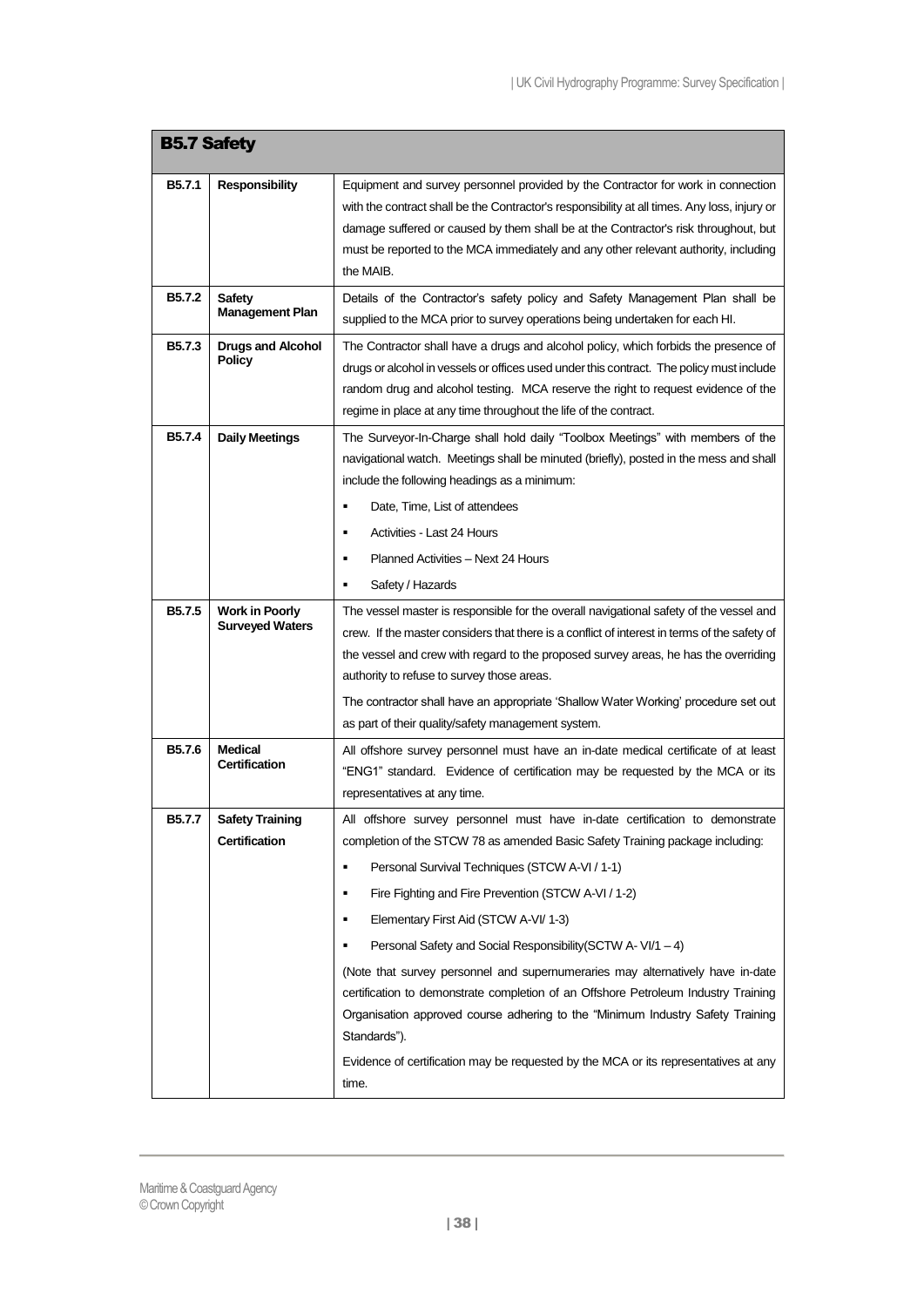| B5.7.8         | <b>Familiarisation</b>     | All offshore survey personnel must undertake familiarisation training prior to sailing                                                                                                                                                                                                                                                                     |
|----------------|----------------------------|------------------------------------------------------------------------------------------------------------------------------------------------------------------------------------------------------------------------------------------------------------------------------------------------------------------------------------------------------------|
|                | <b>Training</b>            | which must ensure attendees are able to:                                                                                                                                                                                                                                                                                                                   |
|                |                            | Communicate with other persons on board on elementary safety matters and<br>٠<br>understand safety information symbols, signs and alarms;                                                                                                                                                                                                                  |
|                |                            | Know what to do if: a person falls overboard; fire or smoke is detected; the fire<br>٠<br>or abandon ship alarm is sounded;                                                                                                                                                                                                                                |
|                |                            | Identify assembly and embarkation stations and emergency escape routes;<br>٠                                                                                                                                                                                                                                                                               |
|                |                            | Locate and don lifejackets;<br>٠                                                                                                                                                                                                                                                                                                                           |
|                |                            | Raise the alarm and have a basic knowledge of the use and types of portable<br>٠<br>fire extinguishers;                                                                                                                                                                                                                                                    |
|                |                            | ٠<br>Take immediate action upon encountering an accident or other medical<br>emergency, before seeking further medical assistance on board; and close or<br>open the fire, weathertight and watertight doors fitted in the particular ship, other<br>than those for hull openings.                                                                         |
|                |                            | Evidence of training may be requested by the MCA or its representatives at any time.                                                                                                                                                                                                                                                                       |
| B5.7.9         | <b>Vessel Inspections</b>  | Each vessel tasked with survey under the CHP shall be subject to approval (via<br>an MCA Marine Office inspection) prior to survey work commencing under the<br>contract. The 'Approval Inspection' will be required for both UK and Foreign Flag<br>Repeat annual inspections shall be undertaken throughout the<br>vessels.<br>duration of the contract. |
|                |                            | Vessels shall be inspected in the UK, however, where an overseas port is closer<br>to the survey area for transit, crew change and onboard supplies, a vessel may<br>be inspected overseas.                                                                                                                                                                |
|                |                            | The 'Approval Inspection', will be chargeable to the contractor. Where the MCA<br>requests a repeat annual inspection, MCA will cover the cost and will be part of<br>the MCA's normal activities and be recorded as a Port State Control<br>inspection/inspection of a Foreign Flag vessel/Code Vessel inspection as<br>appropriate.                      |
|                |                            | Any inspections overseas will be charged to the contractor, unless it is an annual<br>inspection and the overseas port is the closest port to the particular survey area<br>for transit, crew change and taking onboard supplies. In any case, the operator<br>must cover travel costs.                                                                    |
| <b>B5.7.10</b> | <b>Vessel Flag</b>         | British Flag or EU registered vessels are preferred. The term "British Flag"<br>includes not only those vessels flagged in the UK but also within the scope of<br>the Red Ensign Category 1 and 2 Registers. Vessels registered with a Flag<br>State on either the Black or Grey List will not be accepted for the purposes of<br>the CHP.                 |
| <b>B5.7.11</b> | <b>Vessel Risk Profile</b> | Should a foreign flag vessel over 24 metres employed on CHP work receive a<br>Ship Risk Profile of High Risk Ship (HRS), then the MCA reserves the right to<br>remove this vessel from the contract until the Ship Risk Profile is deemed to be<br>Standard Risk Ship (SRS) or a Low Risk Ship (LRS).                                                      |
| B5.7.12        | Vessel                     | Once a vessel has been tasked to an HI, the contractor should seek the MCA's                                                                                                                                                                                                                                                                               |
|                | Commitment                 | prior agreement to remove or replace the vessel with another.                                                                                                                                                                                                                                                                                              |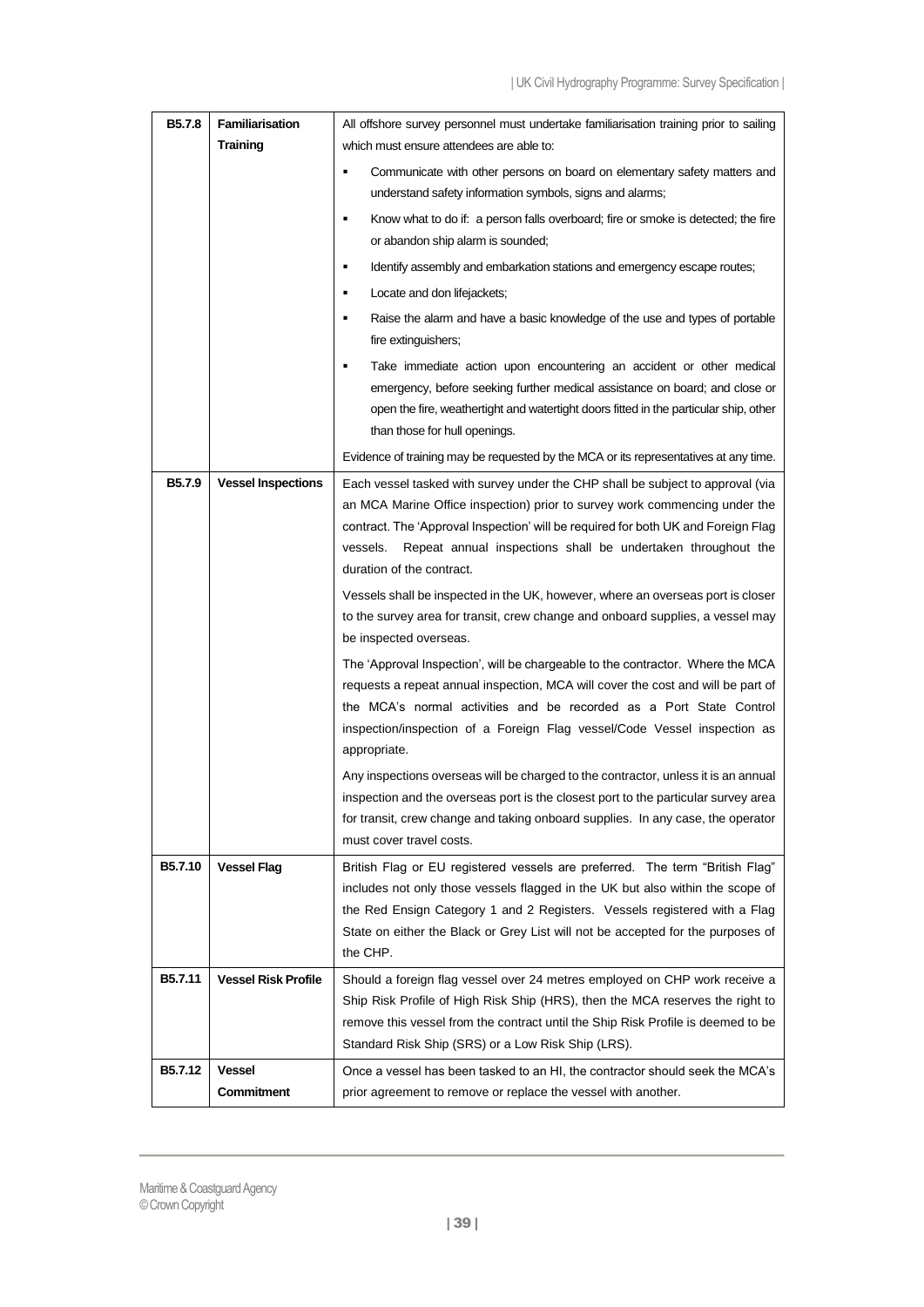|                |                      | The MCA will only approve a vessel replacement if the oncoming vessel is an<br>appropriate like-for-like exchange and continues to abide by the requirements<br>of the specification and tender bid.                                                                                                                                                                                                                                             |
|----------------|----------------------|--------------------------------------------------------------------------------------------------------------------------------------------------------------------------------------------------------------------------------------------------------------------------------------------------------------------------------------------------------------------------------------------------------------------------------------------------|
| <b>B5.7.13</b> | <b>Vessel Visits</b> | All vessels employed on CHP contracts shall be visited by an MCA or UKHO<br>representative at least once every 2 months. Visits are primarily intended to<br>focus on the quality of hydrographic processes and deliverables but will also<br>include an informal assessment of safety aspects onboard. If significant safety<br>concerns are raised, then the contract overseer shall ensure that the local MCA<br>marine office is made aware. |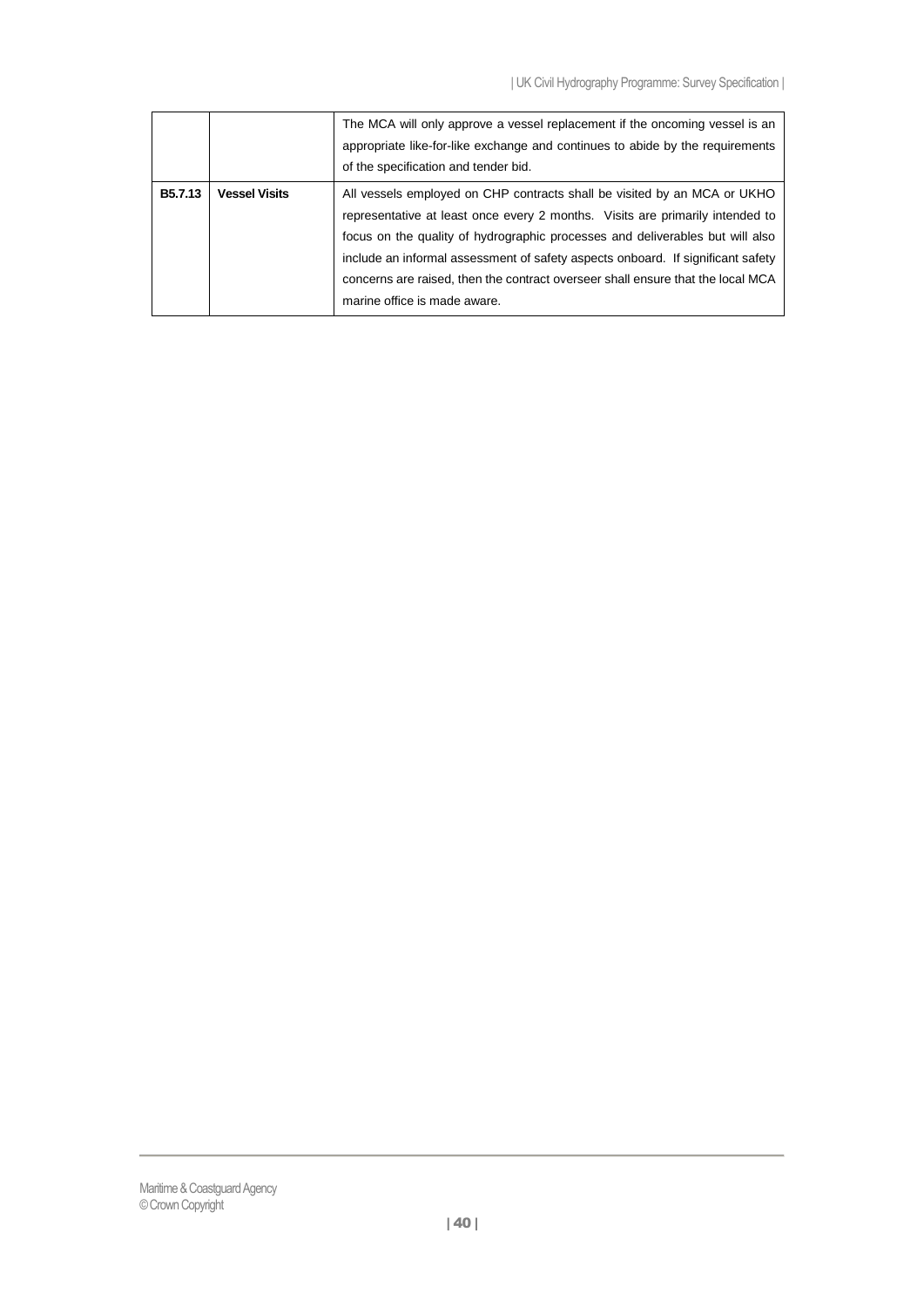<span id="page-40-0"></span>

| <b>B5.8 Deliverables - General</b> |                             |                                                                                                                                                                                                                                                                                                                                                                                                                                                                                                                                                                                                 |
|------------------------------------|-----------------------------|-------------------------------------------------------------------------------------------------------------------------------------------------------------------------------------------------------------------------------------------------------------------------------------------------------------------------------------------------------------------------------------------------------------------------------------------------------------------------------------------------------------------------------------------------------------------------------------------------|
| B <sub>5.8.1</sub>                 | Data Delivery               | All data and associated documents are to be rendered to the UKHO within 70                                                                                                                                                                                                                                                                                                                                                                                                                                                                                                                      |
|                                    | <b>Deadline</b>             | working days of the completion of fieldwork milestone declared by the Contractor.                                                                                                                                                                                                                                                                                                                                                                                                                                                                                                               |
| B5.8.2                             | UKHO Appraisal<br>Schedule  | If surveys are rendered to the UKHO between 65 and 70 working days following the<br>completion of fieldwork milestone declared by the Contractor then the UKHO intend<br>to fully validate the deliverables within 25 working days. If the data is delivered to the<br>UKHO earlier than this then the UKHO will assign the survey to the next available<br>slot in their programme. The validation timescales may increase but the UKHO<br>intend to not exceed 25 working days past the Data Delivery Deadline. This<br>assumes the deliverables are fully compliant with this specification. |
| B5.8.3                             | <b>Labelling of Records</b> | <b>Project Name:</b>                                                                                                                                                                                                                                                                                                                                                                                                                                                                                                                                                                            |
|                                    | & Deliverables              | UK Civil Hydrography Programme                                                                                                                                                                                                                                                                                                                                                                                                                                                                                                                                                                  |
|                                    |                             | <b>Hydrographic Instruction Number:</b>                                                                                                                                                                                                                                                                                                                                                                                                                                                                                                                                                         |
|                                    |                             | As detailed in each Hydrographic Instruction                                                                                                                                                                                                                                                                                                                                                                                                                                                                                                                                                    |
|                                    |                             | <b>Hydrographic Instruction Name:</b>                                                                                                                                                                                                                                                                                                                                                                                                                                                                                                                                                           |
|                                    |                             | As detailed in each Hydrographic Instruction                                                                                                                                                                                                                                                                                                                                                                                                                                                                                                                                                    |
|                                    |                             | Each rendered item of digital data shall bear a depiction of the MCA logo,                                                                                                                                                                                                                                                                                                                                                                                                                                                                                                                      |
|                                    |                             | together with the project name, HI number and HI name.                                                                                                                                                                                                                                                                                                                                                                                                                                                                                                                                          |
|                                    |                             | All data and accompanying documents and records, both working and fair, originating<br>from the survey become the property of HM Government and must be handed over<br>on demand. Where appropriate, they are to carry the following official markings:                                                                                                                                                                                                                                                                                                                                         |
|                                    |                             | CROWN COPYRIGHT 2015*                                                                                                                                                                                                                                                                                                                                                                                                                                                                                                                                                                           |
|                                    |                             | *year as appropriate.                                                                                                                                                                                                                                                                                                                                                                                                                                                                                                                                                                           |
| B5.8.4                             | Required                    | UKHO deliverables:                                                                                                                                                                                                                                                                                                                                                                                                                                                                                                                                                                              |
|                                    | <b>Deliverables</b>         | Partially processed sounding data (CARIS HIPS Project), structured by vessel<br>٠<br>and including crosslines in separate folders (outliers do not need to be cleaned<br>out from the dataset, as long as they do not adversely affect the resultant<br>statistical CUBE surface). The CARIS HIPS software version shall be up-to-<br>date at time of rendering. Projects delivered using CARIS HIPS v9 (and later)<br>must not be indexed. The data must be converted to full HDCS format.<br>A finalised version of the CUBE surface, with all hydrographer selected shoal<br>٠               |
|                                    |                             | feature depths applied to the surface (detailed requirements stated in section<br>B5.9).                                                                                                                                                                                                                                                                                                                                                                                                                                                                                                        |
|                                    |                             | Raw sounding data (proprietary format) containing full backscatter record<br>٠                                                                                                                                                                                                                                                                                                                                                                                                                                                                                                                  |
|                                    |                             | Raw and processed Water Column Data from wreck investigations<br>٠                                                                                                                                                                                                                                                                                                                                                                                                                                                                                                                              |
|                                    |                             | Backscatter mosaic in high resolution GeoTIFF format (when requested in HI).<br>$\blacksquare$                                                                                                                                                                                                                                                                                                                                                                                                                                                                                                  |
|                                    |                             | Seabed classification of backscatter data (digital seabed texture information) in<br>٠<br>ESRI shapefile format (when requested in HI). See details at Annex D3                                                                                                                                                                                                                                                                                                                                                                                                                                 |
|                                    |                             | Sound-speed records in ASCII format and a minimum of four records per day<br>٠<br>in H635 digital format.                                                                                                                                                                                                                                                                                                                                                                                                                                                                                       |
|                                    |                             | ADCP data (when requested in HI).<br>٠                                                                                                                                                                                                                                                                                                                                                                                                                                                                                                                                                          |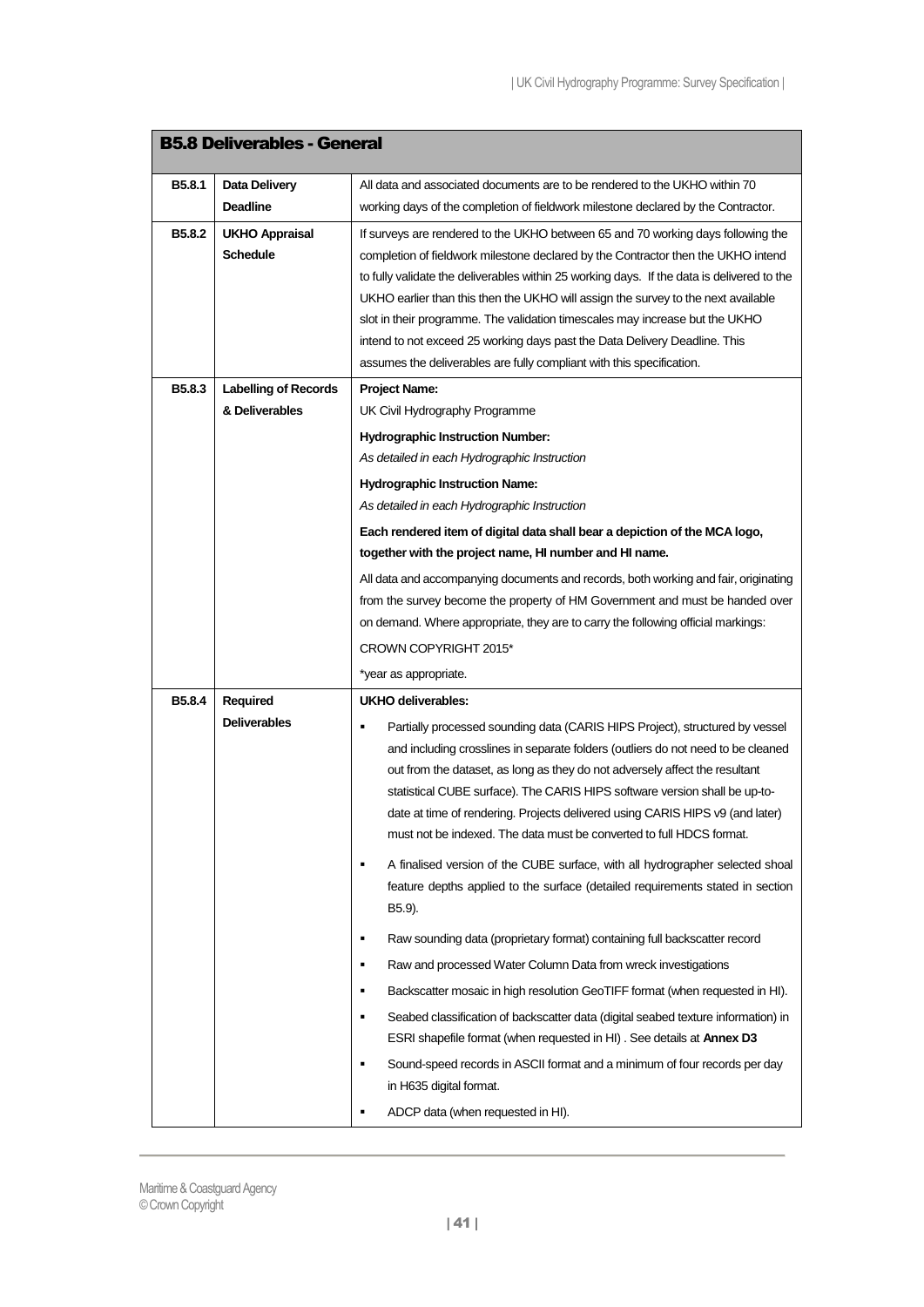|                    |                                               | Digital Report of Survey (UKHO format including appropriate H forms):<br>٠                                                                                                                                                                                                                                                                                                                                                               |  |  |  |  |
|--------------------|-----------------------------------------------|------------------------------------------------------------------------------------------------------------------------------------------------------------------------------------------------------------------------------------------------------------------------------------------------------------------------------------------------------------------------------------------------------------------------------------------|--|--|--|--|
|                    |                                               | Dimensional control / Calibration / validation data<br>$\circ$                                                                                                                                                                                                                                                                                                                                                                           |  |  |  |  |
|                    |                                               | Survey Control Geodetic data (including reference station RINEX)<br>$\circ$                                                                                                                                                                                                                                                                                                                                                              |  |  |  |  |
|                    |                                               | Wreck records (including Images showing the water column replay<br>$\circ$<br>for each wreck investigated)                                                                                                                                                                                                                                                                                                                               |  |  |  |  |
|                    |                                               | <b>Tidal records</b><br>$\circ$                                                                                                                                                                                                                                                                                                                                                                                                          |  |  |  |  |
|                    |                                               | Amendments to any Admiralty Publications<br>$\circ$                                                                                                                                                                                                                                                                                                                                                                                      |  |  |  |  |
|                    |                                               | Photographic views with supporting data<br>$\circ$                                                                                                                                                                                                                                                                                                                                                                                       |  |  |  |  |
|                    |                                               | Seabed sampling records<br>$\circ$                                                                                                                                                                                                                                                                                                                                                                                                       |  |  |  |  |
|                    |                                               | Miscellaneous observations records<br>$\circ$                                                                                                                                                                                                                                                                                                                                                                                            |  |  |  |  |
|                    |                                               | MCA deliverables (following successful data appraisal by UKHO and issue of                                                                                                                                                                                                                                                                                                                                                               |  |  |  |  |
|                    |                                               | H628B form):                                                                                                                                                                                                                                                                                                                                                                                                                             |  |  |  |  |
|                    |                                               | $\blacksquare$<br>Specific data and reports will be requested at times.                                                                                                                                                                                                                                                                                                                                                                  |  |  |  |  |
| B <sub>5.8.5</sub> | <b>Backscatter Mosaic</b>                     | When a backscatter mosaic is requested in the HI, it should be a representation of the<br>backscatter intensity across the respective HIs. Artefacts (nadir stripping, poor data,<br>etc) and backscatter changes within homogenous areas shall be corrected for.<br>If a survey area is too large to create one contiguous mosaic, then an individual mosaic<br>for each block should be created.                                       |  |  |  |  |
|                    |                                               | The resolution of the backscatter mosaic shall be the best achievable.                                                                                                                                                                                                                                                                                                                                                                   |  |  |  |  |
|                    |                                               | N.B. a backscatter mosaic is always required for HIs under Lots 1 and 2.                                                                                                                                                                                                                                                                                                                                                                 |  |  |  |  |
| B5.8.6             | <b>Seabed Classification</b>                  | When requested in the HI, a classification of seabed texture information shall be<br>rendered as an ESRI shapefile. The Contractor shall interpret seabed textural<br>changes across their respective HIs using a combination of the bathymetry,<br>backscatter interpretation and ground-truthing from grab sampling.<br>The Contractor shall provide details of the procedures and software to be employed<br>as a tender deliverable. |  |  |  |  |
|                    |                                               | N.B. seabed classification is always required for HIs under Lots 1 and 2.                                                                                                                                                                                                                                                                                                                                                                |  |  |  |  |
|                    |                                               | Annex D3 provides further details.                                                                                                                                                                                                                                                                                                                                                                                                       |  |  |  |  |
| B5.8.7             | "H Forms"                                     | "H Forms" have been designed by the UKHO to facilitate checking and validation of<br>rendered data. The Contractor shall always use the appropriate "H Form" where one<br>exists for a process which is undertaken.                                                                                                                                                                                                                      |  |  |  |  |
| B <sub>5.8.8</sub> | Digital Data Media                            | All Data shall be delivered on USB 3.0 hard drives (or equivalent). No rendered data<br>file shall be larger than 2 Gigabytes in size.                                                                                                                                                                                                                                                                                                   |  |  |  |  |
|                    |                                               | The Contractor shall provide all USB 3.0 media required for transferring data from ship<br>to shore and for rendering completed surveys to the UKHO.                                                                                                                                                                                                                                                                                     |  |  |  |  |
| B5.8.9             | <b>Report of Survey</b><br>(RoS)              | A Report of Survey (RoS) shall be rendered in digital format in accordance with the<br>latest UKHO requirements for digital RoS for each Hydrographic Instruction.                                                                                                                                                                                                                                                                       |  |  |  |  |
| B5.8.10            | <b>Bathymetric Data</b><br><b>Attribution</b> | Processed bathymetric data shall contain the following attributes for each sounding<br>as a minimum: position and depth; swath and beam number; backscatter intensity;<br>95% statistical uncertainty estimation for position; 95% statistical uncertainty estimate<br>for depth. Files shall be full density (i.e. not "thinned") with rejected soundings flagged<br>but not deleted from the data set.                                 |  |  |  |  |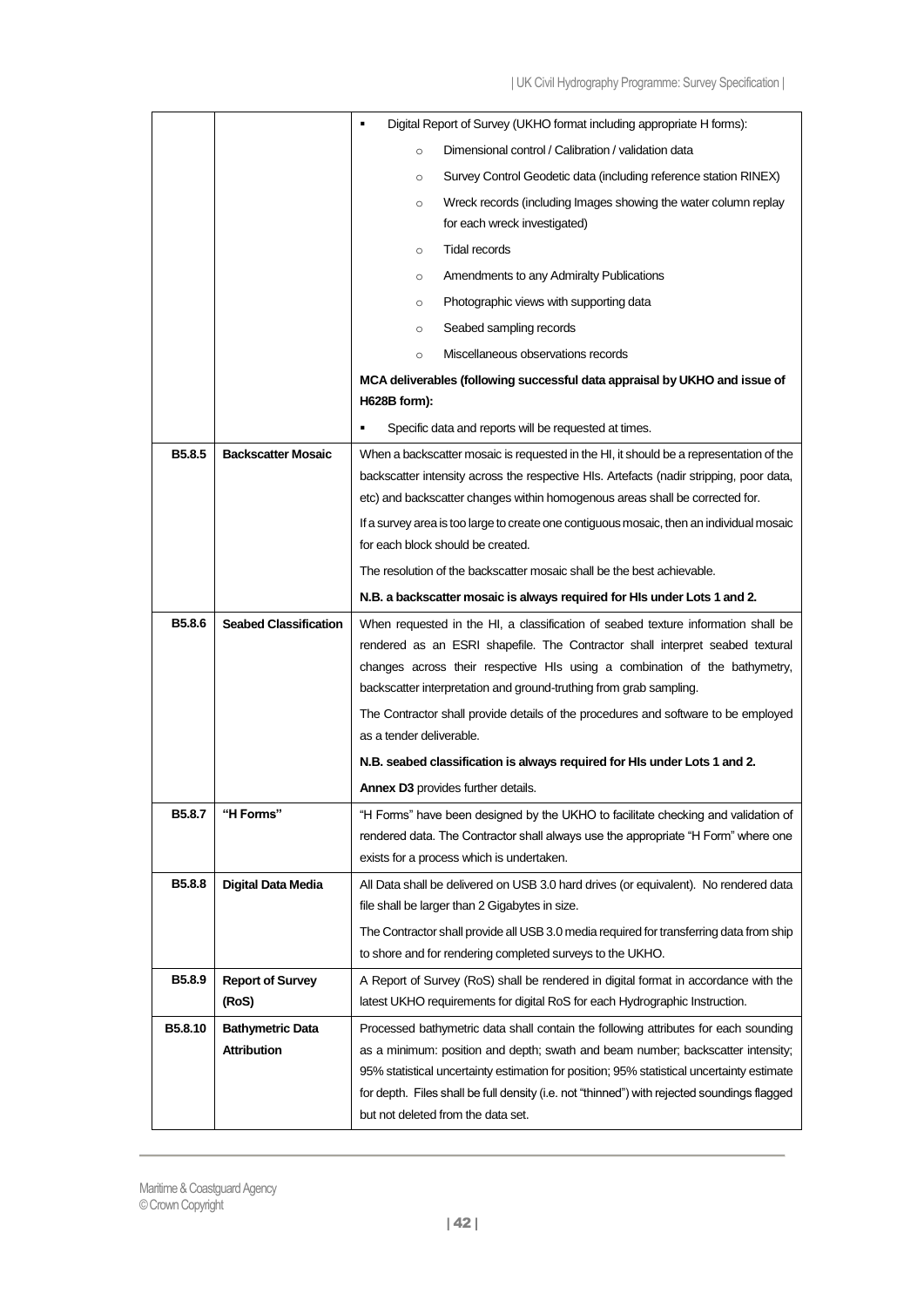| containing the meta-data about the deployment, which as a minimum must be:-<br>Position of instrument<br>Depth of water at the deployment site<br>Start/ End of deployment time and date<br>Units in metres<br>The tide gauge observations must be rendered in metres and not solely in pressure<br>readings.<br>B5.8.12<br><b>Tidal Stream Data</b><br>An Excel spreadsheet containing the meta-data about the deployment:-<br>Position of instrument<br>Depth of water at the deployment site<br>Height of instrument above the seabed<br>Start/ End of deployment time and date<br>Local variable parameters<br><b>Magnetic Variation</b><br>$\circ$<br>Mean Water Density<br>$\circ$<br><b>Barometric Pressure</b><br>$\circ$<br>If the ADCP is also able to record tidal height data, then this must be configured in the<br>deployment and supplied in Excel format, either accompanying the main tidal stream<br>data or in a separate tab / spreadsheet.<br>The stream data in the Excel spreadsheet must be displayed for each bin recorded in<br>departures E and N, as well as Magnitude and Degrees (true). Units of the rates must<br>be clearly stated.<br>B <sub>5.8.13</sub><br><b>Comparison with</b><br>The sounding detail shown on the largest scale published UKHO chart of the survey<br><b>Published Charts</b><br>area is to be critically examined and any significant differences reported. In particular,<br>a comment is required for any charted dangers that were not discovered during the<br>survey, or where the least depth found over a danger during the survey is deeper than<br>charted. Any other errors, ambiguities or other defects shall be reported.<br>B5.8.14<br><b>Retention of Data</b><br>All raw and processed digital records shall be retained and maintained by the<br>Contractor for a period of 3 years from the date of the final contract payment. On | B5.8.11 | <b>Tidal Data</b> | Tide gauge records are to be rendered in a text file or Excel spreadsheet and    |  |  |  |
|----------------------------------------------------------------------------------------------------------------------------------------------------------------------------------------------------------------------------------------------------------------------------------------------------------------------------------------------------------------------------------------------------------------------------------------------------------------------------------------------------------------------------------------------------------------------------------------------------------------------------------------------------------------------------------------------------------------------------------------------------------------------------------------------------------------------------------------------------------------------------------------------------------------------------------------------------------------------------------------------------------------------------------------------------------------------------------------------------------------------------------------------------------------------------------------------------------------------------------------------------------------------------------------------------------------------------------------------------------------------------------------------------------------------------------------------------------------------------------------------------------------------------------------------------------------------------------------------------------------------------------------------------------------------------------------------------------------------------------------------------------------------------------------------------------------------------------------------------------------------------------------------------------------|---------|-------------------|----------------------------------------------------------------------------------|--|--|--|
|                                                                                                                                                                                                                                                                                                                                                                                                                                                                                                                                                                                                                                                                                                                                                                                                                                                                                                                                                                                                                                                                                                                                                                                                                                                                                                                                                                                                                                                                                                                                                                                                                                                                                                                                                                                                                                                                                                                |         |                   |                                                                                  |  |  |  |
|                                                                                                                                                                                                                                                                                                                                                                                                                                                                                                                                                                                                                                                                                                                                                                                                                                                                                                                                                                                                                                                                                                                                                                                                                                                                                                                                                                                                                                                                                                                                                                                                                                                                                                                                                                                                                                                                                                                |         |                   |                                                                                  |  |  |  |
|                                                                                                                                                                                                                                                                                                                                                                                                                                                                                                                                                                                                                                                                                                                                                                                                                                                                                                                                                                                                                                                                                                                                                                                                                                                                                                                                                                                                                                                                                                                                                                                                                                                                                                                                                                                                                                                                                                                |         |                   |                                                                                  |  |  |  |
|                                                                                                                                                                                                                                                                                                                                                                                                                                                                                                                                                                                                                                                                                                                                                                                                                                                                                                                                                                                                                                                                                                                                                                                                                                                                                                                                                                                                                                                                                                                                                                                                                                                                                                                                                                                                                                                                                                                |         |                   |                                                                                  |  |  |  |
|                                                                                                                                                                                                                                                                                                                                                                                                                                                                                                                                                                                                                                                                                                                                                                                                                                                                                                                                                                                                                                                                                                                                                                                                                                                                                                                                                                                                                                                                                                                                                                                                                                                                                                                                                                                                                                                                                                                |         |                   |                                                                                  |  |  |  |
|                                                                                                                                                                                                                                                                                                                                                                                                                                                                                                                                                                                                                                                                                                                                                                                                                                                                                                                                                                                                                                                                                                                                                                                                                                                                                                                                                                                                                                                                                                                                                                                                                                                                                                                                                                                                                                                                                                                |         |                   |                                                                                  |  |  |  |
|                                                                                                                                                                                                                                                                                                                                                                                                                                                                                                                                                                                                                                                                                                                                                                                                                                                                                                                                                                                                                                                                                                                                                                                                                                                                                                                                                                                                                                                                                                                                                                                                                                                                                                                                                                                                                                                                                                                |         |                   |                                                                                  |  |  |  |
|                                                                                                                                                                                                                                                                                                                                                                                                                                                                                                                                                                                                                                                                                                                                                                                                                                                                                                                                                                                                                                                                                                                                                                                                                                                                                                                                                                                                                                                                                                                                                                                                                                                                                                                                                                                                                                                                                                                |         |                   |                                                                                  |  |  |  |
|                                                                                                                                                                                                                                                                                                                                                                                                                                                                                                                                                                                                                                                                                                                                                                                                                                                                                                                                                                                                                                                                                                                                                                                                                                                                                                                                                                                                                                                                                                                                                                                                                                                                                                                                                                                                                                                                                                                |         |                   |                                                                                  |  |  |  |
|                                                                                                                                                                                                                                                                                                                                                                                                                                                                                                                                                                                                                                                                                                                                                                                                                                                                                                                                                                                                                                                                                                                                                                                                                                                                                                                                                                                                                                                                                                                                                                                                                                                                                                                                                                                                                                                                                                                |         |                   |                                                                                  |  |  |  |
|                                                                                                                                                                                                                                                                                                                                                                                                                                                                                                                                                                                                                                                                                                                                                                                                                                                                                                                                                                                                                                                                                                                                                                                                                                                                                                                                                                                                                                                                                                                                                                                                                                                                                                                                                                                                                                                                                                                |         |                   |                                                                                  |  |  |  |
|                                                                                                                                                                                                                                                                                                                                                                                                                                                                                                                                                                                                                                                                                                                                                                                                                                                                                                                                                                                                                                                                                                                                                                                                                                                                                                                                                                                                                                                                                                                                                                                                                                                                                                                                                                                                                                                                                                                |         |                   |                                                                                  |  |  |  |
|                                                                                                                                                                                                                                                                                                                                                                                                                                                                                                                                                                                                                                                                                                                                                                                                                                                                                                                                                                                                                                                                                                                                                                                                                                                                                                                                                                                                                                                                                                                                                                                                                                                                                                                                                                                                                                                                                                                |         |                   |                                                                                  |  |  |  |
|                                                                                                                                                                                                                                                                                                                                                                                                                                                                                                                                                                                                                                                                                                                                                                                                                                                                                                                                                                                                                                                                                                                                                                                                                                                                                                                                                                                                                                                                                                                                                                                                                                                                                                                                                                                                                                                                                                                |         |                   |                                                                                  |  |  |  |
|                                                                                                                                                                                                                                                                                                                                                                                                                                                                                                                                                                                                                                                                                                                                                                                                                                                                                                                                                                                                                                                                                                                                                                                                                                                                                                                                                                                                                                                                                                                                                                                                                                                                                                                                                                                                                                                                                                                |         |                   |                                                                                  |  |  |  |
|                                                                                                                                                                                                                                                                                                                                                                                                                                                                                                                                                                                                                                                                                                                                                                                                                                                                                                                                                                                                                                                                                                                                                                                                                                                                                                                                                                                                                                                                                                                                                                                                                                                                                                                                                                                                                                                                                                                |         |                   |                                                                                  |  |  |  |
|                                                                                                                                                                                                                                                                                                                                                                                                                                                                                                                                                                                                                                                                                                                                                                                                                                                                                                                                                                                                                                                                                                                                                                                                                                                                                                                                                                                                                                                                                                                                                                                                                                                                                                                                                                                                                                                                                                                |         |                   |                                                                                  |  |  |  |
|                                                                                                                                                                                                                                                                                                                                                                                                                                                                                                                                                                                                                                                                                                                                                                                                                                                                                                                                                                                                                                                                                                                                                                                                                                                                                                                                                                                                                                                                                                                                                                                                                                                                                                                                                                                                                                                                                                                |         |                   |                                                                                  |  |  |  |
|                                                                                                                                                                                                                                                                                                                                                                                                                                                                                                                                                                                                                                                                                                                                                                                                                                                                                                                                                                                                                                                                                                                                                                                                                                                                                                                                                                                                                                                                                                                                                                                                                                                                                                                                                                                                                                                                                                                |         |                   |                                                                                  |  |  |  |
|                                                                                                                                                                                                                                                                                                                                                                                                                                                                                                                                                                                                                                                                                                                                                                                                                                                                                                                                                                                                                                                                                                                                                                                                                                                                                                                                                                                                                                                                                                                                                                                                                                                                                                                                                                                                                                                                                                                |         |                   |                                                                                  |  |  |  |
|                                                                                                                                                                                                                                                                                                                                                                                                                                                                                                                                                                                                                                                                                                                                                                                                                                                                                                                                                                                                                                                                                                                                                                                                                                                                                                                                                                                                                                                                                                                                                                                                                                                                                                                                                                                                                                                                                                                |         |                   |                                                                                  |  |  |  |
|                                                                                                                                                                                                                                                                                                                                                                                                                                                                                                                                                                                                                                                                                                                                                                                                                                                                                                                                                                                                                                                                                                                                                                                                                                                                                                                                                                                                                                                                                                                                                                                                                                                                                                                                                                                                                                                                                                                |         |                   |                                                                                  |  |  |  |
|                                                                                                                                                                                                                                                                                                                                                                                                                                                                                                                                                                                                                                                                                                                                                                                                                                                                                                                                                                                                                                                                                                                                                                                                                                                                                                                                                                                                                                                                                                                                                                                                                                                                                                                                                                                                                                                                                                                |         |                   |                                                                                  |  |  |  |
|                                                                                                                                                                                                                                                                                                                                                                                                                                                                                                                                                                                                                                                                                                                                                                                                                                                                                                                                                                                                                                                                                                                                                                                                                                                                                                                                                                                                                                                                                                                                                                                                                                                                                                                                                                                                                                                                                                                |         |                   |                                                                                  |  |  |  |
|                                                                                                                                                                                                                                                                                                                                                                                                                                                                                                                                                                                                                                                                                                                                                                                                                                                                                                                                                                                                                                                                                                                                                                                                                                                                                                                                                                                                                                                                                                                                                                                                                                                                                                                                                                                                                                                                                                                |         |                   |                                                                                  |  |  |  |
|                                                                                                                                                                                                                                                                                                                                                                                                                                                                                                                                                                                                                                                                                                                                                                                                                                                                                                                                                                                                                                                                                                                                                                                                                                                                                                                                                                                                                                                                                                                                                                                                                                                                                                                                                                                                                                                                                                                |         |                   |                                                                                  |  |  |  |
|                                                                                                                                                                                                                                                                                                                                                                                                                                                                                                                                                                                                                                                                                                                                                                                                                                                                                                                                                                                                                                                                                                                                                                                                                                                                                                                                                                                                                                                                                                                                                                                                                                                                                                                                                                                                                                                                                                                |         |                   |                                                                                  |  |  |  |
|                                                                                                                                                                                                                                                                                                                                                                                                                                                                                                                                                                                                                                                                                                                                                                                                                                                                                                                                                                                                                                                                                                                                                                                                                                                                                                                                                                                                                                                                                                                                                                                                                                                                                                                                                                                                                                                                                                                |         |                   |                                                                                  |  |  |  |
|                                                                                                                                                                                                                                                                                                                                                                                                                                                                                                                                                                                                                                                                                                                                                                                                                                                                                                                                                                                                                                                                                                                                                                                                                                                                                                                                                                                                                                                                                                                                                                                                                                                                                                                                                                                                                                                                                                                |         |                   | completion of this 3 year period, the Contractor may seek permission from MCA to |  |  |  |
| dispose of the data as they so wish.                                                                                                                                                                                                                                                                                                                                                                                                                                                                                                                                                                                                                                                                                                                                                                                                                                                                                                                                                                                                                                                                                                                                                                                                                                                                                                                                                                                                                                                                                                                                                                                                                                                                                                                                                                                                                                                                           |         |                   |                                                                                  |  |  |  |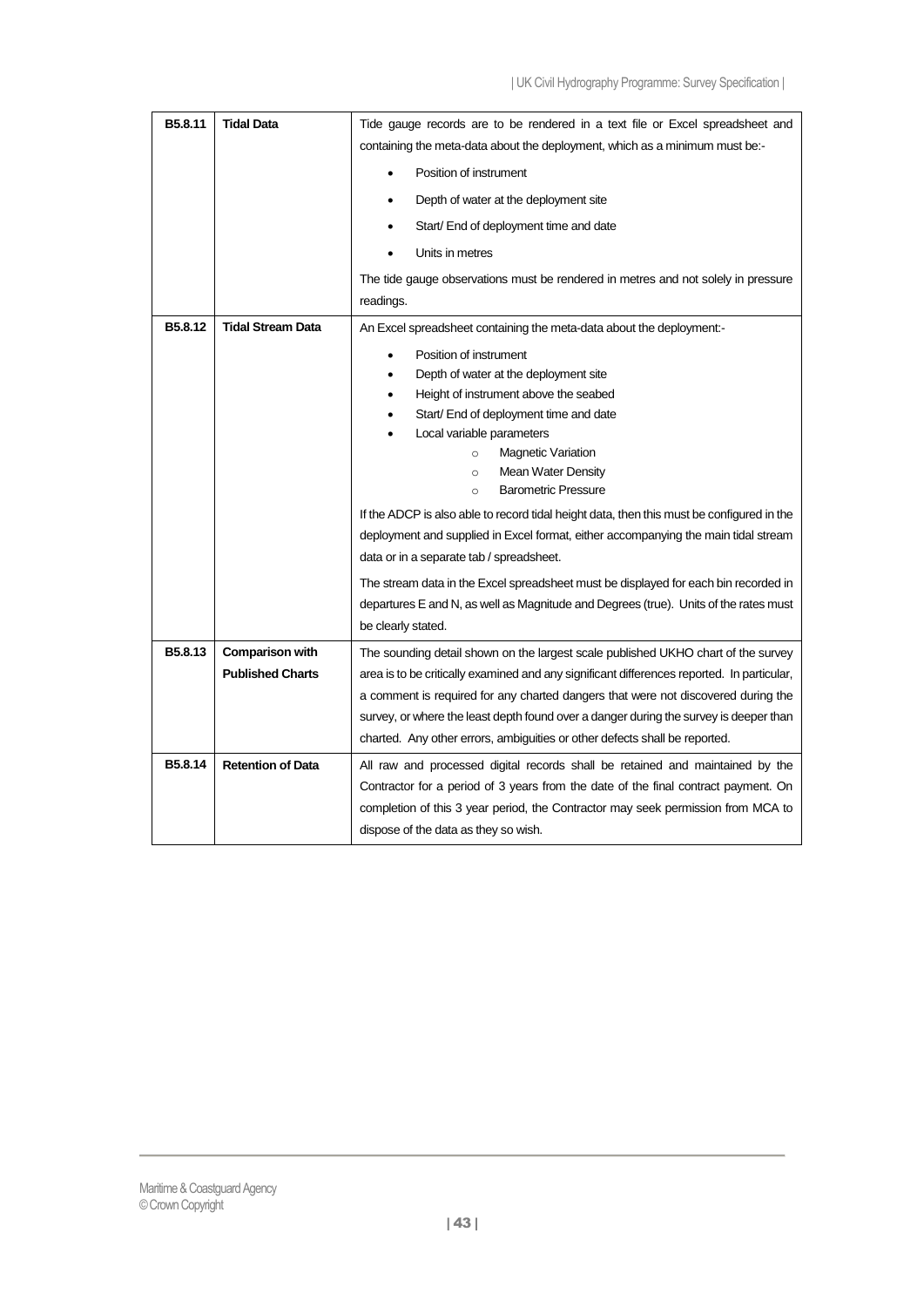<span id="page-43-0"></span>

| <b>B5.9 Swathe Bathymetry Data Deliverables</b> |                                                     |                                                                                                                                                                                                                                                                                                                                                                                   |  |  |  |  |
|-------------------------------------------------|-----------------------------------------------------|-----------------------------------------------------------------------------------------------------------------------------------------------------------------------------------------------------------------------------------------------------------------------------------------------------------------------------------------------------------------------------------|--|--|--|--|
| B <sub>5.9.1</sub>                              | <b>Format of</b><br><b>Bathymetric Data</b>         | Processed bathymetric data shall be rendered as files in fully attributed CARIS<br>HIPS/SIPS (Project) format. The data shall contain the following attributes for each<br>sounding as a minimum:<br>Position                                                                                                                                                                     |  |  |  |  |
|                                                 |                                                     | Depth<br>swathe and beam number<br>95% statistical horizontal uncertainty estimate                                                                                                                                                                                                                                                                                                |  |  |  |  |
|                                                 |                                                     | 95% statistical vertical uncertainty estimate                                                                                                                                                                                                                                                                                                                                     |  |  |  |  |
|                                                 |                                                     | Files shall be full density (i.e. not "thinned") with rejected soundings flagged but not<br>deleted from the data set.                                                                                                                                                                                                                                                            |  |  |  |  |
|                                                 |                                                     | Corresponding raw (i.e. unprocessed) files shall also be supplied in proprietary<br>format containing full backscatter.                                                                                                                                                                                                                                                           |  |  |  |  |
|                                                 |                                                     | In addition, a CUBE surface shall be rendered (see B5.9.3/4).<br>Outliers do not need to be cleaned out from the HIPS dataset, as long as they do not<br>adversely affect the resultant statistical CUBE surface.                                                                                                                                                                 |  |  |  |  |
| B5.9.2                                          | <b>Total Propagated</b><br><b>Uncertainty (TPU)</b> | THU (Horizontal TPU) and TVU (Depth TPU) values must be calculated for every<br>depth and these values must reflect the full density data. If the TVU is smaller than the<br>general spread of data on a flat seabed then it doesn't represent the data and should<br>be adjusted. The magnitude of any tidal busts within the survey should be represented<br>in the TVU values. |  |  |  |  |
| B5.9.3                                          | <b>Bathymetric</b><br><b>Surface Deliverable</b>    | The required bathymetric deliverables are;<br>1.<br>An up-to-date CUBE surface, preferably in CARIS BASE format, or alternatively<br>in Fledermaus PFM format.<br>2.<br>A finalised version of the CUBE surface, with all hydrographer selected shoal<br>feature depths applied to the surface.                                                                                   |  |  |  |  |
|                                                 |                                                     | 3.<br>The full density soundings that were used to create the CUBE surface, correctly<br>flagged as accepted, rejected or designated/feature where appropriate. Each<br>depth should only have one of these flags.                                                                                                                                                                |  |  |  |  |
|                                                 |                                                     | 4.<br>If the CUBE surface deliverable is in Fledermaus PFM format, any<br>cleaning/editing that has been conducted in the PFM should be unloaded back<br>into the source CARIS HIPS project.                                                                                                                                                                                      |  |  |  |  |
|                                                 |                                                     | The specifications for the CUBE surface are listed below.                                                                                                                                                                                                                                                                                                                         |  |  |  |  |
| B5.9.4                                          | <b>CUBE Surface</b><br>Layers                       | The CUBE surface should contain at least the following layers:<br>Density (of accepted soundings on node used in CUBE surface)<br>1.                                                                                                                                                                                                                                              |  |  |  |  |
|                                                 |                                                     | 2.<br>CUBE depth<br>3.<br>Hypothesis count                                                                                                                                                                                                                                                                                                                                        |  |  |  |  |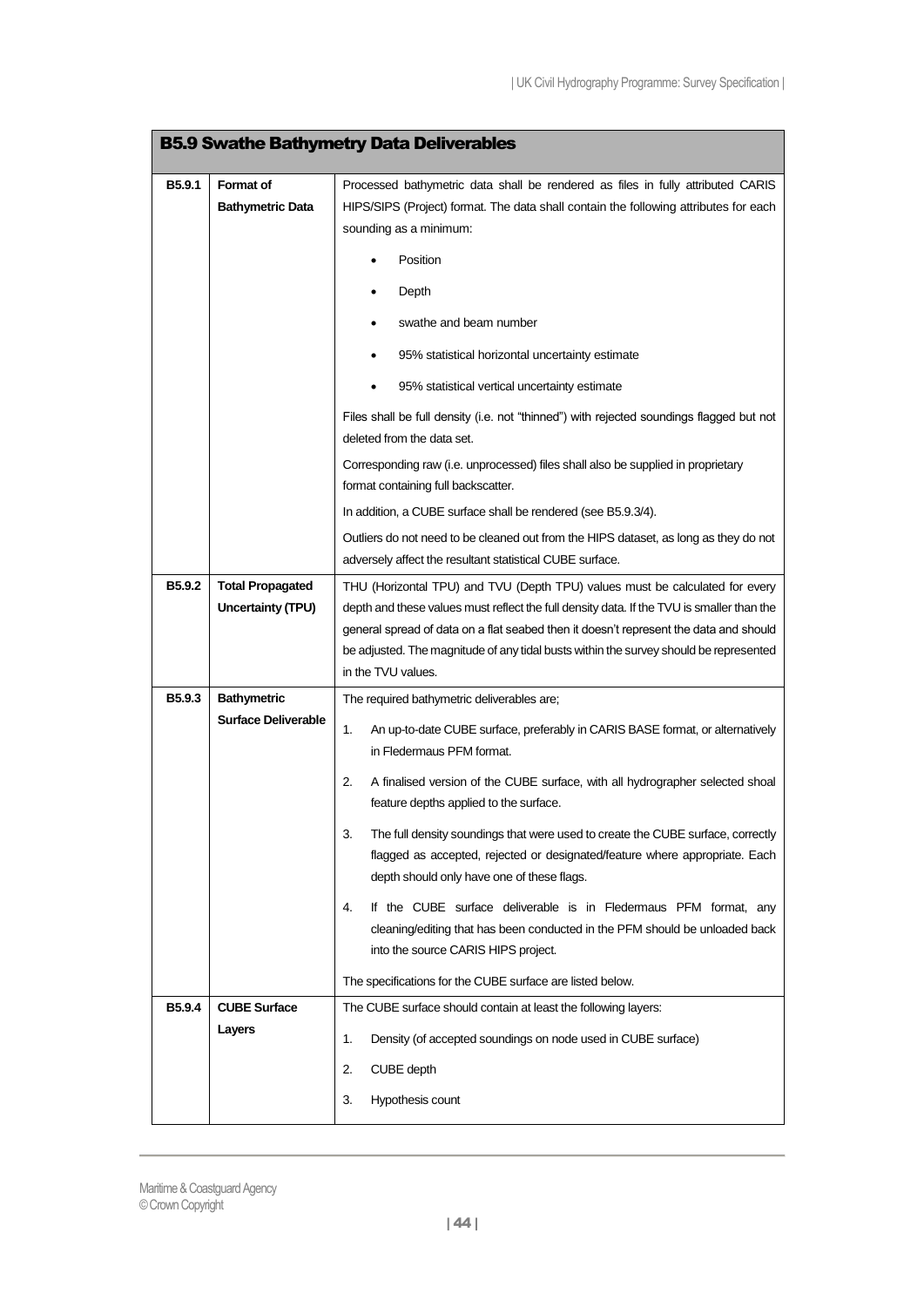|                    |                          | Hypothesis strength<br>4.                                                                                                                                     |                                                                 |                |                  |  |  |
|--------------------|--------------------------|---------------------------------------------------------------------------------------------------------------------------------------------------------------|-----------------------------------------------------------------|----------------|------------------|--|--|
|                    |                          |                                                                                                                                                               |                                                                 |                |                  |  |  |
|                    |                          | Node standard deviation<br>5.                                                                                                                                 |                                                                 |                |                  |  |  |
|                    |                          | Standard deviation<br>6.                                                                                                                                      |                                                                 |                |                  |  |  |
|                    |                          | 7.<br>Uncertainty                                                                                                                                             |                                                                 |                |                  |  |  |
|                    |                          | 8.                                                                                                                                                            | User nominated (or custom hypotheses)                           |                |                  |  |  |
| B <sub>5.9.5</sub> | <b>CUBE Surface</b>      | Surfaces are to be created for the following depth bands using the parameters                                                                                 |                                                                 |                |                  |  |  |
|                    | <b>Resolution</b>        | stated in the table:                                                                                                                                          |                                                                 |                |                  |  |  |
|                    |                          | Depth Range (m)                                                                                                                                               | <b>Surface</b>                                                  | Capture        | Capture          |  |  |
|                    |                          |                                                                                                                                                               | <b>Resolution (m)</b>                                           | distance min   | distance scale % |  |  |
|                    |                          | Any drying depth - 40<br>$40 - 100$                                                                                                                           | 1<br>2                                                          | 0.707<br>1.414 | 0.1<br>3.535     |  |  |
|                    |                          | $100 - 200$                                                                                                                                                   | 5                                                               | 3.535          | 3.535            |  |  |
|                    |                          | $200 - 300$                                                                                                                                                   | 10                                                              | 7.07           | 3.535            |  |  |
|                    |                          |                                                                                                                                                               |                                                                 |                |                  |  |  |
|                    |                          |                                                                                                                                                               | = the controlling settings for each band and must be set. Other |                |                  |  |  |
|                    |                          |                                                                                                                                                               | values are required if the software allows simultaneous use of  |                |                  |  |  |
|                    |                          |                                                                                                                                                               | fixed distance and percentage of depth.                         |                |                  |  |  |
|                    |                          |                                                                                                                                                               |                                                                 |                |                  |  |  |
|                    |                          | For surveys with depths that span several depth ranges multiple surfaces should be<br>used each with the correct resolution.                                  |                                                                 |                |                  |  |  |
|                    |                          |                                                                                                                                                               |                                                                 |                |                  |  |  |
|                    |                          | The values for the depth ranges and their related surface resolutions (bins) shown in                                                                         |                                                                 |                |                  |  |  |
|                    |                          | the above table are the minimum requirements and relate to the object detection                                                                               |                                                                 |                |                  |  |  |
|                    |                          | requirements.                                                                                                                                                 |                                                                 |                |                  |  |  |
|                    |                          | The resolutions can be extended for deeper depths than the ranges stated in the                                                                               |                                                                 |                |                  |  |  |
|                    |                          | above table if the survey system is capable of supporting this (consider beam footprint                                                                       |                                                                 |                |                  |  |  |
|                    |                          | size etc.) and the data density is sufficiently high. Resolutions must not be used for                                                                        |                                                                 |                |                  |  |  |
|                    |                          | shoaler depths than the ranges shown in the above table.                                                                                                      |                                                                 |                |                  |  |  |
|                    |                          | The surface resolutions must always be used in the order shown in the table, even if                                                                          |                                                                 |                |                  |  |  |
|                    |                          | extending them to deeper depths. Not all resolutions need be used, but if a series of                                                                         |                                                                 |                |                  |  |  |
|                    |                          | surfaces are made, resolutions within the series should not be missed out.                                                                                    |                                                                 |                |                  |  |  |
|                    |                          | e.g. a 1m resolution surface can be used to a depth of 105m (if the system is capable                                                                         |                                                                 |                |                  |  |  |
|                    |                          | of detecting 2m features at this depth). The next resolution used for data deeper than                                                                        |                                                                 |                |                  |  |  |
|                    |                          | 105m must then be 2m (not 4m, the 2m resolution cannot be leapfrogged).                                                                                       |                                                                 |                |                  |  |  |
| B5.9.6             | <b>Data Density</b>      | Each CUBE surface node must have at least 5 contributing soundings.                                                                                           |                                                                 |                |                  |  |  |
|                    |                          | 100% of all nodes must pass this specification. There must be no empty bins.                                                                                  |                                                                 |                |                  |  |  |
| B5.9.7             | <b>Systematic Errors</b> | Systematic errors (e.g. tidal, sound speed etc.) that cause problems with the CUBE                                                                            |                                                                 |                |                  |  |  |
|                    |                          | surface should be corrected appropriately (e.g. manually cleaned/filtered or whole line                                                                       |                                                                 |                |                  |  |  |
|                    |                          | rejected etc.). If these are not corrected they can create "tearing" of the CUBE surface.                                                                     |                                                                 |                |                  |  |  |
|                    |                          | All areas of CUBE surface "tearing" should be resolved. E.g. if the seabed has moved                                                                          |                                                                 |                |                  |  |  |
|                    |                          | during the survey (sand waves) and 2 coincident survey lines that were correct at the                                                                         |                                                                 |                |                  |  |  |
|                    |                          |                                                                                                                                                               |                                                                 |                |                  |  |  |
|                    |                          | time of gathering now disagree and cause "Tearing", the CUBE should be fully<br>resolved by forcing the correct (usually the shoalest) hypotheses to be used. |                                                                 |                |                  |  |  |
|                    |                          |                                                                                                                                                               |                                                                 |                |                  |  |  |
| B5.9.8             | Designated               | Critical soundings over important features (wrecks, contacts, complex natural seabed                                                                          |                                                                 |                |                  |  |  |
|                    | Soundings (a.k.a.        | etc.) must be designated. The designated soundings must be the controlling depths                                                                             |                                                                 |                |                  |  |  |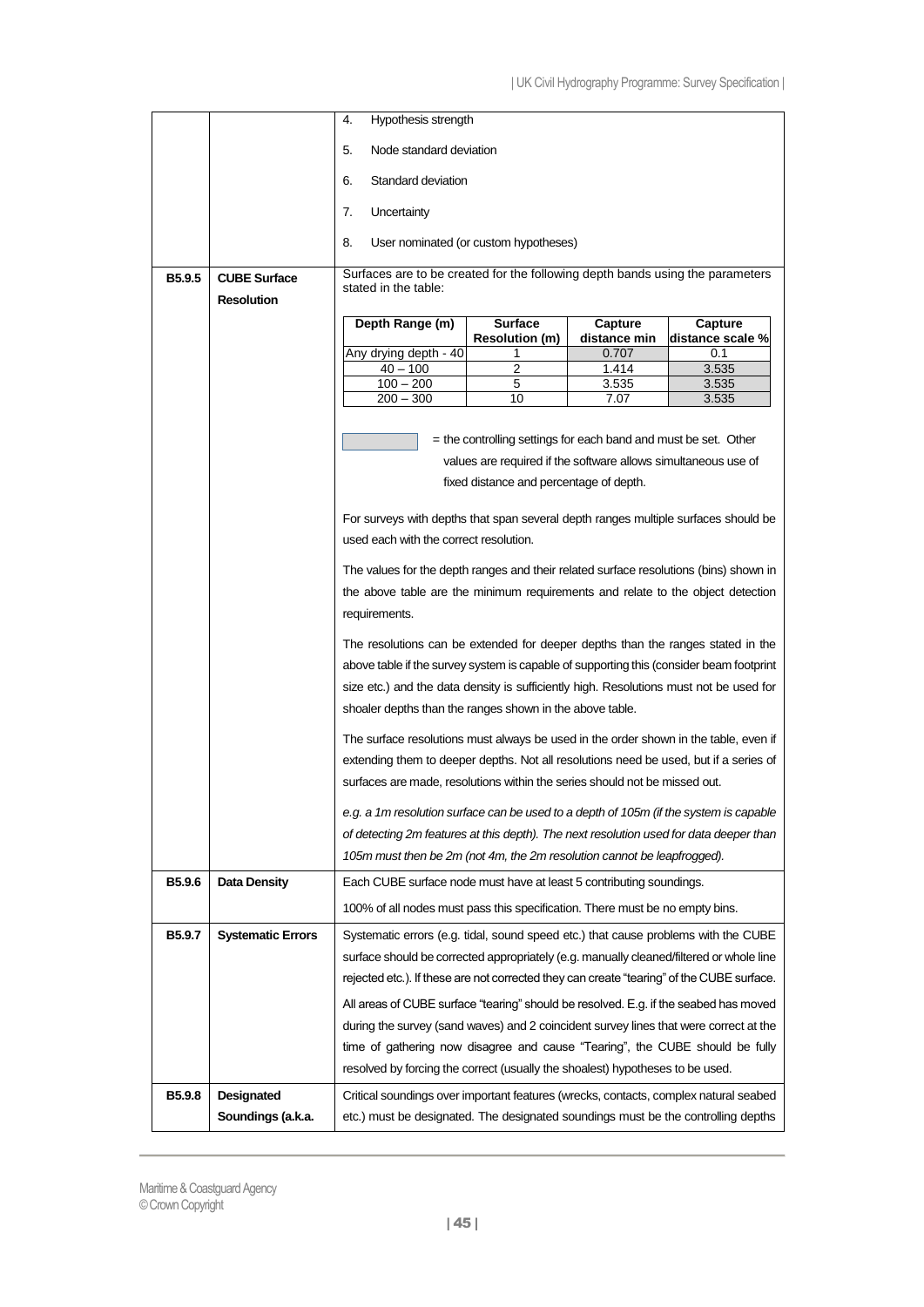|         | Feature               | over the feature. More than 1 sounding should be designated over larger features (but          |  |  |  |  |  |
|---------|-----------------------|------------------------------------------------------------------------------------------------|--|--|--|--|--|
|         | Soundings, Golden     | the surveyor should still be selective and not over designate too many soundings). To          |  |  |  |  |  |
|         | Soundings)            | find these features effectively, a conventional shoal biased surface should be used.           |  |  |  |  |  |
|         |                       | The difference between the CUBE surface and the reliable shoaler sounding(s) must              |  |  |  |  |  |
|         |                       | not deviate by more than $\frac{3}{4}$ of the IHO depth accuracy allowance. If they deviate by |  |  |  |  |  |
|         |                       | more than this soundings must be designated as appropriate or use the methods                  |  |  |  |  |  |
|         |                       | described in "CUBE Surface Editing". This applies to the entire CUBE surface not only          |  |  |  |  |  |
|         |                       | over important features.                                                                       |  |  |  |  |  |
| B5.9.9  | <b>CUBE Surface</b>   | Where the CUBE surface is incorrect and either the wrong hypotheses has been                   |  |  |  |  |  |
|         | Editing               | chosen by the CUBE disambiguation or if there is not a suitable hypothesis at the              |  |  |  |  |  |
|         |                       | required depth, the hydrographer must correct the CUBE surface using one of the                |  |  |  |  |  |
|         |                       | following methods:                                                                             |  |  |  |  |  |
|         |                       | 1.<br>Reject soundings as necessary and re-CUBE the data in that location to                   |  |  |  |  |  |
|         |                       | force the CUBE disambiguation to select the hydrographer's preferred                           |  |  |  |  |  |
|         |                       | hypotheses depth. The 'user nominate' hypotheses function should not be                        |  |  |  |  |  |
|         |                       | used as any edits made this way will be undone if the data is re-CUBEd.                        |  |  |  |  |  |
|         |                       |                                                                                                |  |  |  |  |  |
|         |                       | 2.<br>If rejecting soundings and re-CUBEing the data does not provide the                      |  |  |  |  |  |
|         |                       | hydrographer's preferred hypotheses depth, the required sounding(s) must                       |  |  |  |  |  |
|         |                       | be designated. This will ensure that the hydrographer's choice of depth is                     |  |  |  |  |  |
|         |                       | retained.                                                                                      |  |  |  |  |  |
| B5.9.10 | <b>Outliers</b>       | Where the CUBE surface is honouring the seafloor correctly outliers need not be                |  |  |  |  |  |
|         |                       | removed from the full density data.                                                            |  |  |  |  |  |
|         |                       | Where outliers cause the CUBE surface to be shoaler or deeper than the likely true             |  |  |  |  |  |
|         |                       | seafloor by an amount greater than $\frac{3}{4}$ of the IHO depth accuracy allowance, the      |  |  |  |  |  |
|         |                       | methods described in "CUBE Surface Editing" must be used to ensure the correct                 |  |  |  |  |  |
|         |                       | depth is represented in the final CUBE surface.                                                |  |  |  |  |  |
|         |                       | In areas of mobile seabed, the hydrographer should ensure that the final CUBE                  |  |  |  |  |  |
|         |                       | surface gives a safe depiction of the area and multiple surfaces due to changes in             |  |  |  |  |  |
|         |                       | seabed level are adequately resolved. If 2 survey lines were correct at the time of            |  |  |  |  |  |
|         |                       | gathering but disagree due to the seabed changing, the CUBE surface should not                 |  |  |  |  |  |
|         |                       | jump between the 2 results, it should be forced to go with the data the surveyor               |  |  |  |  |  |
|         |                       | believes to be the safest (usually the shoalest).                                              |  |  |  |  |  |
|         |                       | The potential for such issues should ideally be minimised by avoiding large time gaps          |  |  |  |  |  |
|         |                       | between overlapping swathes in mobile areas.                                                   |  |  |  |  |  |
| B5.9.11 | <b>CUBE Surface</b>   | The standard deviation and the uncertainty for each node of the final CUBE surface             |  |  |  |  |  |
|         | <b>Uncertainty</b>    | must be less than the IHO depth accuracy allowance. The only exception will be on              |  |  |  |  |  |
|         |                       | steep gradients.                                                                               |  |  |  |  |  |
| B5.9.12 | <b>Finalised CUBE</b> | When all editing is complete, the CUBE surface must be "finalised" to ensure that all          |  |  |  |  |  |
|         | <b>Surface</b>        | edits and designated/feature soundings are applied correctly.                                  |  |  |  |  |  |
| B5.9.13 | Reporting of          |                                                                                                |  |  |  |  |  |
|         | <b>Bathymetric</b>    | The Report of Survey should include:                                                           |  |  |  |  |  |
|         | Processing            | A detailed description of the CUBE parameters that were used to create                         |  |  |  |  |  |
|         |                       | the surface.                                                                                   |  |  |  |  |  |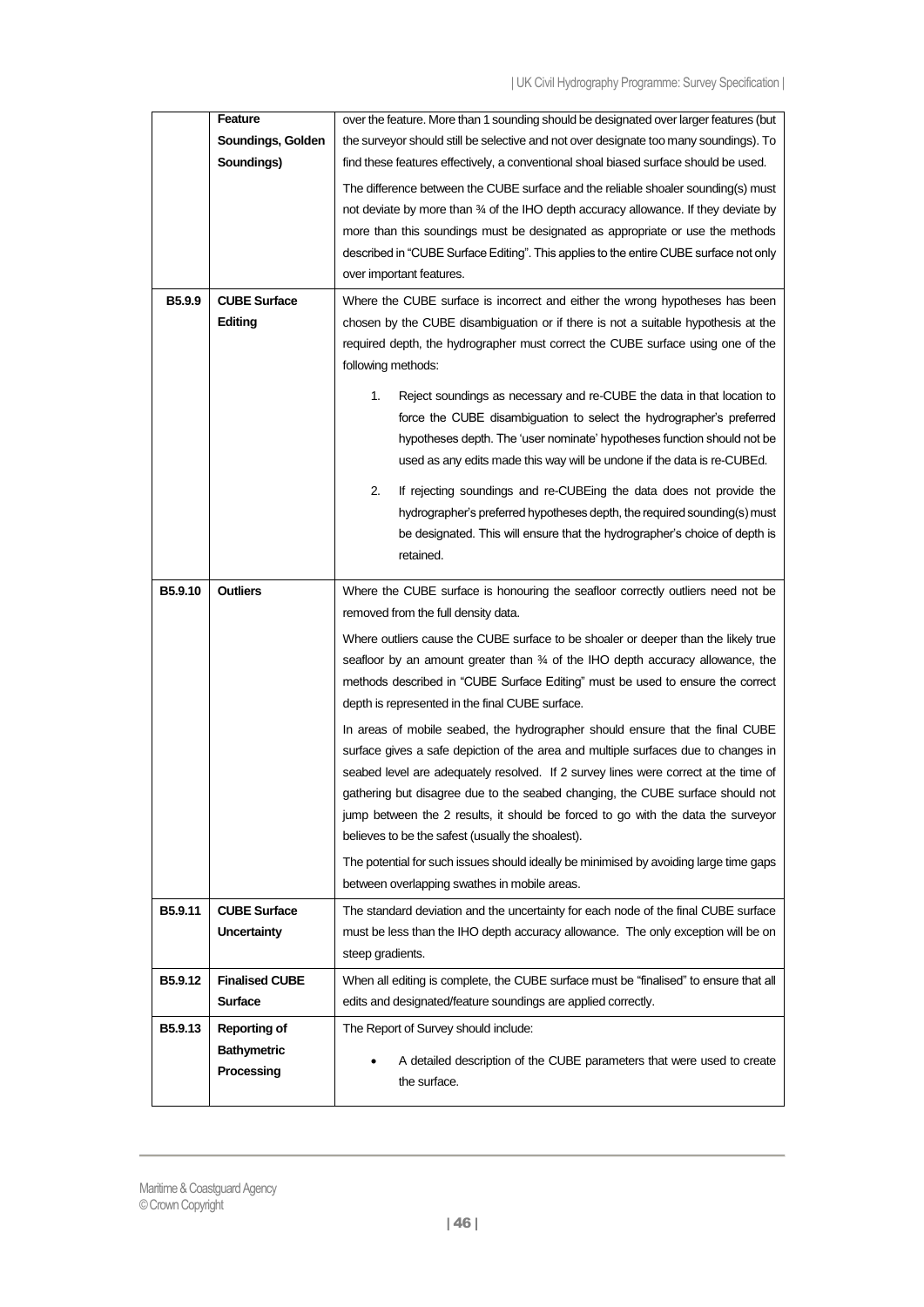| A section explaining the calculation of the THU / TVU and TPU values for              |
|---------------------------------------------------------------------------------------|
|                                                                                       |
| all soundings and CUBE nodes. How these were computed (i.e. the tide                  |
| and SV errors that were used, the vessel model file explained) and why the            |
| contractor thinks that the values accurately represent the data.                      |
| Any areas of unusually high uncertainty should be commented on and<br>٠<br>explained. |
| Lists of wrecks and contacts and significant features.<br>٠                           |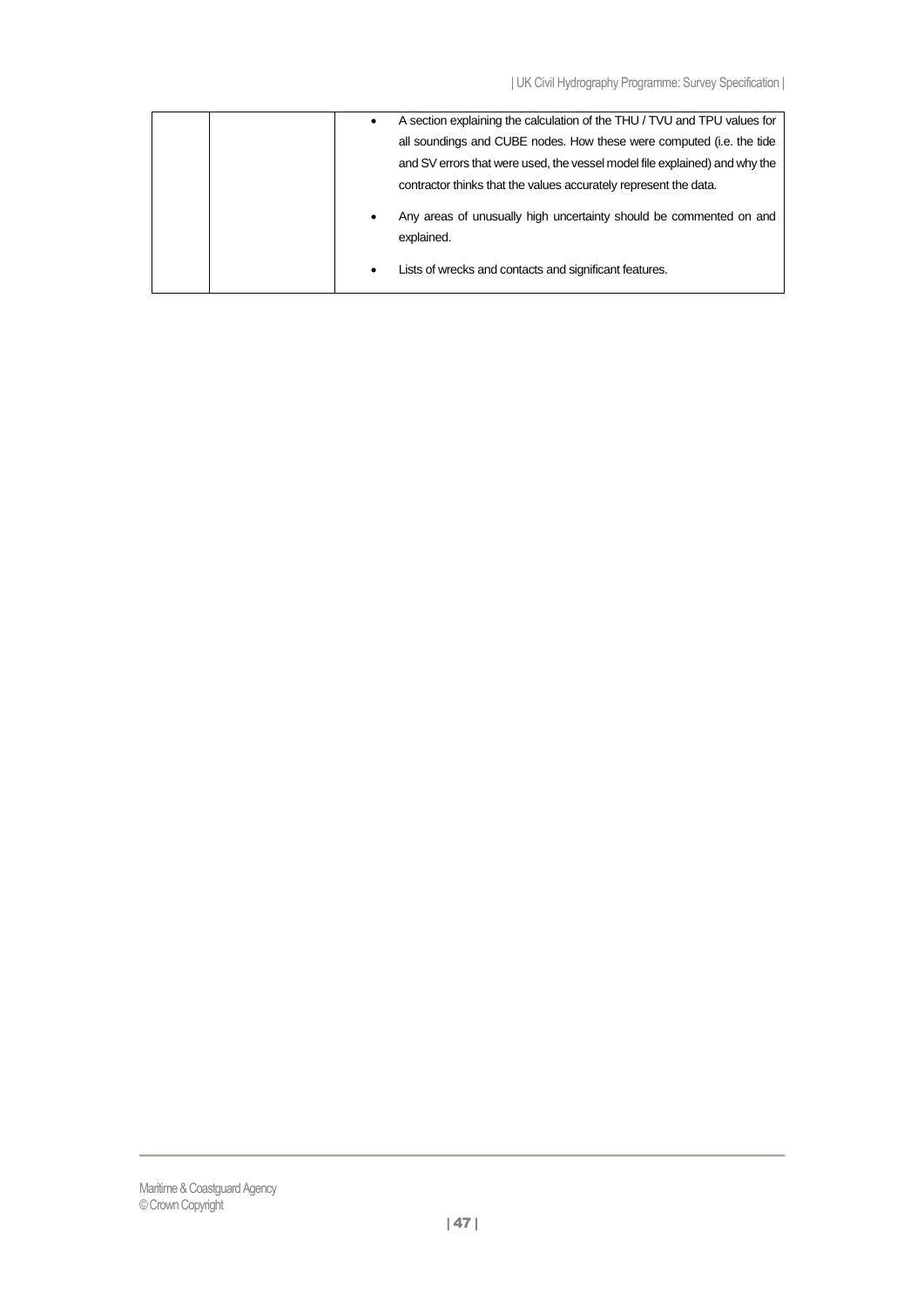

# UK Civil Hydrography Programme **Survey Specification**

Civil Hydrography Services in European Waters

# <span id="page-47-0"></span>Annex D1

Not applicable in Survey Specification please refer to ITT April 2013.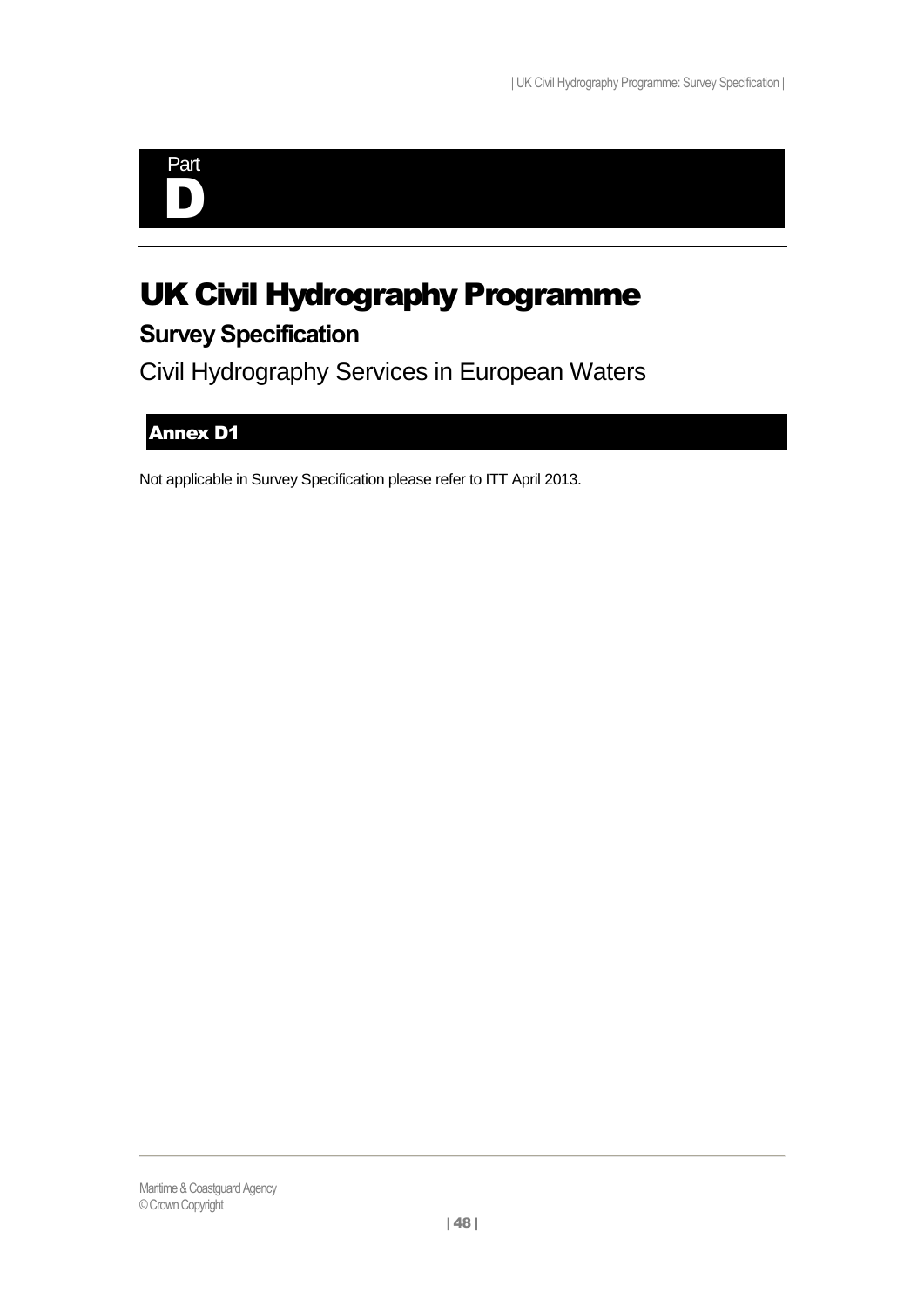# <span id="page-48-0"></span>Annex D2

Not applicable in Survey Specification please refer to ITT April 2013.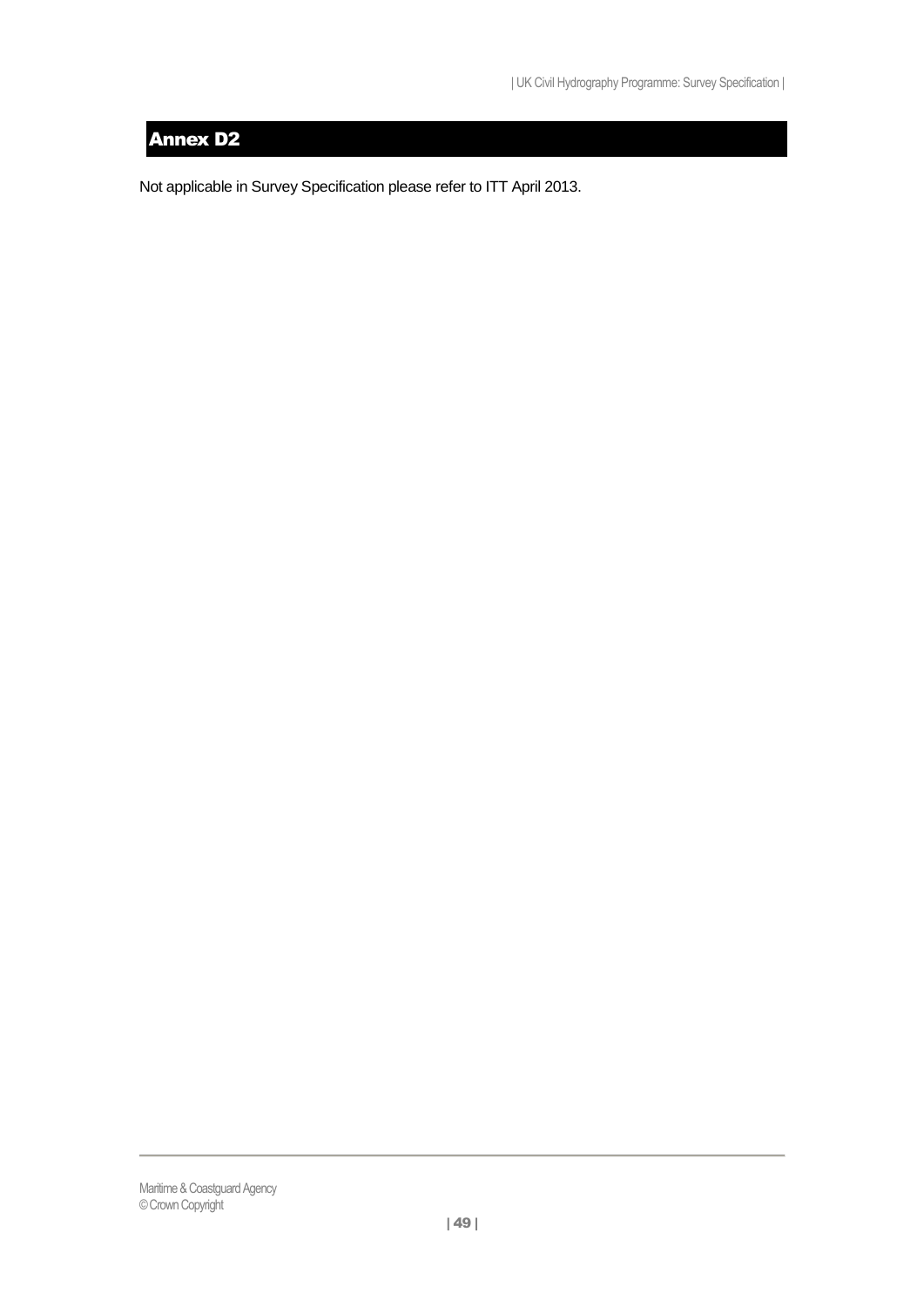# <span id="page-49-0"></span>Annex D3: Bottom Texture Deliverables

Bottom Texture Information is required in ESRI format. Precise requirements are as follows:

# <span id="page-49-1"></span>D3.1 ESRI Format Definition

Bottom Texture Information can be supplied in one of two ways:

- I. A collection of Shapefiles (Details of the ESRI Shapefile spatial data format can be found at: http://www.esri.com/library/whitepapers/pdfs/shapefile.pdf).
- II. A single file geodatabase containing a collection of feature classes.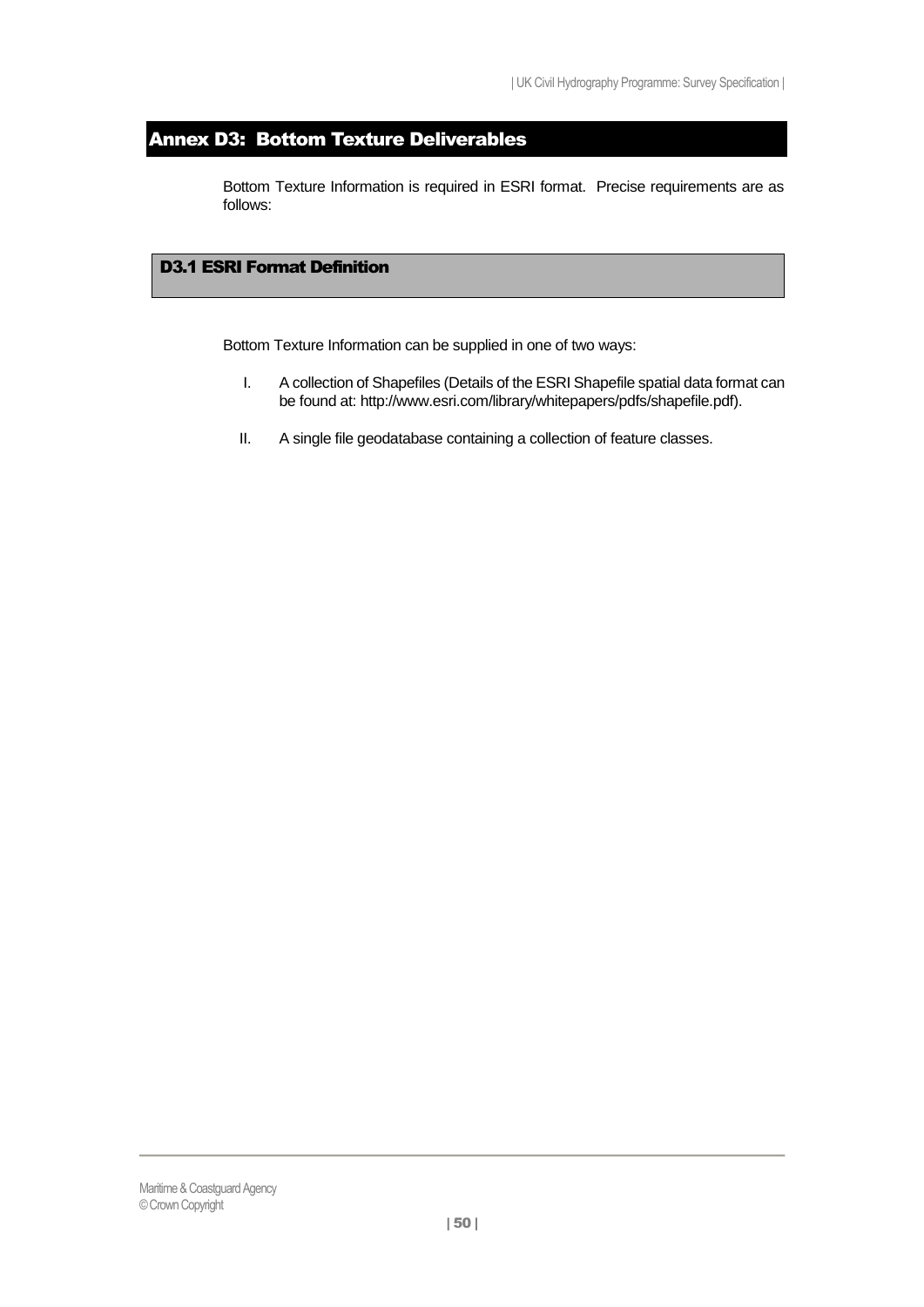## <span id="page-50-0"></span>D3.2 MCA Format Requirements

From this point forth, the term 'Shapefile' refers to either a feature class or a Shapefile depending on the chosen method of supply of bottom texture information.

- **Shapefiles may only hold features with the same geometry, which is defined as** either point, line, or polygon.
- Polygon Shapefiles must be of polygon type (not polygon ZM or other type).
- **•** Where Shapefiles contain adjacent polygons, these shall join together such that there are no overlaps or gaps.
- ESRI ISO 19115 Metadata shall be fully populated and must include geospatial information.
- Shapefiles must have the appropriate assigned coordinate system.
- Each Bottom Texture information Shapefile shall contain all instances of that feature type. For example:
	- All Seabed Samples are held together in a single point Shapefile.
	- All Sandwave Crests are held together in a single line Shapefile
	- All Texture Areas are held together in a single polygon Shapefile.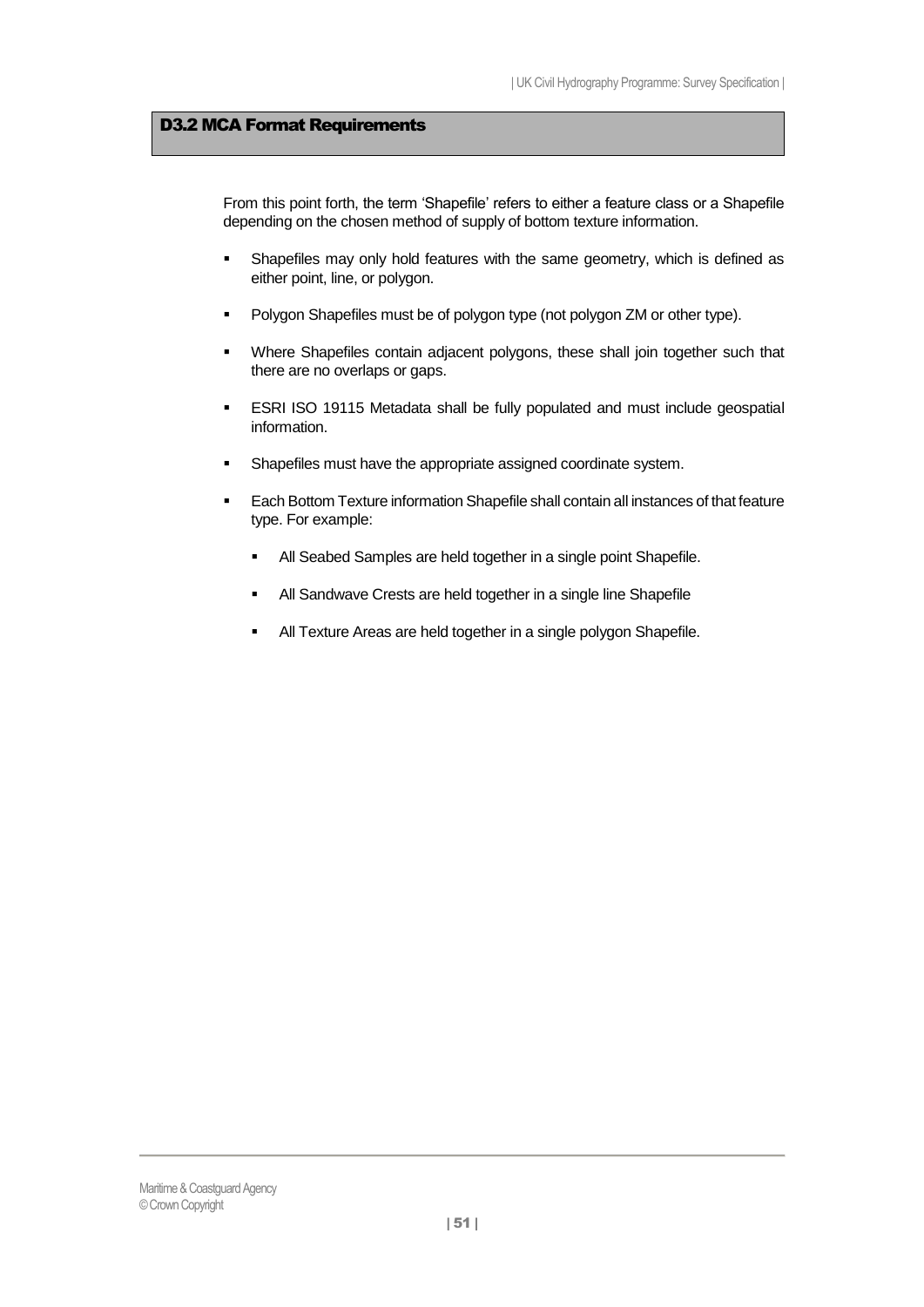### <span id="page-51-0"></span>D3.3 Bottom Texture Requirements

The following requirements, listed in respect of their geometry, describe the typical types of features to be included for Bottom Texture deliverables. Each survey is unique and as such not all of the types of features may be found in an individual survey. The Report of Survey should detail the types of Bottom Texture information that has been found and delivered.

Each type of Bottom Texture feature has a number of attributes to be included**.** The attributes listed are based on information required by the UKHO and are not absolute extra features and/or attributes may be added at the discretion of the surveyor.

Note that due to a 10-character limit on Field Names for Shapefiles, a Field Alias is included for all attributes to aid the end users' understanding. If a File Geodatabase is supplied then there is no such limitation and the Field Names may mirror the Field Alias'.

Where Bottom Texture deliverables require a Texture Description and Texture Code, these are to be completed using [Table 1](#page-51-1) below. The Table is based on the Folk Sediment classification that both UKHO and BGS adopt.

| <b>Texture Code</b> | <b>Texture Description</b> |  |  |
|---------------------|----------------------------|--|--|
| 0                   | Rock/Sediment Absent       |  |  |
| 1                   | Mud                        |  |  |
| 2                   | Sandy Mud                  |  |  |
| 3                   | Muddy Sand                 |  |  |
| 4                   | Sand                       |  |  |
| 5                   | <b>Gravelly Sand</b>       |  |  |
| 6                   | <b>Gravelly Muddy Sand</b> |  |  |
| 7                   | <b>Gravelly Mud</b>        |  |  |
| 8                   | <b>Muddy Gravel</b>        |  |  |
| 9                   | <b>Muddy Sandy Gravel</b>  |  |  |
| 10                  | Sandy Gravel               |  |  |
| 11                  | Gravel                     |  |  |
| 12                  | Pelagic Ooze               |  |  |

<span id="page-51-1"></span>Table 1: Texture Descriptions and Codes (based on Folk classification)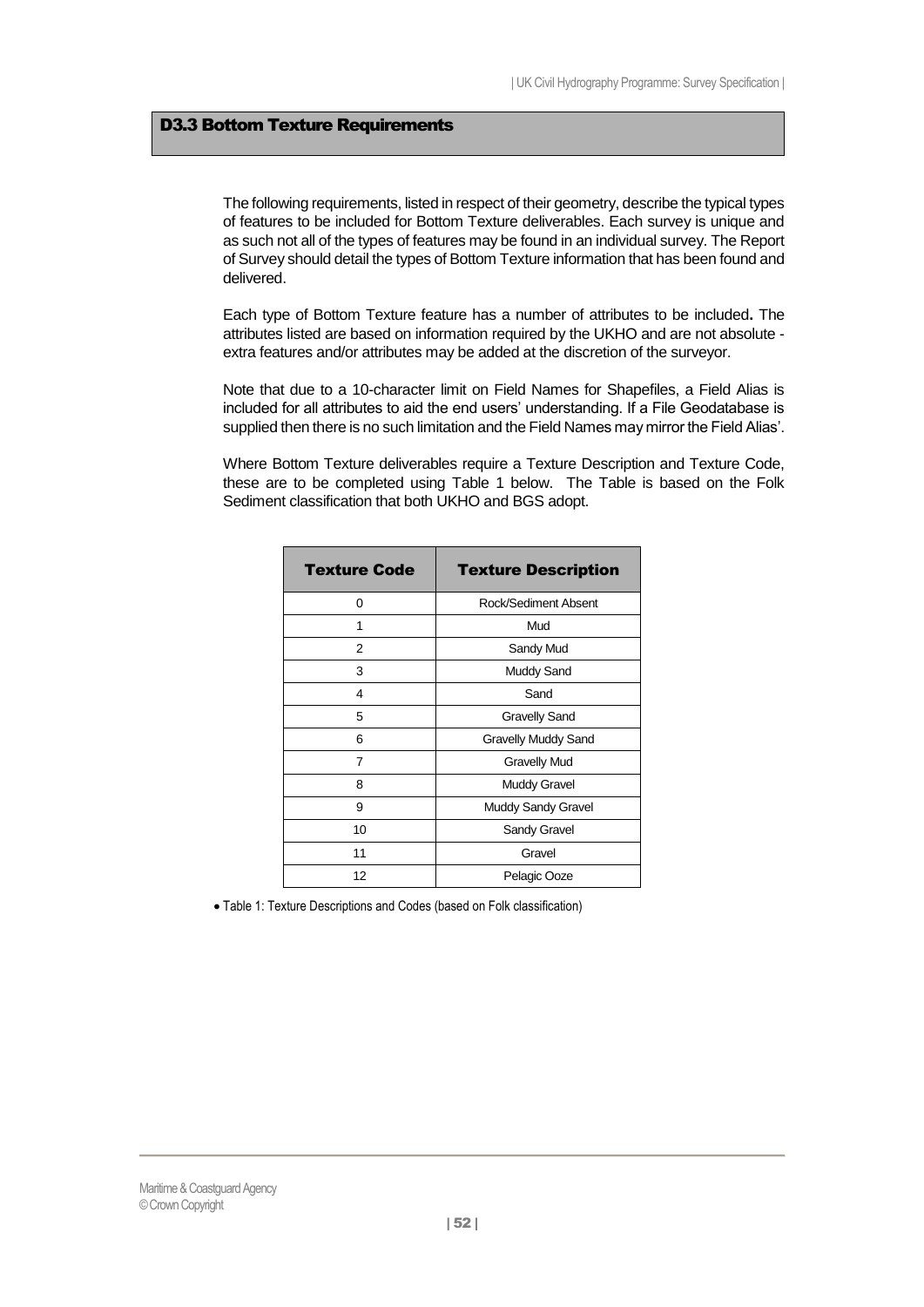# <span id="page-52-0"></span>D3.4 Types of Features Required for Bottom Texture Shapefiles

### Polygon Shapefiles

# Shapefile Name: **Texture\_Area**

Attributes:

| <b>Field Name</b> | <b>Field Alias</b>         | <b>Field Type</b> | <b>Example</b> |
|-------------------|----------------------------|-------------------|----------------|
| Code              | <b>Texture Code</b>        | Short Integer     | c              |
| Descript          | <b>Texture Description</b> | Text              | Sandy Mud      |
| Comments          | Comments                   | Text              |                |

#### Guidance:

This Shapefile shall encompass the entire survey area (as detailed in each Hydrographic Instruction) such that no gaps shall remain.

#### Shapefile Name: **Sandwave\_Area**

Attributes:

| <b>Field Name</b> | <b>Field Alias</b>       | <b>Field</b><br><b>Type</b> | <b>Units</b>               | <b>Accuracy</b>    | <b>Example</b> |
|-------------------|--------------------------|-----------------------------|----------------------------|--------------------|----------------|
| Aspect            | Aspect                   | Text                        | Asymmetric or<br>Symmetric | N/A                | Symmetric      |
| Height            | Height (m)               | Double                      | <b>Metres</b>              | 1 decimal<br>place | 2.7            |
| Orient            | Orientation<br>(degrees) | Short<br>Integer            | Degrees                    | Whole<br>number    | 155            |
| Wavelength        | Wavelength (m)           | Double                      | <b>Metres</b>              | 1 decimal<br>place | 25.0           |
| Comments          | Comments                 | Text                        |                            |                    |                |

#### Guidance:

Where many sandwaves occur in groups these shall be classed as a Sandwave Area. The values given for Aspect, Height, Orientation and Wavelength shall be chosen to give a general description of the sandwaves found in this area. Where one or more of these values changes a new polygon shall be created.

A sandwave is defined as having a height greater than 1 metre. Features smaller than this shall be classed as ripples.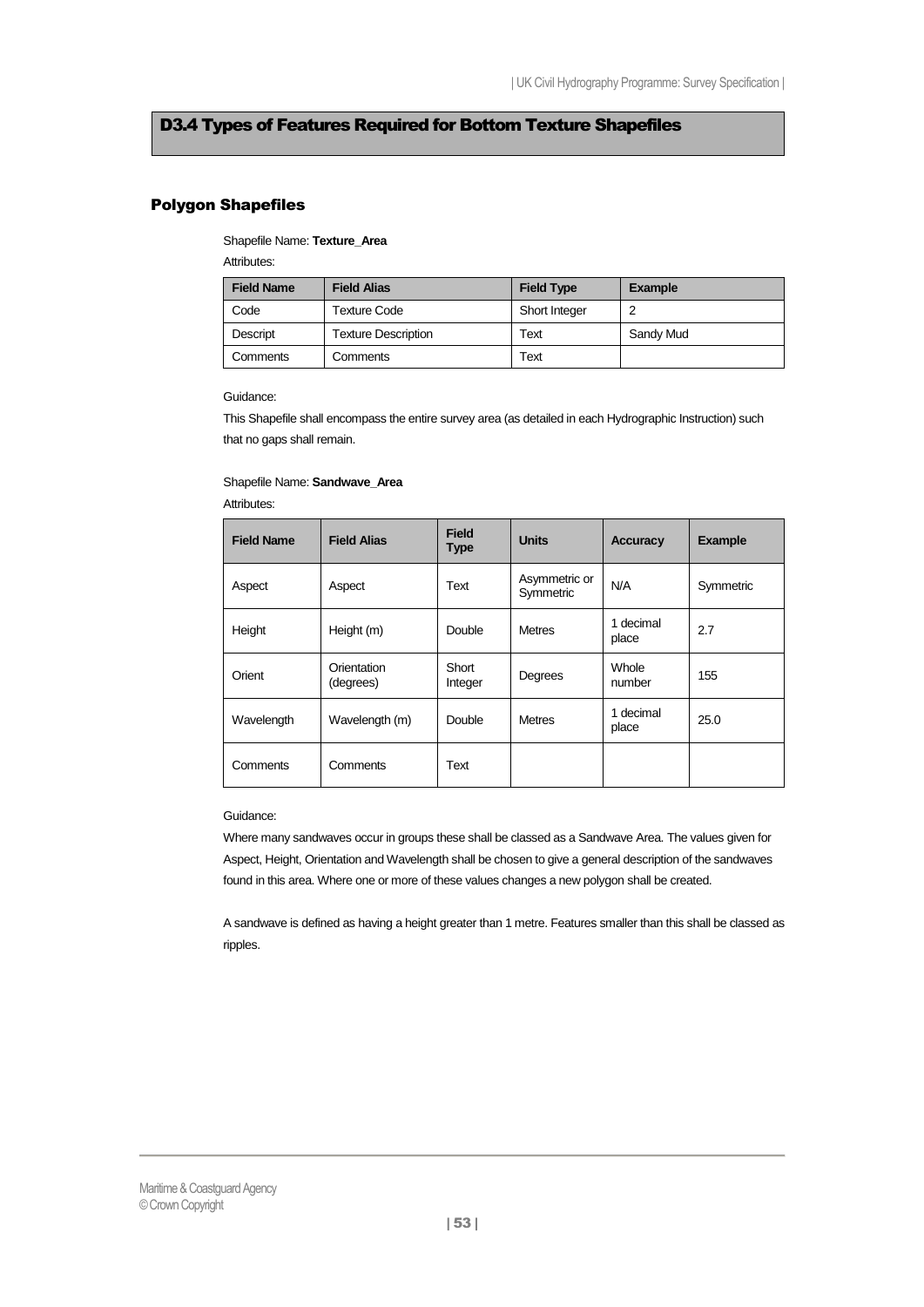# Shapefile Name: **Ripple\_Area**

Attributes:

| <b>Field Name</b> | <b>Field Alias</b>       | <b>Field Type</b> | <b>Units</b>  | Accuracy           | <b>Example</b> |
|-------------------|--------------------------|-------------------|---------------|--------------------|----------------|
| Height            | Height (m)               | Double            | <b>Metres</b> | 1 decimal<br>place | 0.7            |
| Orient            | Orientation<br>(degrees) | Short<br>Integer  | Degrees       | Whole<br>number    | 270            |
| Wavelength        | Wavelength (m)           | Double            | <b>Metres</b> | 1 decimal<br>place | 57.6           |
| Comments          | Comments                 | Text              |               |                    |                |

### Guidance:

Where many ripples occur in groups these shall be classed as a Ripple Area. The values given for Height, Orientation and Wavelength shall be chosen to give a general description of the ripples found in this area. Where one or more of these values changes a new polygon shall be created.

A ripple is defined as having a height less than 1 metre. Features greater than this shall be classed as sandwaves.

### Shapefile Name: **Ribbon\_Area**

Attributes:

| <b>Field Name</b> | <b>Field Alias</b>       | <b>Field Type</b> | <b>Units</b>      | <b>Accuracy</b> | <b>Example</b> |
|-------------------|--------------------------|-------------------|-------------------|-----------------|----------------|
| Type              | Гуре                     | Text              | Sand or<br>Gravel | N/A             | Gravel         |
| Orient            | Orientation<br>(degrees) | Short Integer     | Degrees           | Whole<br>number | 270            |
| Comments          | Comments                 | Text              |                   |                 |                |

### Shapefile Name: **Scour\_Area**

Attributes:

| <b>Field Name</b> | <b>Field Alias</b> | <b>Field Type</b> | <b>Units</b> | <b>Example</b> |
|-------------------|--------------------|-------------------|--------------|----------------|
| Type              | Type               | Text              | Ice or Trawl | Trawl          |
| Comments          | Comments           | Text              |              |                |

## Shapefile Name: **Thermal\_Vent\_Area**

#### Attributes:

| <b>Field Name</b> | Field Alias | <b>Field Type</b>     | <b>Example</b> |
|-------------------|-------------|-----------------------|----------------|
| Comments          | Comments    | $\tau_{\mathsf{ext}}$ |                |

### Shapefile Name: **Vegetation\_Area**

Attributes:

| <b>Field Name</b> | <b>Field Alias</b>        | <b>Field Type</b> | <b>Units</b>    | Accuracy                | <b>Example</b> |
|-------------------|---------------------------|-------------------|-----------------|-------------------------|----------------|
| Type              | Type                      | Text              | Kelp or<br>Weed | N/A                     | Kelp           |
| Height            | Height from<br>Seabed (m) | Double            | <b>Metres</b>   | To nearest<br>0.5 metre | 4.5            |
| Comments          | Comments                  | Text              |                 |                         |                |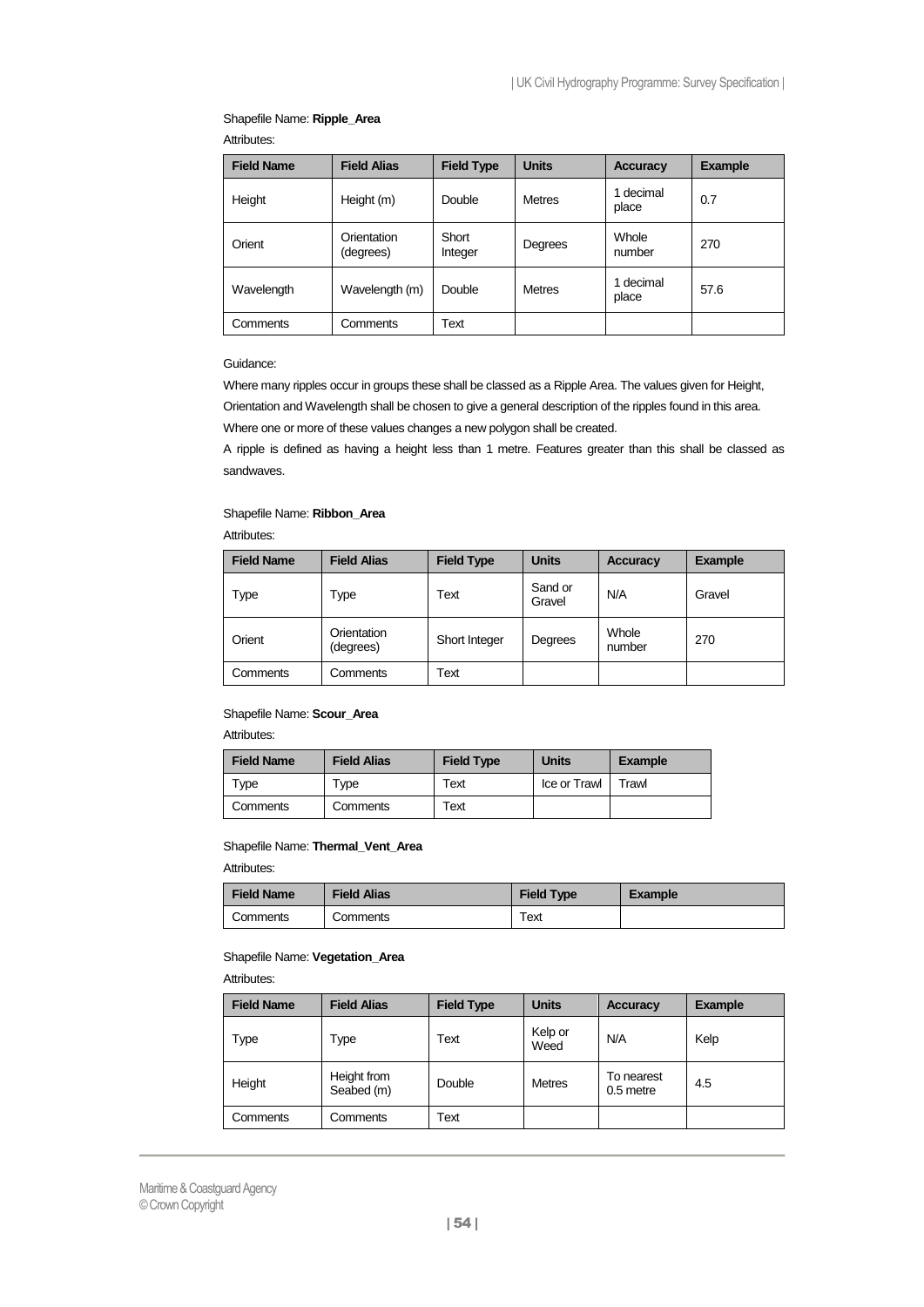### Line Shapefiles

Shapefile Name: **Bedrock\_Scarp**

Attributes:

| <b>Field Name</b> | <b>Field Alias</b> | <b>Field Type</b> | <b>Example</b> |
|-------------------|--------------------|-------------------|----------------|
| Comments          | Comments           | Text              |                |

### Shapefile Name: **Cable**

Attributes:

| <b>Field Name</b> | <b>Field Alias</b> | <b>Field Type</b> | <b>Units</b>                   | Example |
|-------------------|--------------------|-------------------|--------------------------------|---------|
| vpe               | Гуре               | Text              | Power or<br>Telecommunications | Power   |
| Comments          | Comments           | Text              |                                |         |

### Shapefile Name: **Pipeline**

Attributes:

| <b>Field Name</b> | <b>Field Alias</b>  | <b>Field Type</b> | <b>Units</b> | <b>Example</b> |
|-------------------|---------------------|-------------------|--------------|----------------|
| vpe"              | $\tau_\mathsf{VDE}$ | Text              | Oil or Gas   | Gas            |
| Comments          | Comments            | Text              |              |                |

### Shapefile Name: **Ridge**

Attributes:

| <b>Field Name</b> | <b>Field Alias</b>       | <b>Field Type</b> | <b>Units</b>            | <b>Accuracy</b>    | <b>Example</b> |
|-------------------|--------------------------|-------------------|-------------------------|--------------------|----------------|
| Type              | Type                     | Text              | Sand, Gravel<br>or Rock | N/A                | Gravel         |
| Height            | Height (m)               | Double            | <b>Metres</b>           | 1 decimal<br>place | 2.1            |
| Width             | Width (m)                | Double            | <b>Metres</b>           | 1 decimal<br>place | 2.0            |
| Orient            | Orientation<br>(degrees) | Double            | Degrees                 | Whole<br>number    | 015            |
| Comments          | Comments                 | Text              |                         |                    |                |

### Shapefile Name: **Sandwave\_Crest**

Attributes:

| <b>Field Name</b> | <b>Field Alias</b>            | <b>Field Type</b> | <b>Units</b>               | <b>Accuracy</b>    | <b>Example</b> |
|-------------------|-------------------------------|-------------------|----------------------------|--------------------|----------------|
| Aspect            | Aspect                        | Text              | Asymmetric or<br>Symmetric | N/A                | Symmetric      |
| Height            | Height (m)                    | Double            | <b>Metres</b>              | 1 decimal<br>place | 3.4            |
| <b>Direction</b>  | <b>Direction</b><br>(degrees) | Double            | Degrees                    | Whole<br>number    | 070            |
| Comments          | Comments                      | Text              |                            |                    |                |